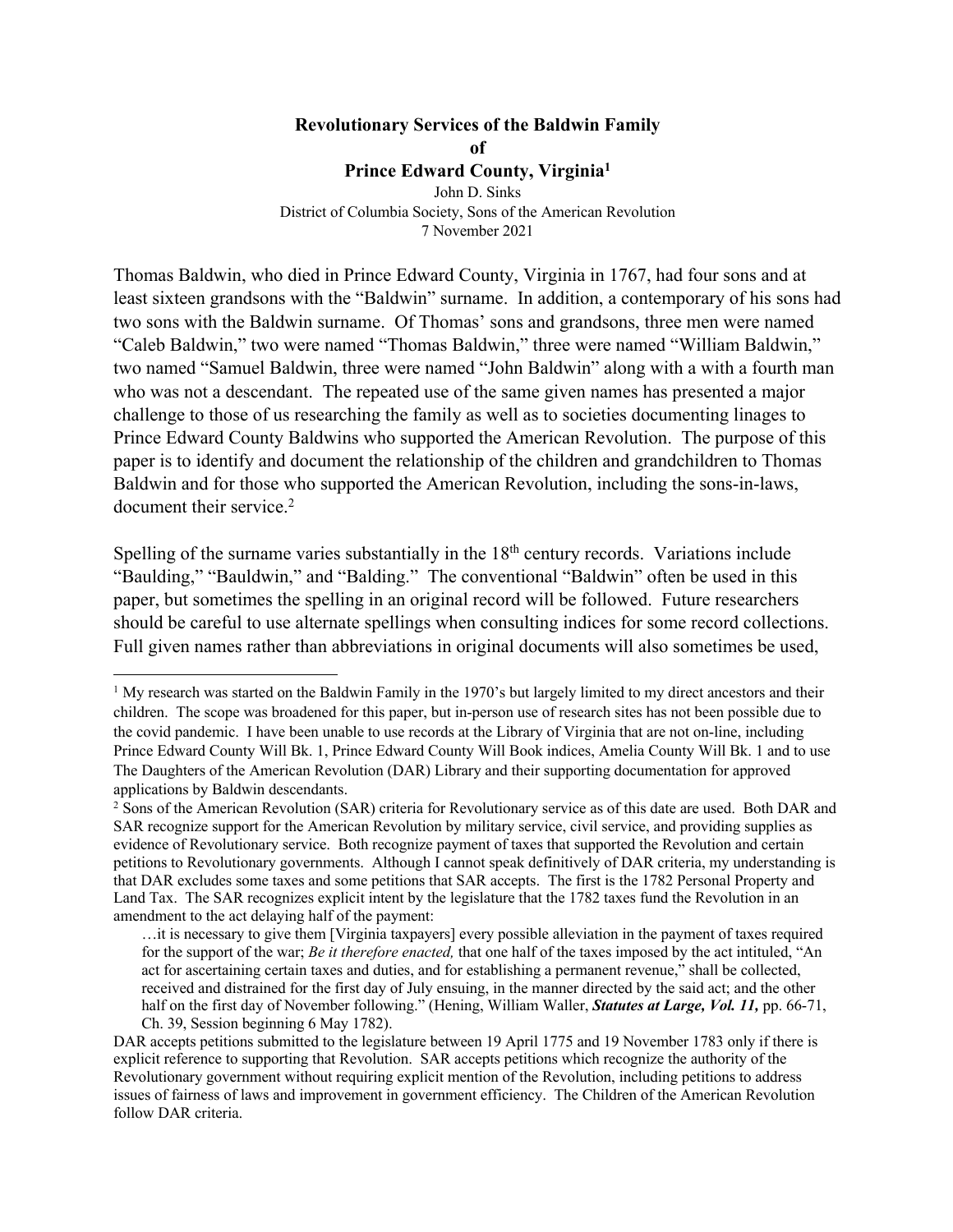such as "Thomas" instead of "Tho<sup>s</sup>". Abbreviations indicating junior or senior will generally be reproduced as they appear in original records.

Virginia Personal Property Tax lists will be used heavily. The records for a single year for the main time period of interest are often bound in one or two booklets which in addition to the year, may be labelled A and B, 1 and 2, or be un-labelled. The labels are sometimes hard to find. When there are two booklets for a year, I distinguish them as A and B in the order in which they are available at familysearch.org. Each booklet usually has two numbers on pages, an original number on pages that make up the body of the list and a small number at the top or bottom added by archivists for each page. When there are two numbers the latter is used in this paper, along with the familysearch.org image number for easy on-line access.

**Thomas Baldwin, Patriarch of the Family.** Thomas Baldwin was the ancestor of all but one of the Baldwins found to have Revolutionary service in Prince Edward County. He himself did not have Revolutionary service, as he died well before the Revolution. However, starting with Thomas is a necessary step to identifying the relationships among the Baldwins the next two generations.

Thomas Baulding "Sn<sup>r</sup>" is first acquired land in Amelia County Virginia when he purchased 800 acres from Thomas Terry which crossed Falling Creek on 17 June 1742 (Deed 1, p. 281, renumbered 404-405, image 222). Prince Edward was formed from Amelia County in 1754. Thomas obtained land patents starting on 12 February 1742 when he patented 3,201 acres of land on the Buffalo River on (Patent Bk. 21, pp. 162-164; also Patent Bks. 23, pp. 869-870; 26, pp. 48-50; 30, pp. 439-441; 31, p. 749). Some of this land he sold or gave to his sons.

Thomas Baldwin signed his will in Prince Edward County on 4 June 1767 and it was proved there on 21 October 1767 (Will Bk. 1, pp. 96-97). He named the following heirs, stating their relationship:

Thomas Baulding, son William Baulding, son John Baulding, son Caleb Baulding, son Ester Childress, granddaughter Thomas Peak Baulding, grandson and minor Elizabeth, daughter Hannah, daughter Ann, daughter Martha, daughter Sarah, daughter Elizabeth Baulding, daughter of son Thomas Baulding

None of the bequests were land. Revolutionary service has been found for all four sons. The husbands of the daughters and the married names of the daughters have not been identified, with the exception of Ann, who married Richard Childress. All daughters received five shillings.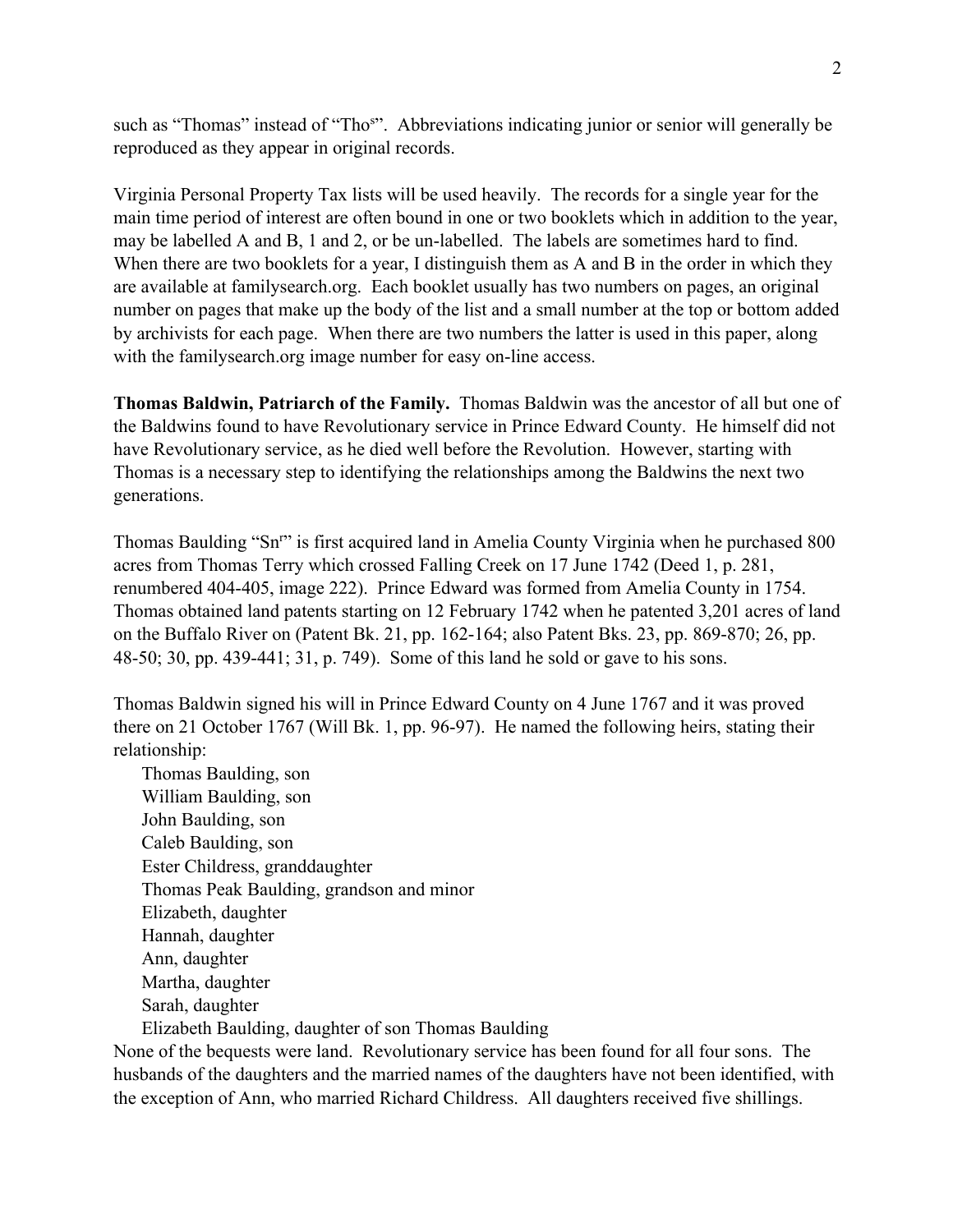All four of the sons appear in Thomas' household on tithe lists of Amelia County, Virginia. Although Amelia tithe lists as early as 1736 are extant, the earliest Amelia list bearing Thomas' name is dated 1743. Key lists are:

- 1743 list between Flatt Creek and the Appomattox River (image 117): Thomas Baldwin Snr with Thomas Baldwin J<sup>r</sup> & William Baldwin in household;
- 1745 list by John Nash, Taylors Creek (image 137): Thomas Baldwin with William Baldwin in the household; Thomas Baldwin jun<sup>r</sup>;
- 1749 list by John Nash on Taylors Creek (images 213, 214): Thomas Baldwin jun<sup>r</sup>; Thomas Baldwin with John Baldwin in the household; William Baldwin;
- 1752 list by John Nash for Nottoway Parish (images 312, 314): Thomas Baldwin with John Baldwin & Caleb Baldwin in the household; William Baldwin; Thomas Baldwin jun<sup>r</sup>;
- *1753 list by Charles Irby for the lower end Nottoway Parish (image 325): William Baldwin; John Baldwin with William Baldwin Junr ;* 3
- 1753 list by John Nash for Nottoway Parish (images 337, 339): William Baldwin; Thomas Baldwin with John Baldwin & Caleb Baldwin; Thomas Baldwin Jur .

During the colonial period, free tithes were over 16 years of age.<sup>4</sup> Based on the first appearance on a tithe list, the years of birth of the four sons of Thomas Baldwin are: Thomas, Jr. by 1727; William by 1727; John 1732-1733; and Caleb 1735-1736. Whether there are earlier tithe lists of another county that show Thomas, Jr. and/or William in Thomas' household is unknown. His residence before moving to Amelia County is undetermined, although there is some evidence that it was Isle of Wight County.

## **The Second Generation: Four men with Revolutionary service plus one contemporary.**

Thomas Baldwin named four sons and five daughters in his will. One daughter was married to a Childress. Otherwise, no information has been found to identify whom the daughters married. The four sons were Thomas, William, John, and Caleb. All four are named in documents which the Sons of the American Revolution (SAR) accepts as evidence of Revolutionary service. A James Baldwin who was a contemporary of the four sons and for whom there is evidence of Revolutionary service was also in the Prince Edward County.

**Thomas Baldwin (of Thomas)** was born no later than 1727. 5 In 1745 he headed a household on the tithe list, the first of the sons to be listed as a head of a household. Tithe lists on which he is

<sup>&</sup>lt;sup>3</sup> This and similar earlier lists are for an area that remained in Amelia County. It is not proximate to where the Prince Edward Baldwins resided. This William Baldwin signed his will in Amelia County on 17 April 1755 and it was proved there on 27 March 1760 (Will Bk. 1, pp 161-163). One son, John, and three or four daughters (one relationship not stated. The absence of a bequest to Thomas indicates that not the father of Thomas but could have been his brother. John Baldwin signed his will in Amelia County on 13 July 1770 and it was proved there on 27 September 1770 (Will Bk. 2x, pp. 176-177) and evidently the son of William (Jr.). This Baldwin family may have arrived in Amelia before the Prince Edward Baldwins and remained in Amelia after the Revolution. William Baldwin appears on the 1738 Amelia tithe list between Deep and Flatt Creeks.

<sup>4</sup> It was not unusual for a man to remain in his father's household beyond the age of 21.

<sup>&</sup>lt;sup>5</sup> The widely posted date of birth of 12 February 1742 apparently originates from two errors in a 1924 application to DAR on Thomas Baldwin. Below the services the applicant listed land patents issued to Thomas Baldwin, erroneously assuming they were issued to the son rather than the patriarch. The earliest patent was dated 12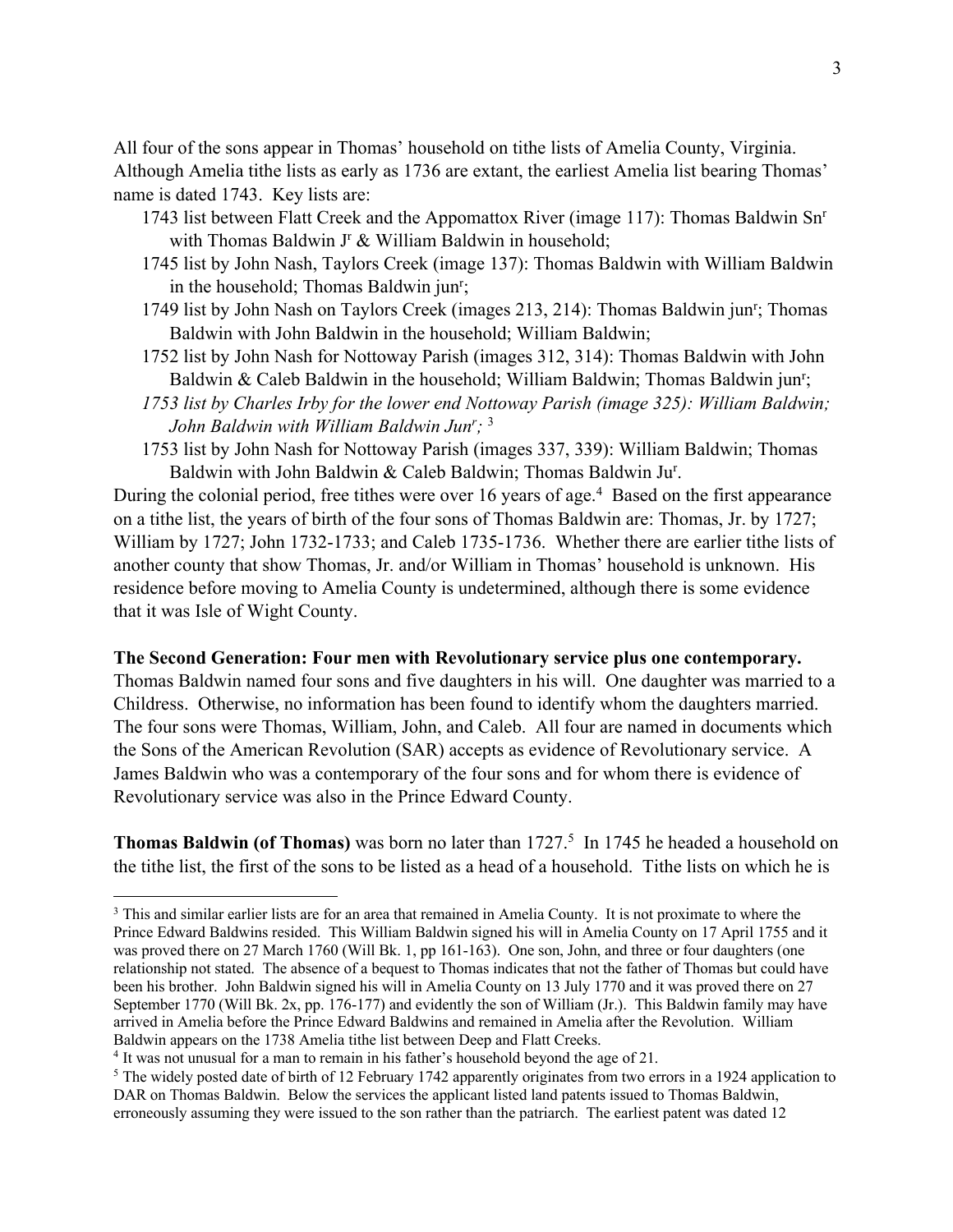in his father's household he is first son listed and he is listed first in his father's will. He may well have been the eldest of the four sons. Thomas Baldwin Jun<sup>r</sup> sold 100 acres of land in Prince Edward County near Robinson's Mill to Thomas Bryant on 11 October 1756 for £16 (Deed Bk. 1, pp. 88 left - 89 right). Sarah Baldwin relinquished her dower for this transaction, establishing the given name of Thomas' first wife.<sup>6</sup>

Thomas was one of two men of the name listed on the Prince Edward 1782 and 1783 Personal Property Tax lists of Prince Edward County: Thomas of Thomas (1782 p. 3 image 107; 1783 p. 3 image 126) and Thomas of William of Thomas (1782 p. 2 image 107; 1783 p. 4 image 127). Assessment for the 1782 and 1783 Virginia and Personal Property taxes is recognized as evidence of support for the American Revolution. Only one other Revolutionary service has been found for the elder Thomas Baldwin. Pursuant to an order of the Prince Edward County court, Thomas was one of three men appointed to appraise the estate of John Porter, which was recorded in the August Term 1781 (Prince Edward Will Bk. 1, pp. 264-265). The younger Thomas Baldwin, a son William and nephew of the elder Thomas Baldwin, signed his name "Thos Baldwin ju<sup>r</sup>" on 21 October 1782 as a bondsman for Temple Davis to serve as executor of the estate of Thomas Moore (Prince Edward Will Bk. 1, p. 425). 7 The younger Thomas was also styled "Jun<sup>r</sup>" on the 1783 tax list.<sup>8</sup>

Thomas Baldwin signed his will on 19 April 1797 in Prince Edward County (Will Bk. 3, pp. 233-235). It was proved on 20 April 1801. He is listed on the 1799 personal Property Tax list but absent from the 1800 Personal Property Tax list for Prince Edward County. His son Caleb sold land left to him in the will on 15 December 1800, prior to the will being proven (Bk. 12, pp. 2-3). Thomas named the following heirs with bequests of land to some:

William Baulding, son: given lands earlier<sup>9</sup>;

February 1742, two years before the son Thomas is found heading his own household. The second error was using the date of the patent as the date of birth of the son. The holder of the patent would have been over 21, resulting in a birth no later than 12 February 1721. The erroneous date of birth has had the unfortunate consequences of failures to recognize that Thomas of Thomas had a two wives and children born much earlier that would be possible for a man born in 1742.

<sup>6</sup> Thomas is widely claimed to have married Nancy Bibb about 1760 or 1762. I have not been able to document that marriage, but there too wide an age span among his children for him to have been married only once.

<sup>&</sup>lt;sup>7</sup> The convention in the  $18<sup>th</sup>$  Century was for senior and junior to mean elder and younger. A man would often be listed as junior when an older relative was living in the same area and later in life be listed as senior after the older man had died and a younger man of the same name were in the area.

<sup>8</sup> The DAR and the SAR have designated this Thomas Baldwin as A005361 and P-107736 respectively. Both have accepted applications dubiously claiming that the Thomas Baldwin who was born no later than 1727 served as a private in Capt. James Morton's Company. A Thomas Baldwin is indeed on the muster rolls of the 4th Virginia Regiment, Continental Line, although the surname misspelled. The error stems from the earliest application, submitted in 1924. The applicant stated below the specification of the service, "Thomas Baldwin owned large grants of land in Prince Edward Co Va" and listed four grants, beginning with the grant dated 12 February 1742. This date was erroneously entered as the date of birth of Thomas Baldwin. The correction of the date of birth from 1742 to no later than 1727 changes the plausibility that the elder Thomas rather than his younger nephew served Continental line from unlikely to very implausible. Moreover, the 1742 land grant was surely for the Thomas Baldwin who died in 1767 rather than the Thomas in his household as late as 1744.

<sup>9</sup> No deed of gift was recorded, but Thomas did sell 365 ½ acres on the branches of the Appomattox and Buffalo Rivers to William for £150 on 18 June 1770 (Prince Edward Deed Bk. 4, pp. 43-44).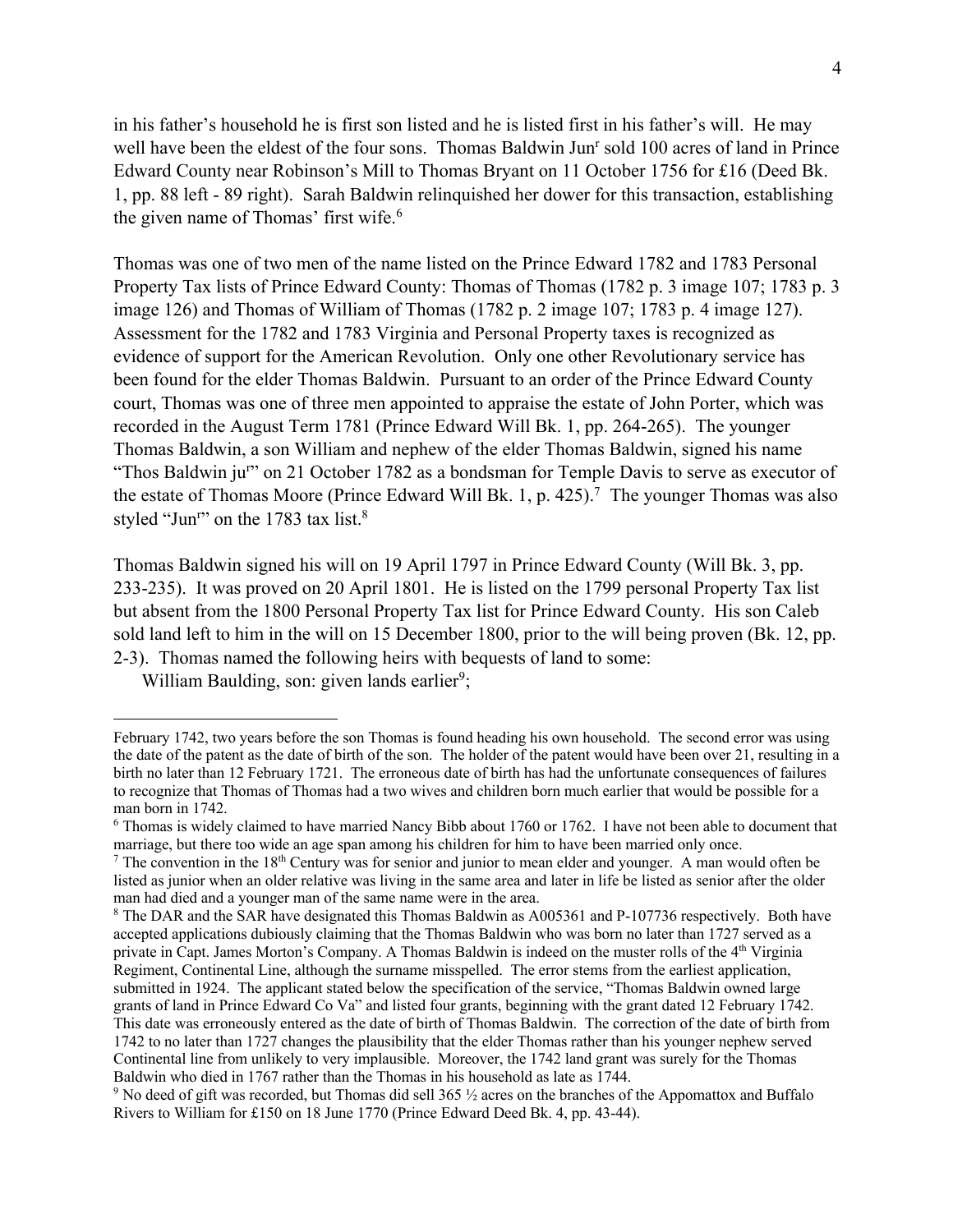John Baulding, son: 200 acres bounded by Thomas Tuggle, Charles Peak, William Watt; Mary Ann Terry, daughter: 19 acres from plantation on which I now live; Caleb Baulding, son: 200-acre plantation on which I now live, except 19 acres; Hannah Gosling, daughter; Martha Chapel, daughter; Abigail Clark, daughter: 25-acre tract adjoined land of Charles Patrick, John Gosling, Patrick Henry, and Jesse Robertson; John Gosling, son-in-law: 132 acres; Nancy Bibb Terry, granddaughter.

Bequests of land totaled over 500 acres and there was reference to land previously given. He left each of four of his heirs a slave with the condition that the slave was to go free upon reaching the age of 25. Thomas freed a slave, Bett, for her faithful service. Note that Thomas' brothers William and John did not mention sons named John or Caleb in their wills.

**William Baldwin (of Thomas)** was also born no later than 1727. Like his brother Thomas, William is listed as a tithable in his father's household in 1743 in Amelia County. In 1749 William is head of his own household (image 214). William married Anne Wimbish, whose father James Wimbish named her as his daughter and wife of William Baldwin in his Prince Edward County will signed on 1 February 1761 (Will Bk. 1, pp. 45-46).

William Baldwin Sr. demonstrated his commitment to the American cause when he subscribed to a Prince Edward County petition received 11 October 1776.<sup>10</sup> The petition commences with a strong affirmation of support for the Revolution and the right to religious freedom as guaranteed in the Virginia Declaration of rights:

…we heartily approve and Cheerfully submit our selves to the form of Government adopted at your last Session: hoping that our united American States will long continue free and Independent. The last article of the Bill of Rights we also esteem as the rising Sun of religious Liberty, to relieve us from a long Night of ecclesiastic Bondage….

The petitioners went on to request that the legislature "…make Virginia an Asylum for free enquiry, knowledge, and the virtuous of every Denomination." Specifically, they asked the legislature to "…pull down all Church Establishments…." In other words, they requested the disestablishment of the Church of England. William's sons William, Jr. and Benjamin Baldwin and brother Caleb also subscribed to this petition. The elder William is also listed on the 1782 and 1783 Personal Property Tax lists for Prince Edward County, Virginia (1782 p. 2 image 107; 1783 p. 4 image 127). Benjamin and Samuel were listed in William's household in 1783.

William Baldwin also provided 225 lbs. of beef for Continental use in support the American Revolution (Court Booklet p. 4, image  $120$ ).<sup>11</sup> A certificate gives the date of this transaction as

<sup>&</sup>lt;sup>10</sup> Both DAR and SAR have accepted applications based on the service of this William Baldwin and have designated him as A005369 and P-107749 respectively.

<sup>&</sup>lt;sup>11</sup> Virginia Court Booklets and Lists for public service claims are found at familysearch.org under Virginia, Court Records, rather that among county records.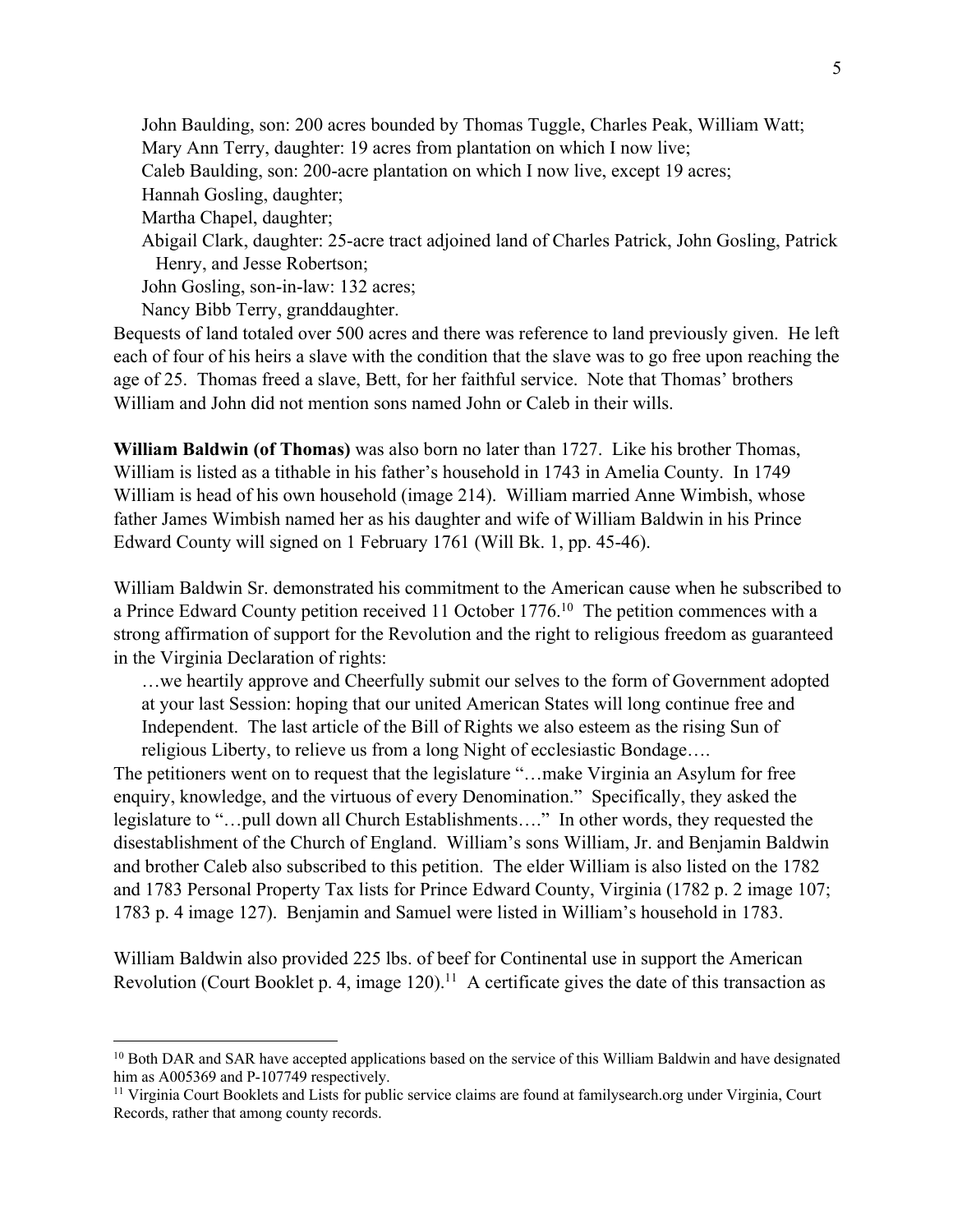13 October 1781, during the Siege of Yorktown. The Court Booklet also shows that he provided 46 ½ lbs. of bacon delivered to Gen. Lawson's brigade (p. 41 image 139).

William Baldwin signed his will in Prince Edward County on 14 March 1796 and it was proved there on 15 July 1799 (Will Bk. 3, pp. 142-144). William Baldwin Sr. is last found on the 1798 Prince Edward Personal Property Tax List with two white tithes in the household (p. 2 image 494). He named the following heirs with bequests of land to some:

Thomas Baldwin, son; Benjamin Baldwin, son; William Baldwin, son: 300 acres; Samuel Baldwin, son; 900 acres; Mary Cook, daughter; Ann Davis, daughter; Molly Price, granddaughter; Nancy Price, granddaughter; Sally Price, granddaughter; William Price, relationship not stated but at his death his legacy was to go to the grandchildren (named above); Ann Baldwin, wife: manor plantation.

Sons William and Samuel were named executors. William's brothers Thomas and John did not mention sons named Thomas or Benjamin in their wills.

**John Baldwin (of Thomas)** was born about 1732 or 1733. He first appears as a tithable in his father's household in Amelia County in 1749, indicating that he had reached the age of 16 after the 1748 list. John purchased 100 acres on the North side of the Buffalo River in Prince Edward County on 12 June 1759 from his brother, Caleb. On 2 September 1760 Thomas Baldwin conveyed 400 acres of land to John for 5 shillings and natural love and affection. On 15 April 1765 John Baldwin with wife Susanna consenting sold 30 acres of land to Thomas Mason (Deed Bk. 2, 284 left). On 23 May 1772 John Baldwin sold 305 acres of land bounded by William Coles and on a branch of Spring Creek for £130 (Deed Bk. 5, pp. 46-47).

John Baldwin provided supplies in support of the American Revolution. On 21 April 1781 he provided 290 lbs. of beef for Continental use valued at £2.18.0 (Prince Edward County Court Booklet, p. 4 image 120) and 50 lbs. of bacon (Court List image 146; Court Booklet p. 28 image 132). The bacon valued at \$20 on the certificate (image 1214) but the later value was £300.0.0.

John Baldwin is the man listed on a torn page of the 1782 list bearing surnames beginning with "B." (p. 2 image 107). Only "ulding" legible, but in 1783 three Baldwins were taxed for more than a dozen cattle. The names of the other two, Thomas and William, are intact on the 1782 list. John remains as the man with over a dozen cattle whose name was partially damaged on the 1782 list. John was taxed for 19 cattle in 1782. John appears on the 1783 with Rob Baldwin in his household and was taxed for 20 cattle (p. 3 image 126). John is listed on the 1782 Prince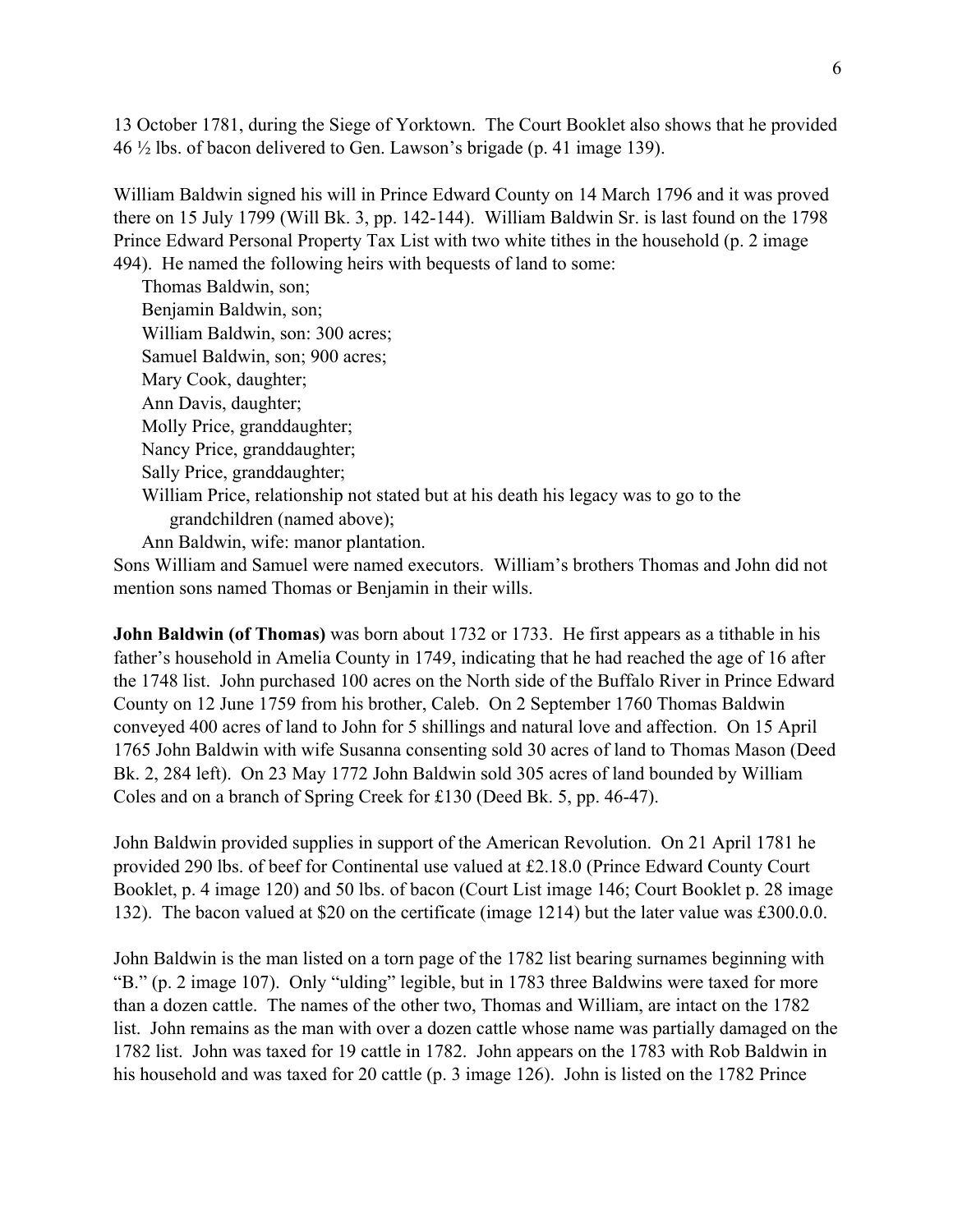Edward Land Tax list with 370 acres (p. 2). No other record of Revolutionary service has been found for John Baldwin.

John Baldwin signed his will in Prince Edward County on 25 June 1799 and it was proved there on 16 December 1799 (Will Bk. 3, pp. 164-166). He named the following heirs, with one bequest of land:

Susanna, wife: after her death land on which I now live to be divided between sons Henry & Charles;

Judith, daughter; Robert, son; Samuel, son; Betsy, daughter; Agness Harris, daughter; John Baldwin, son; Henry Baldwin, son; Charles Baldwin, son; Susanna, daughter; Patty Baldwin, daughter.

John appointed his wife Susanna and sons Charles and Henry as executors. John's brothers Thomas and William did not mention sons named Robert, Henry, or Charles in their wills.

**Caleb Baldwin (of Thomas)** was born about 1735 or 1736, based on his appearance in Thomas' household on the 1752 Amelia County Tithe List. Thomas in consideration for natural love and affection conveyed 600 acres of land in Prince Edward County on the upper side of the Buffalo River to Caleb Baldwin on 12 July 1757 (Deed 1, pp. 99 left-99 right). On 12 June 1759 Caleb sold 100 acres on the North Side of the Buffalo River on which he lived in Prince Edward County to John Baldwin for £80 Virginia money (Deed 1, pp. 139 right-140 left). Caleb Baldwin petitioned the court on 21 July 1766 for permission to build a mill on both sides of Falling Creek. A jury examined the site and determined the mill would not harm anyone and permission was granted (Deed Bk. 7, pp. 174-175). On 1 December 1767 Caleb sold 500 acres to William Harris on the upper side of the Buffalo River for £300 (Deed 3, pp. 154-155) and on 19 March 1770 sold an additional 542 acres on the West side of the Buffalo River to Harris for £325 current Virginia money (Deed 3, pp. 414-415). His wife Sally consented to the second transaction. The land sold exceeds the amount of land that is recorded as being acquired.

On 11 October 1776 Caleb signed a Prince Edward petition supporting religious freedom, to which his brother William and nephews William Jr. and Benjamin also subscribed. The handwriting of the name does not resemble handwriting of other names on the petition and spells the surname "Baldwine," unusual even for Prince Edward records. The petitioners stated their support for the Revolutionary government and praised the final article of the Virginia Declaration of Rights and freeing them from bondage. They called for ending an established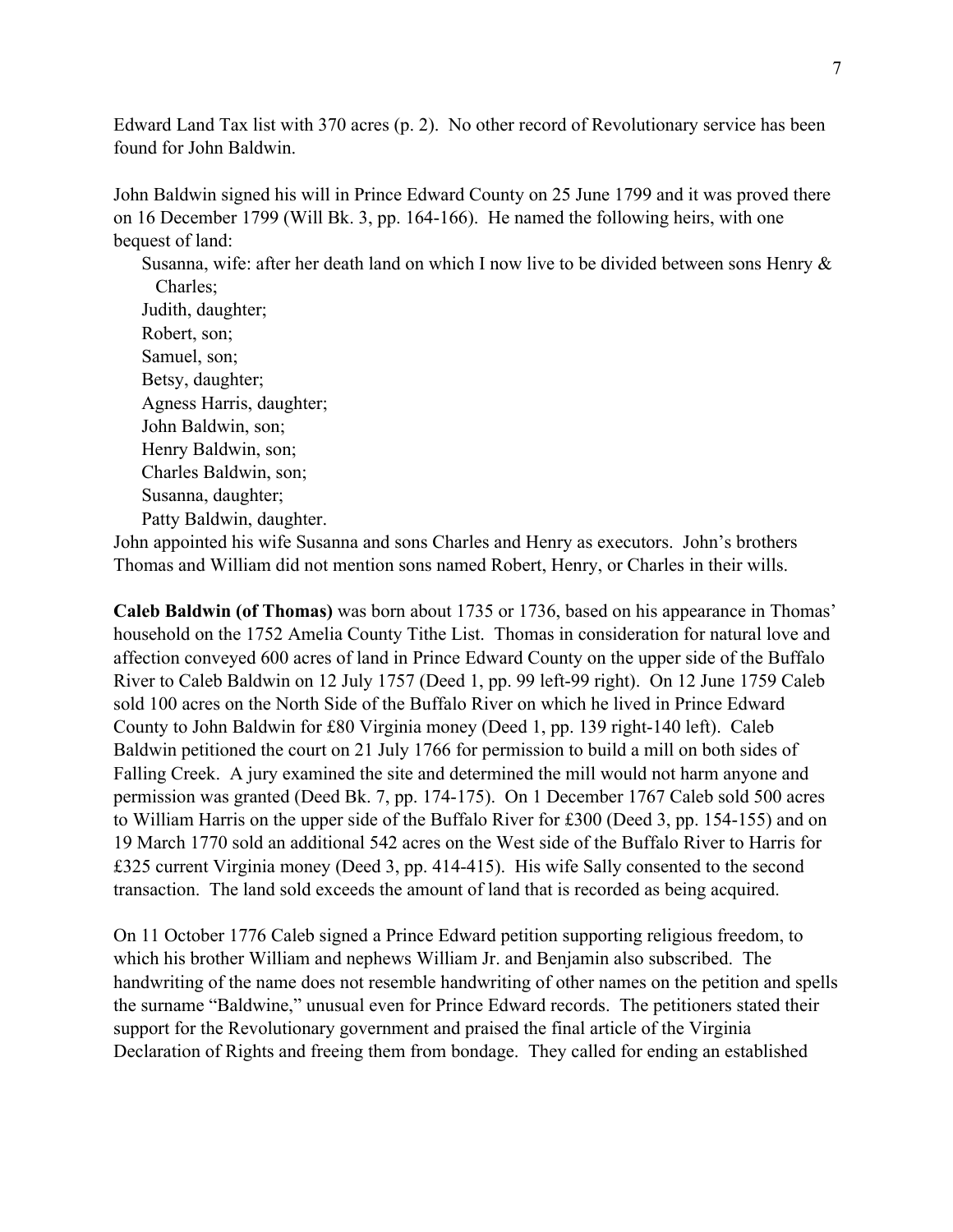church.12 Caleb Baldwin resided in Charlotte County records after signing the 11 October 1776 petition. Caleb Baldwin is listed on the Charlotte County Personal Property Tax lists from 1782 through 1785 and beyond (p. 17 image 21; p. 21 image 36; p. 26 image 56; p. 2 image 151). There is evidence that Caleb was residing outside of Prince Edward County even before the Revolution. Caleb was summoned to appear in the Prince Edward County Court after Alexander Shaw and Nathaniel Manson sued him for debt. The sheriff reported that the defendant was not found to be an inhabitant of the county in the February Term 1774 (Order Bk. 5, p. 362).<sup>13</sup>

It is important to distinguish Caleb Baldwin, son of Thomas from his nephew Caleb Baldwin, son of Thomas of Thomas. The younger man is listed in his father's household in Prince Edward County in 1784 and 1785 (p. 11 image 14414; p. 3; image 173), years when his uncle was listed in Charlotte County. In 1800 the younger Caleb was assessed for the Personal Property Tax in Prince Edward County (Bk. B, p. 3) and with Frances signed a deed to Augustus Watson on 15 December 1800 (Deed Bk. 12, pp. 2-3). The deed specifically refers to the land as that "lately left to him by the will of his father Thomas Baldwin" and 19 acres left to Mary Ann Terry. Both the younger Caleb and Frances were "of Prince Edward." The younger Caleb was in Charlotte County briefly. He was assessed for the Personal Property Tax in 1801 on the same page with his uncle and designated as "Junr" (p. 35 image 527). That year the younger man "of Charlotte" with wife Frances in October 1801 "in consideration of a dispute or disagreement between said John Baldwin and said Caleb & Fanny Baldwin with respect to a dividing line mentioned in their Father's Tho<sup>s</sup> Baldwins will…." (Deed 12, pp. 225-226; Prince Edward Will Bk. 3, pp. 233-235). The deed was co-signed by wife Frances, named as Fanny in the body of the deed. The younger Caleb Baldwin was married to Frances in 1801 and 1802; his uncle was married to Mary Hill before and after this time.

After the death of his wife Sally, Caleb married a second time. He posted bond in Prince Edward County on 14 May 1794 to marry Mary Hill, daughter of John Hill, who gave his consent. Temple Davis, who witnessed Caleb's will, co-signed the bond. John Hill gave his consent on 12 May 1794. John Hill left daughter Mary Baldwin the proceeds from the sale of 25 acres of land upon the death of his widow, Mary Hill, when he signed his will on 4 December 1812 (Prince Edward Will Bk. 4, pp. 412-413 image 211).

Caleb Baldwin died testate in Charlotte County, signing his will on 14 November 1807 (Will Bk. 3, pp. 80 left-80 right). The will was proved 1 February 1808. He made bequests to his wife Mary Baldwin and his children by her: Temple Baldwin, Robin Baldwin, Samuel Baldwin, Caleb Baldwin, Judy Baldwin, and Betsy Baldwin. Robin was more frequently known as "Robert." Caleb made bequests of one shilling each to his children by a previous marriage but did not name them. Temple Davis, who married Caleb's niece, Ann (daughter of his brother William) in Prince Edward County in 1770 and was surety for Caleb's bond to marry Mary Hill, was one of the witnesses to the will.

<sup>&</sup>lt;sup>12</sup> For further details, see the section on Caleb's brother, William, above.<br><sup>13</sup> Caleb of William of Thomas, does not appear on a tax list until 1784. It appears he was too young to incur a debt in 1784. Caleb of Caleb of Thomas was a child of the second marriage and too young to be the defendant.

<sup>&</sup>lt;sup>14</sup> When archivists added small page numbers at the top and bottom of each page of personal property tax booklets there second and third pages for the 1784 Prince Edward List were missed.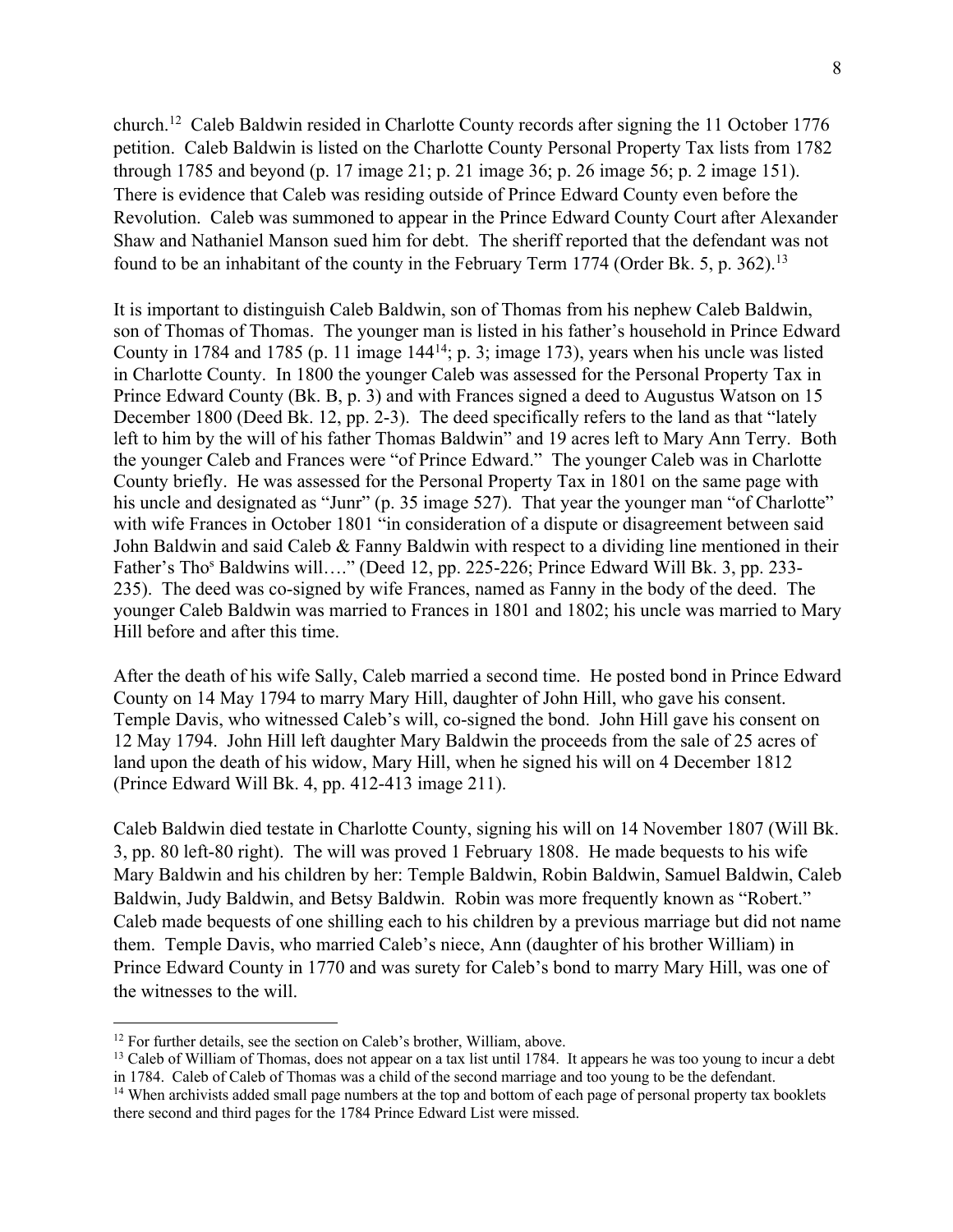Mary Baldwin replaces Caleb on the 1809 Charlotte County Personal Property Tax List (p. 35 image 767). She is listed in Charlotte County as head of a household on censuses of 1820 (named Molly), 1830 and 1840 (p. 6; p. 216; p. 143). Appomattox County was formed in 1845 from parts of Buckingham, Campbell, Charlotte, and Prince Edward Counties. Mary Baldwin was living in Appomattox County in the vicinity of her children at the time of the 1850 Federal Census (p. 202 left). She was 80 years old and born in Virginia. The households of other children are listed in proximity to her: Robert, aged 54 (p. 201 right), Samuel, aged 47 (201 right), Caleb, aged 45 (p. 201 right-202 left), Temple and Sarah A. Davis, both aged 35 (202 left).

The Caleb Baldwin estate (262 acres), the Mary Baldwin life estate (664 acres), and Robert Baldwin's land (33 <sup>3</sup>/<sub>4</sub> acres) were all on Horsepen Run in 1850 according to the land tax book of Appomattox County (pp. 4 image 147). Mary is shown as a resident of Prince Edward, despite being listed on the 1850 Appomattox census. Her death is recorded in Appomattox County on 15 March 1855 of paralysis at age 87 (Virginia Registers of Deaths, Appomattox County, p. 138 image 575). Her place of birth was given as Prince Edward County and the informant was Caleb Baldwin, son.

The names of two of the children of Caleb Baldwin by his first marriage are known from marriage bonds and the names of those by his second marriage are known from his will. The known children are:

Tisshe Baldwin (by Sarah); Esther Baldwin (by Sarah); Temple Baldwin (by Mary); Robin Baldwin (by Mary); Samuel Baldwin (by Mary); Caleb Baldwin (by Mary); Judy Baldwin (by Mary); Betsy Baldwin (by Mary).

**Ann Baldwin (of Thomas)** is the only daughter of Thomas whose married name has been determined. Thomas left Ann and his other daughters 5 shillings each. However, he left his granddaughter Ester Childress a slave named "Jack." After the death of Thomas Baldwin, Richard Childress and wife Ann filed suit against Thomas, William, and Caleb Baldwin as executors of the elder Thomas' estate (Prince William Order Bk. 4, p. 205). The jury found that the defendants did not detain slaves in the plaintiffs petition and the defendants were to recover their costs. Thomas, William, and Caleb were sued as executors of the estate, indicating that the issue involvement with the estate. The suit was filed by both Richard and Ann. It was unusual for a woman to file a suit in this era, indicating that Richard's right involved the right of Ann to the slaves. This could have involved a gift from Thomas prior to his death and could have involved the slave Jack, left by Thomas to his granddaughter Ester Childress.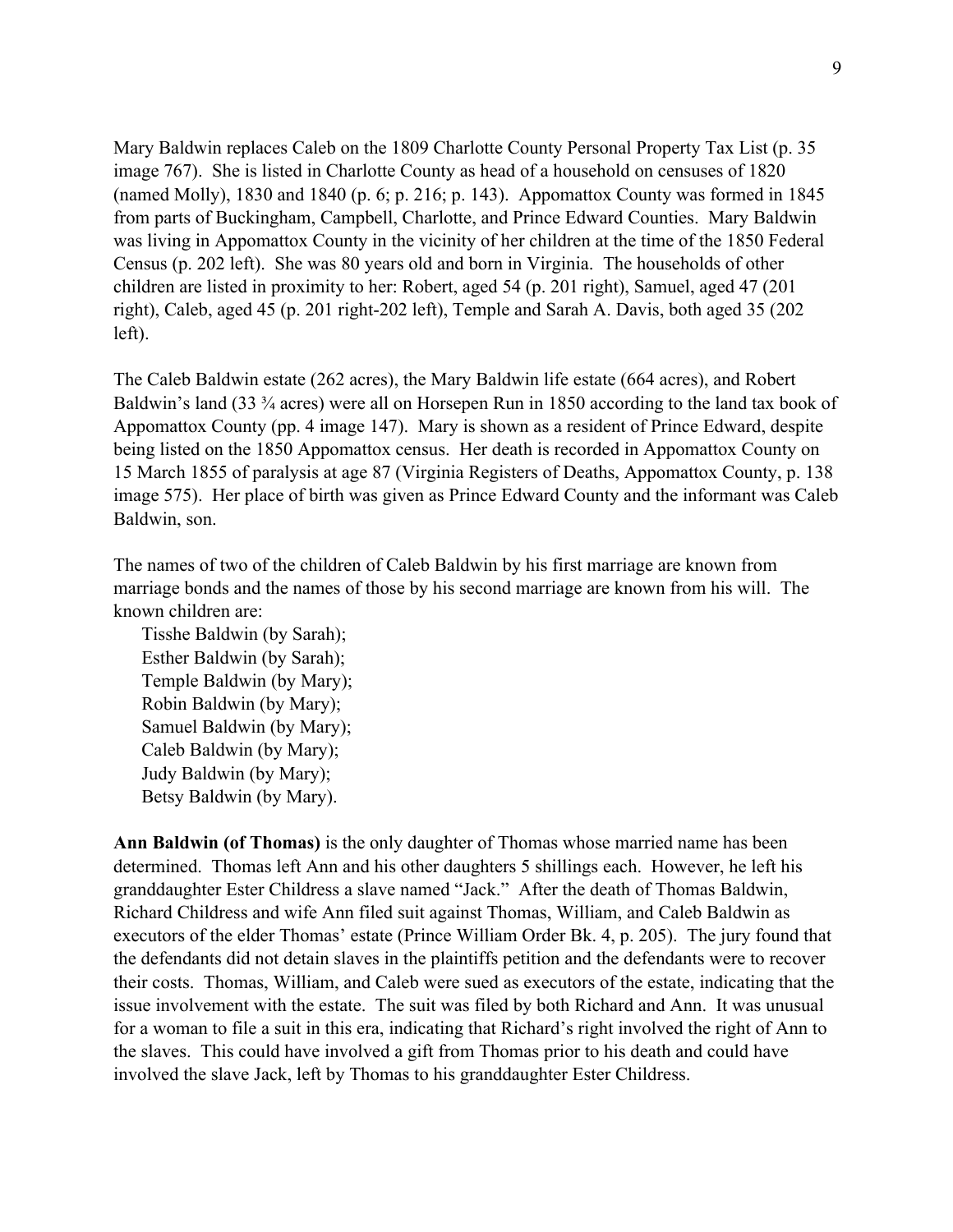Richard Childress of Prince Edward County sold 100 acres of land straddling the Amelia-Prince Edward line, except for a 20 square foot cemetery where his father was buried to Samuel Pincham of Amelia County on 18 October 1754. Richard Childress sold 193 acres of land in Prince Edward County to John Bartholomew Dupuy on 21 October 1761 (Deed Bk. 2, pp. 22- 23). Richard Childress appears to have left the county or died by the time of the Revolution.

## **James Baldwin, Contemporary of the Second Generation Baldwins.**

James Baldwin was not mentioned in Thomas Baldwin's will and does not appear in the household with Thomas on any tithe list. Indeed, he has not been found in Amelia County records. James, along with William Baldwin, voted for Peter Legrand to represent Prince Edward County in the House of Burgesses on 27 July 1758.<sup>15</sup> This places his birth no later and 1737 and makes him a contemporary of the Thomas, William, John, and Caleb Baldwin.

James Baldwin was sued for a debt of £1.8.7 by John Tabb in May 1773 (Prince Edward Order Bk. 5, p. 260). Tabb prevailed. Tabb prevailed in a suit against James Baldwin and Jesse H. Walton in the February Term 1774 and was awarded £7.10.4 plus costs and interest (Order Bk. 5, p. 358). James is on the 1782 and 1783 Personal Property Tax lists of Prince Edward County (p. 2 image 107; p. 3 image 126). James Baldwin was exempted from taxes in July 1802 (Order Bk. 13 (1802-1804), p. 41 image 37). James and wife Lidda sold 320 acres of land on Sandy Creek in Prince Edward County on 16 October 1786 (Deed Bk. 7, pp. 259-260). James, with no wife signing, sold 130 acres of land on the Bush River on 20 April 1789 (Deed Bk. 8, pp. 143-144).

James Baldwin testified in a Prince Edward chancery case on 1 October 1796 (1799-018). John Bracket asked him to accompany him to the house of John Owen to witness a settlement with Owen. Owen showed Bracket a slave valued at about  $\text{\pounds}40$ . The men agreed to have the settlement the next day and spent the night at Owen's. James Baldwin testified, "…this deponent saith he drank too much next morning and doth not remember what passed." (image 14) He was not the only witness who testified that he was intoxicated at the time something relevant to the case transpired. John Baldwin also testified about the debt Bracket said Owen owed (image 38). (He did not testify that he was intoxicated.)

The July 1802 Prince Edward Court ordered that James Baldwin be exempt from taxes and levies. In 1804 through 1806 he is listed as levy free (p. 24 image 651; p. 26 image 675; p. 31 image 710). County courts had the authority to exempt the aged and infirm from levies, and in 1802 James would have certainly been aged by early  $19<sup>th</sup>$  century standards.<sup>16</sup> No will for James has been found in Prince Edward County. The 1804 Prince Edward tax lists identifies a John

<sup>15</sup> *Miscellaneous Papers Prince Edward County Virginia*, certified by Irene Leake, Deputy Clerk, Office of the Circuit Court, Prince Edward County, Virginia (1939). This typed manuscript is on-line at familysearch.org under Prince Edward County taxes at https://www.familysearch.org/ark:/61903/3:1:3Q9M-CS3W-R9ZF-H?mode=g&cat=118634 .

<sup>&</sup>lt;sup>16</sup> A James Baldwin who was not levy free appears on the second 1807 Personal Property Tax list (p. 25 image 737). This was presumably the son of William Baldwin and grandson of Thomas, whom William names as a son in his will and who is listed adjacent to William in 1807. This is evidently the James Baldwin listed on the 1810 Prince Edward County census, aged with he and the eldest female aged over 45 (p. 555).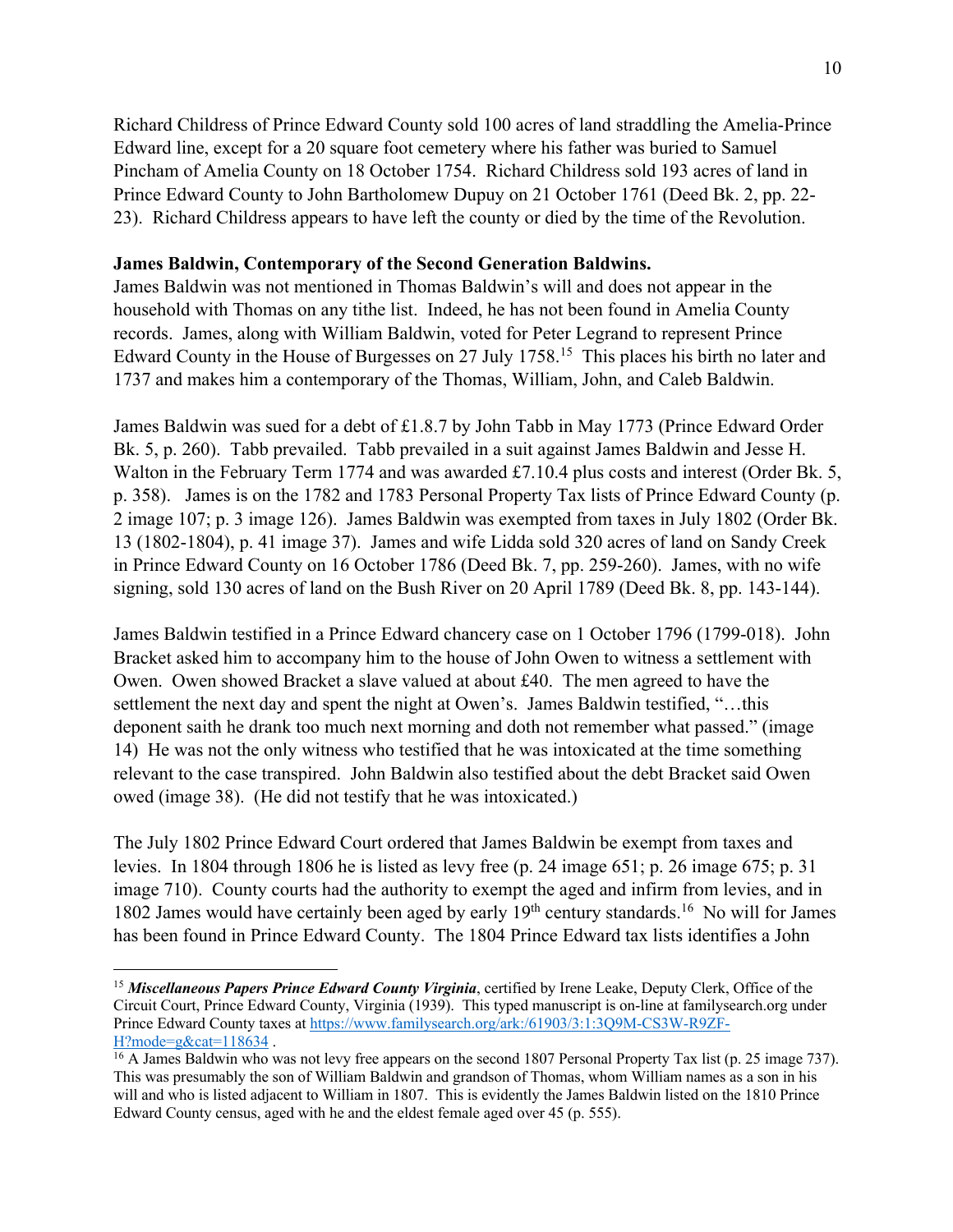Baldwin as "son of James" (p. 25 image 651). He is last found on the 1807 Prince Edward Tax list (p. 25 image 737). (There are no 1808 lists.) Also in the household was one male 16 to 26, and one female 10 to 16. Lidda Baldwin was head of a household in Prince Edward County in 1820, aged over 45 (p. 147). The household also included a female aged 16 to 25.

**The Third Generation, 14 men with evidence Revolutionary Service.** The names of most of the third generation are known. All four sons of Thomas Baldwin died testate. One, Caleb, made bequests to children by his first wife but did not name them. James, their contemporary, died intestate. At the third generation, two or three different people each were named John, Samuel, Caleb, William, Robert, Mary, Martha, Judy, or Elizabeth. This has opened the door for considerable confusion about the identity of men and women at the third generation. However, with careful analysis of extant records much of this confusion can be eliminated.

**Children of Thomas Baldwin (of Thomas), ante 1727-circa 1800.** The sons of Thomas Baldwin will be discussed in the order in which they are named in his will unless there is specific evidence supporting a different order. Daughters will not be discussed because, with the absence of married names in the will of Thomas of Thomas, none have been identified other than Ann Childress whose family has not been found.

**William Baldwin (of Thomas of Thomas)** stated that he was born on 27 December 1750 in Prince Edward County his pension application. All of what became Prince Edward in 1754 was part of Amelia County in 1750. William Baldwin posted a Prince Edward County marriage bond to wed Mary Griffin, widow of James Griffin, on 27 May 1778.17 James Griffin died testate in Prince Edward County, signing his will on 1 September 1777 (Will Bk. 1, p. 212-213). It was proved in the November Court 1777. James left Mary his plantation for the remainder of her natural life. Other bequests were made to his brother William and nephews Claiborne and Woodson. Edmond D. Ford testified the chancery suit filed by William and Mary Baldwin that James Griffin died without leaving any living children (Prince Edward Chancery Suit 1798-003, image 67). Mary was the daughter of James and Agatha Collicot. James Collicot died testate in Prince Edward County, signing his will on 17 August 1778 (Will Bk. 1, p. 213-214). It was proved in the September term. He left a slave, Beck, to his daughter, Mary Baldwin. Beck is listed in the household of William Baldwin 1784 and 1785 Personal Property Tax Lists (p. 13 image 145; p. 25 image 180).<sup>18</sup> William Baldwin's wife Polly consented to his sale of land on 26 July 1800 (Union District Deed G., pp. 52-53).

Beck was later the subject of a chancery suit filed by the executors of James Griffin against William and Mary Baldwin. The executors claimed that Beck was part of James Griffin's estate and did not belong to William and Mary Baldwin. Testimony established that James Griffin married Mary Collicot, daughter of James Collicot, about seven years before James Griffin died.

 $17$  Mary Webster is often named as the wife of William Baldwin. The source for this seems to be a very old linage society application that no longer meets current genealogical standards. I suspect the application confused the apparent maiden name of Susannah, wife of William's son John, with the maiden name of William's wife.

 $18$ <sup>18</sup> The number but not the names of slaves appear on subsequent tax lists.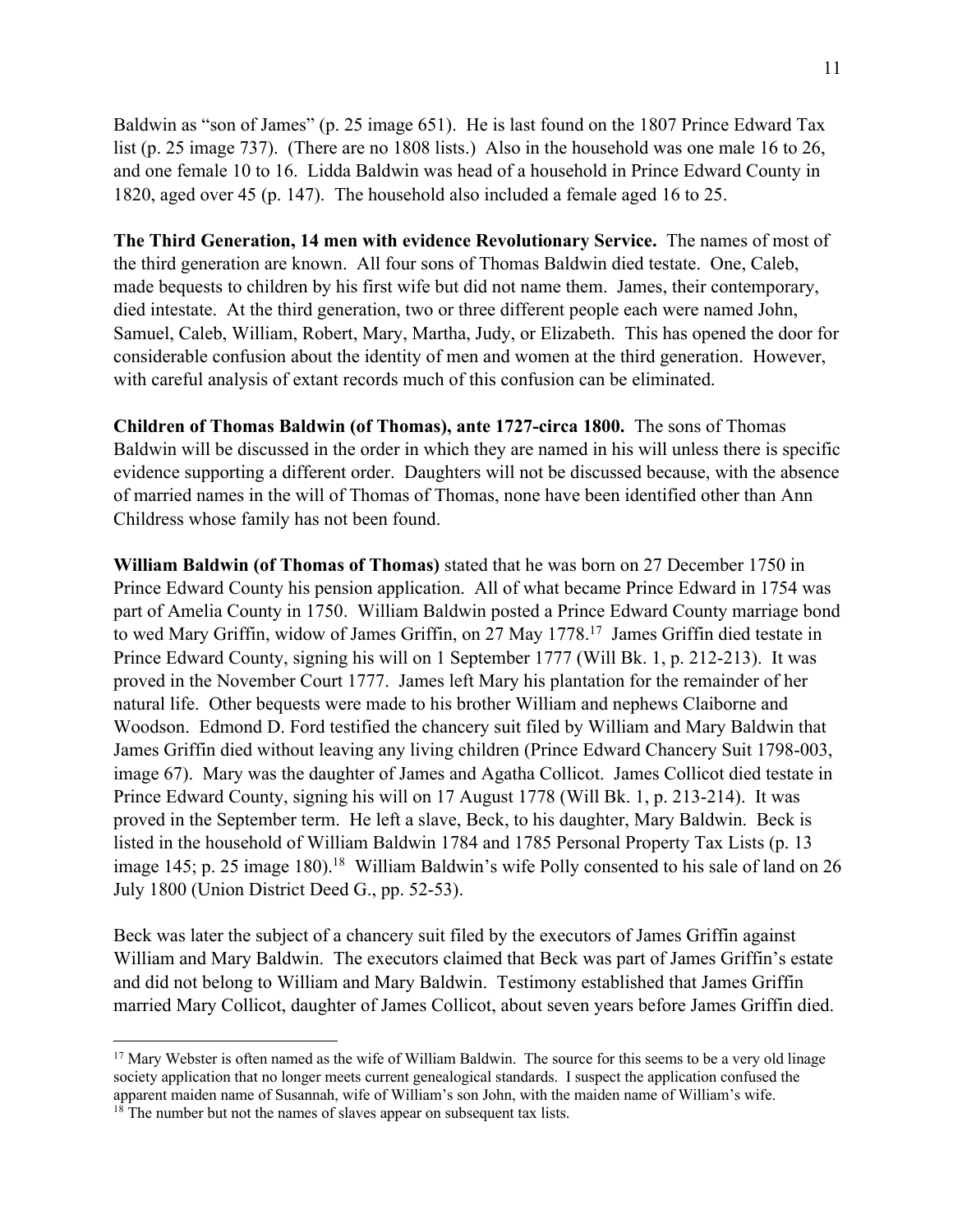James Collicot said he would give the Griffins a slave, Judith, but his wife Agatha had broken her arm and said she needed Judith. James Collicott told James Griffin that he would purchase a slave of equal value for them and in fact purchased Beck. James Collicot told a number of people was merely loaned to the Griffins, which James Griffin repeated to others. Mary asked her father to leave her Beck in his will. He responded that he had already givcn Beck to her. Mary persisted and with the support of her brother, Harrison Collicott, James Collicot did leave Beck to Mary (then Baldwin) in his will.

William Baldwin served three tours of duty during the Revolution for which he received a pension (S16313). He served April 1776 Captain Charles Allen's Company, the First Battalion of Minutemen, Col. Samuel Meredith commanding. The company was assigned to garrison duty at Hampton. Upon receiving news of the Declaration of Independence the men celebrated with fireworks: a keg of West Indian rum was set on fire. Baldwin testified in his pension application that a ringleader in this was Cudbud Tisdale, a pensioner who served in Capt. James Anderson's Company of same regiment.<sup>19</sup> When the  $4<sup>th</sup> Virginia$  Regiment was ordered north from Portsmouth, Allen's company moved to Portsmouth and continued the garrison duty. William Baldwin was discharged between December  $20<sup>th</sup>$  and  $25<sup>th</sup>$  of 1776. William's teenage brother John (W1800) served the same company.

William Baldwin next served for three months as a private in Capt. Henry Walker's Company of Prince Edward County Militia. The company marched to South Carolina. John Markham, also in the company, testified when applying for a pension that the company was engaged in the Battle of Stono Ferry, which occurred on 20 June 1779 (S5726). Markham said the battle commenced between daybreak and sunrise. It ended about 8:00 A.M. and involved both small arms and cannon fire. He specifically remembered a Frenchman who led a party of Americans attempted to scale the British Fort. The officer was taken by the British and then retaken, but he did not recall the officer's name. 20 Markham said, "St. Johns Island was on the side nearest the British from which they received reinforcements and so were enabled to carry and finally did carry the day." Another pensioner, Samuel Broadway (S8086), testified that Capt. Walker died at Stono and was succeeded by Lt. [Richard] Holland. Lt. Col. John Maitland leading the 71st British Regiment attacked 1,200 troops under Gen. Benjamin Lincoln. Lincoln withdrew with losses of 34 killed and 113 wounded after Gen. William Moultrie failed to support him. The British and Germans lost 26 killed and 103 wounded.

William Baldwin's third tour of duty was also for three months in the Prince Edward County Militia, this time under Capt. [Nathaniel] Cunningham. The company was marched to Salisbury, where Baldwin contracted smallpox. He was sent to the home of the Rev. Samuel Alexander, a relative. The home was serving as a military hospital. There he was discharged by a Major McJunkin, who had been wounded. Major Joseph McJunkin left memoirs as well as a detailed

<sup>&</sup>lt;sup>19</sup> Tisdale was served from Mecklenburg County, Virginia. Baldwin and Tisdale both moved to Union District, South Carolina after the Revolution, and then to Daviess County, Indiana. Each testified in support of the other's pension application.

 $20$  This was probably Col. Jean Baptiste Joseph, Chevalier de Laumoy.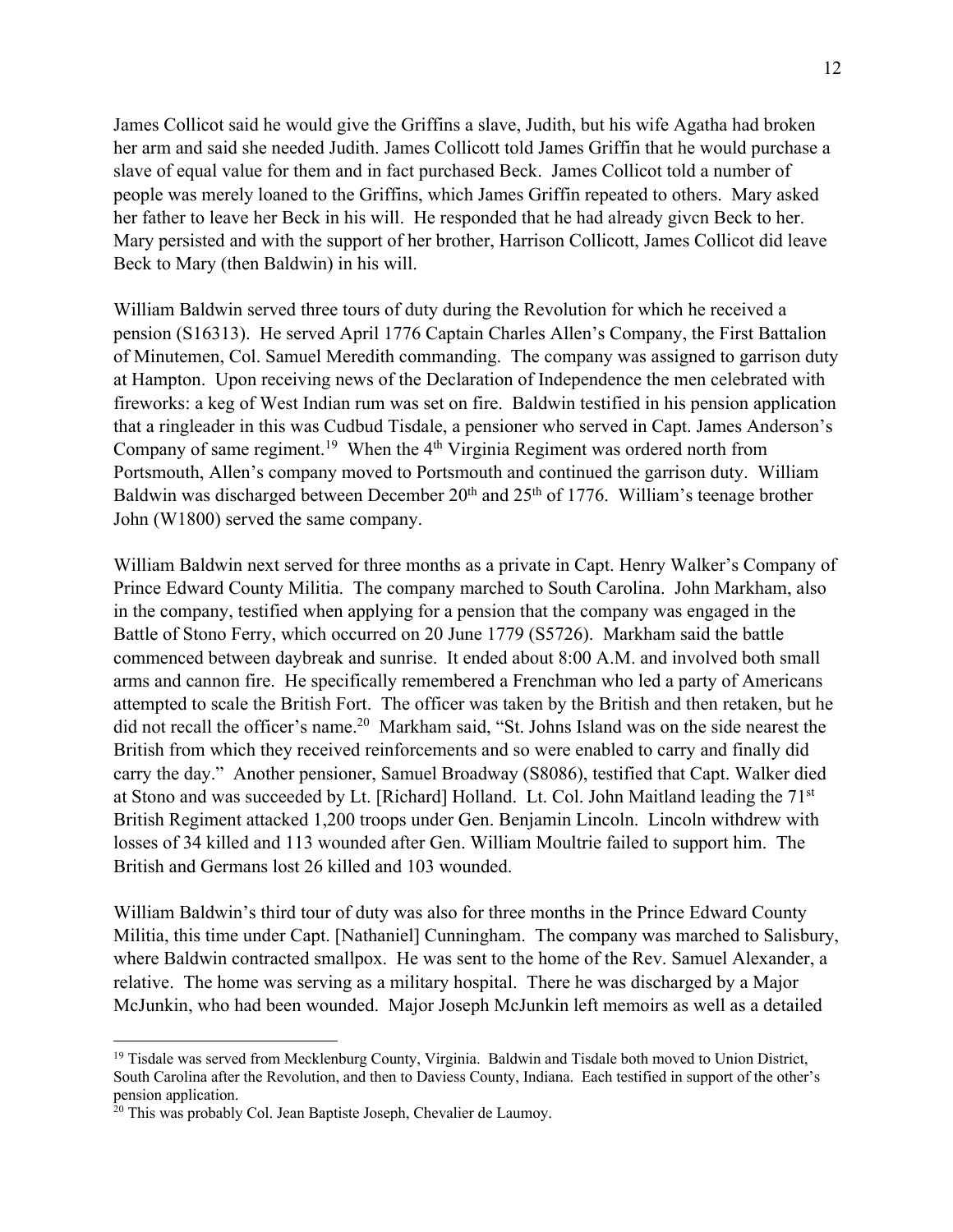pension application helping identify the campaign. Baldwin returned home. Fearful that his family would contract smallpox, he buried his clothing and Continental currency in a tobacco house. After Baldwin had left camp for the hospital his company marched to Guilford Courthouse where it was engaged in the battle. John Dupuy (W-7060) was also in this company. He testified that the company was engaged in the Battle of Guilford Courthouse and that he conveyed British prisoners to Halifax County after the battle. Dupuy also served with Baldwin in Capt. Charles Allen's company of minutemen.

William Baldwin is listed immediately above his father, Thomas Baldwin, on the 1782 tax list (p. 3 image 107) and is the William listed closest to Thomas on the lower third of page 4 of the 1783 list (p. 4 image 127). In 1784 and 1785 he is listed responsible for the tax on Beck, the slave left to his wife Mary by her father (p. 13 image 145; p. 25 image 180).

William Baldwin testified that he moved to Union County, South Carolina in 1786. His removal from Prince Edward County provides evidence that he was the son of Thomas rather than William Baldwin, both of whom made bequests to a son William in their wills. The probate records of Thomas and his brother William are consistent with William of Thomas of Thomas no longer being in Prince Edward County, but William of William of Thomas continuing to reside in the County. William of Thomas made a bequest of money to his son, William, consistent for a son no longer in the state. William of Thomas left land to his son William which was not soon sold. William of William of Thomas was executor of his father's estate, evidence that he was still in Prince Edward County rather than in South Carolina in 1799.

The 1810 census of Union District, South Carolina shows three Baldwin households: William over 45 (p. 592), John 16 to 25 (adjacent to William, p. 592), and Francis 16 to 25 (p. 568). A male 16 to 25 was in William's household. (The three younger men were in fact somewhat older according to later census records.) In 1820 only one Baldwin is listed in Union County, South Carolina: Moses Baldwin 26 to 44 (p. 131). Moses served in the War of 1812 in Capt. James Brannon's Co., Major O'Hara's Battn., South Carolina Militia. William Baldwin moved to Daviess County, Indiana in 1816 with the other two sons. The 1820 census is not extant for Daviess County, Indiana. Bureau of Land Management records show that Francis and John purchased land adjacent to one another in Sections 6 and 5 of Twp. 1 North Range 6 West in Daviess County between 1825 and 1831. The Pension Payment Ledger of the Indiana Agency shows William Baldwin was last paid for March 1833. By this entry is a single word in parentheses: "Dead." William Baldwin was buried on land owned by John Baldwin.<sup>21</sup> The 1850 Daviess County census lists two Baldwins the right age to be the son of William: Francis, aged 68, and John, aged 67 (pp. 210 right; 209 right).<sup>22</sup> John is listed as born in North Carolina (certainly an error) and Francis in Virginia. Moses Baldwin is in Smith County, Mississippi in 1850, aged 70 and born in Virginia (p. 334 right). Individuals born in South Carolina are found living in the vicinity of Francis, John, and James, indicating they were part of a larger migration.

<sup>&</sup>lt;sup>21</sup> We owe the Theroff family our thanks for preserving this hallowed ground.<br><sup>22</sup> This census abbreviates "Indiana" as "Ia," causing errors in ancestry.com abstracts.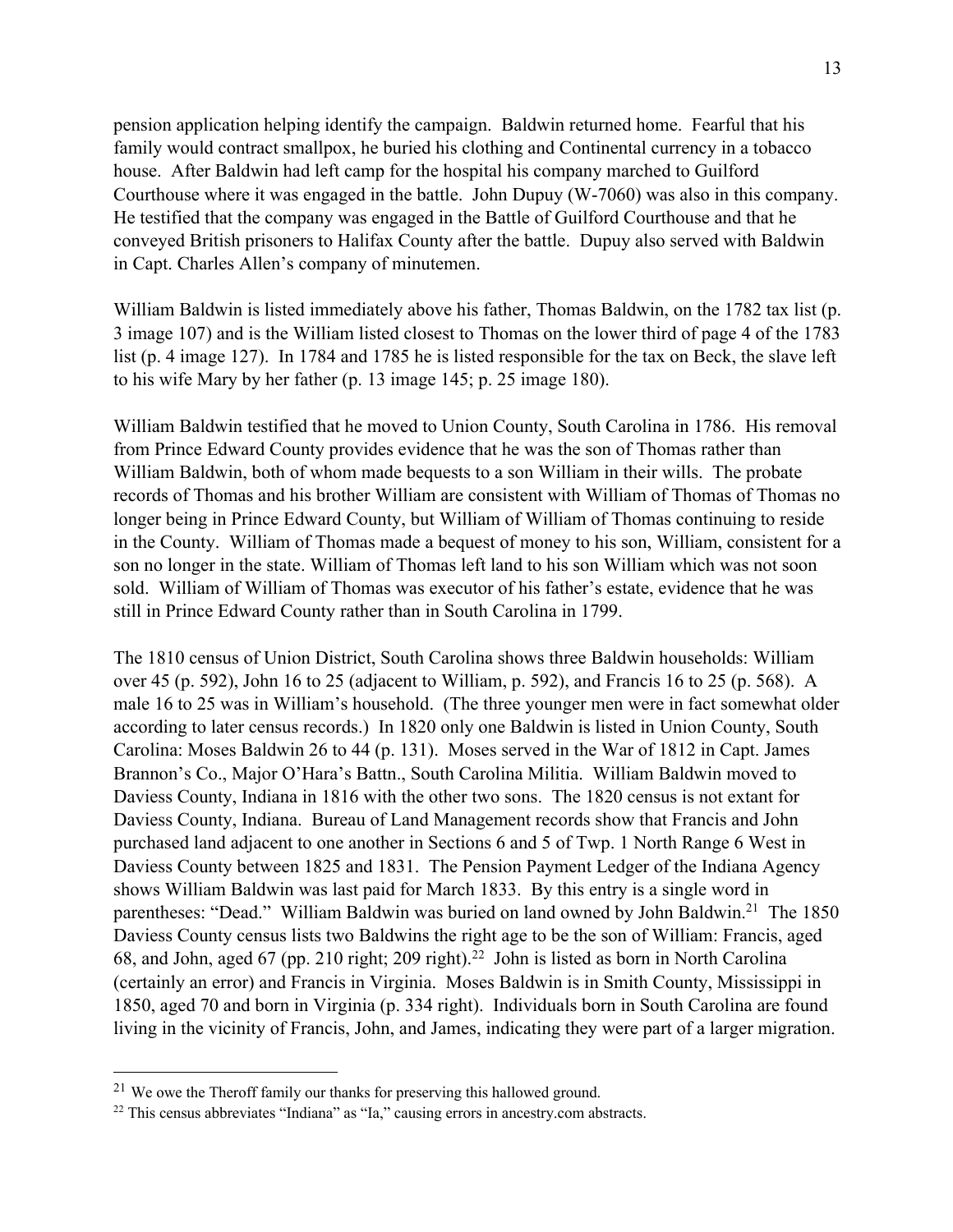Moses Baldwin, aged 44 and born in South Carolina, was listed on the 1850 census immediately below the Francis Baldwin household and less than a page beyond John Baldwin (pp. 210 right-211 left). The eldest child in the household was Caleb M. Baldwin, aged 11. Abigail (Baldwin) Stone was the second household below John Baldwin's. Her maiden name is proven by the 1914 Daviess County death certificate of a daughter, Rosilla Mariah Stone. The use of the names "Moses," "Caleb," and "Abigail" was certainly not a coincidence.

**John Baldwin (of Thomas of Thomas)** was born on 25 June 1758 in Prince Edward County, according to his pension application (W1800). At the time this was part of Amelia County. John testified that his date of birth was taken his father's Bible "now in possession of his brother-inlaw--Matthew Clark, removed to South Carolina—". Not only did the will of Thomas Baldwin identify Abigail Clark as a daughter, but the Prince Edward County marriage bonds include one dated 7 September 1790 for Matthew Clark to marry Abigail Baldwin, with Thomas Baldwin signing his consent as father of the bride on the same date. This provides solid evidence that John Baldwin, the Revolutionary War pensioner, was the son of Thomas of Thomas.

John Baldwin served four tours of duty during the Revolution for which he was pensioned. The first tour was in 1776 with Captain Charles Allen's Company, the First Battalion of Minutemen, Col. Samuel Meredith commanding. For details of this service, see the information above under William Baldwin, John's older brother. The second tour of duty was under Capt. John Blair Smith, president of Hampden-Sydney College. Most of the men in the company were students. John Baldwin said he served near Petersburg. He was drafted for his third tour of duty in February or March 1781. He guarded wagons under the command of John Watson. The company joined Gen. Nathaniel Greene near Guilford, North Carolina. After the Battle of Guilford Courthouse they marched to Ramsays Mill on the Deep or Rocky River, where John was discharged by General Robert Lawson. His fourth and final tour of duty was under Capt. Dick Holland in 1781 guarding prisoners at the Albemarle Barracks. By 1781 militia from nearby counties was ordered to Charlottesville on a rotating basis for guard duty. John was credited with a total of 8 months of service.

John said that he remained in Prince Edward County except when travelling as in itinerant Methodist minister for about 16 years. He is distinguished from other men of name on many Prince Edward tax lists by the notation, "Preacher." In 1799 he is listed "Baldwin John Preacher" and assessed for no white tithes (p. 3 image 534). In 1820 he is listed as exempt but was assessed for his son, Thomas C. (Bk. A, p. 4 image  $350$ ).<sup>23</sup> His pension file states that he died on 24 April 1837. John's widow Agness received a pension for his service. She testified that she married John on 27 September 1797. The clerk of Powhatan County, Virginia certified that Bennett Maxey included the marriage of John Baldwin and Agness Fowler on a list of marriages that he solemnized in 1797 and 1798. The marriage is recorded in Powhatan Register of Marriages, showing her father as Absalom Fowler. The 1850 Prince Edward County census

<sup>&</sup>lt;sup>23</sup> There is no other evidence, including statements in his pension file, to indicate he was disabled. It is possible that preachers of the Gospel were exempted from tax on themselves sometime after the Revolution.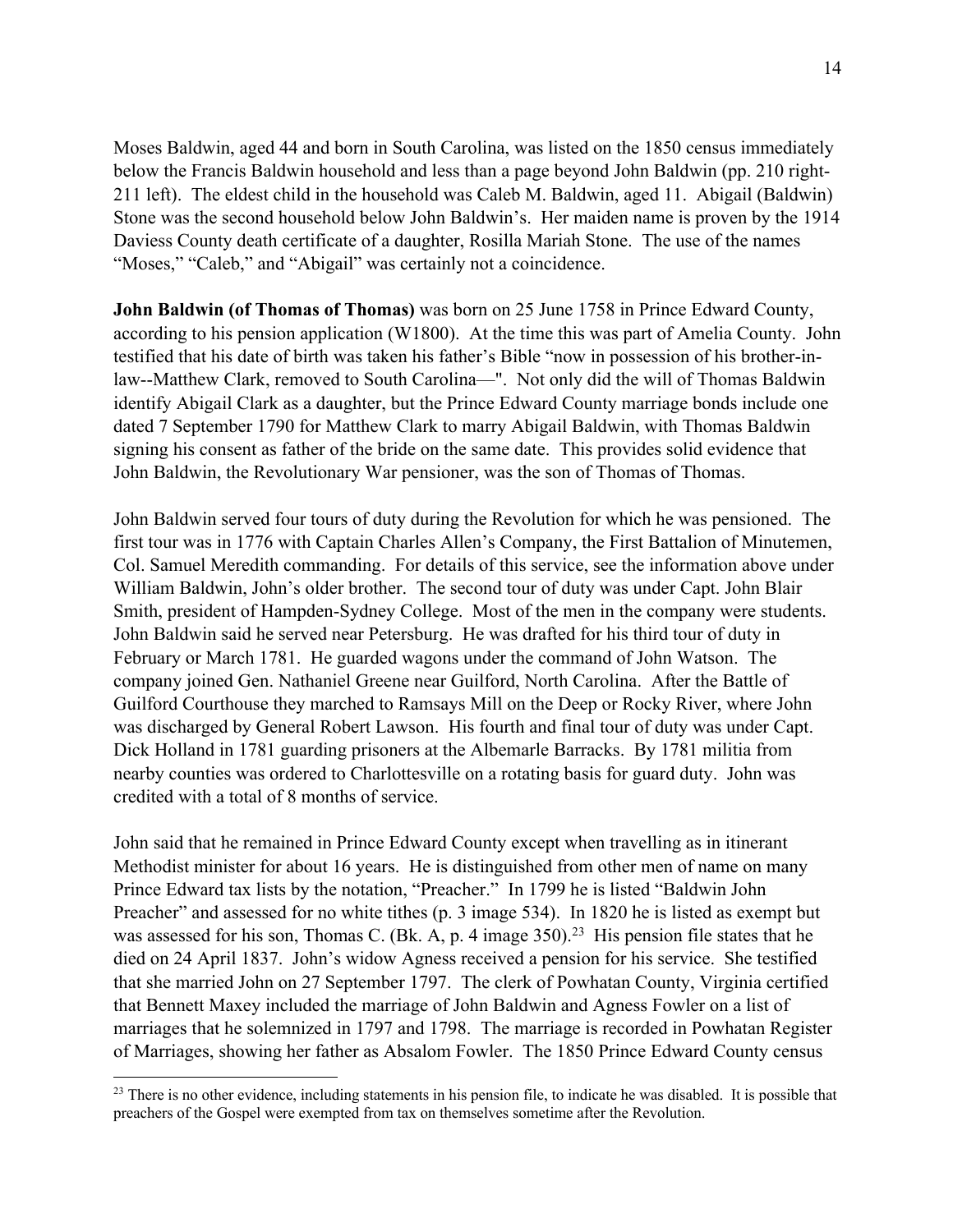shows that she was 81 years old, born in Powhatan, and living in the household of Thomas Baldwin, aged 52 (p. 35 right). The Pension Payment Ledger of the Richmond Agency last records that she was paid in September 1858 (p. 280). John died testate, naming wife Agnes, children Thomas C. Baldwin, Benjamin Baldwin<sup>24</sup>, Sarah C. Wilboun, and grandchildren Mary A. Baldwin, Sarah A. Baldwin, John D. Wilboun, William E. Wilboun, and Sarah E. Wilboun (Prince Edward Will Bk. 7, p. 529). Benjamin evidently died without children. Mary A. and Sarah A. would have been daughters of Thomas C., the only other son.

**Mary Ann Baldwin (of Thomas of Thomas)** married Henry Terry.25 A Prince Edward bond dated 12 September 1785 is extant, along with the consent of Thomas Baldwin for his daughter to marry. Identifying Henry is a challenge. Henry Terry first appears on the Prince Edward County Personal Property Tax list for 1786, assessed for one white male over 21 (p. 15 image 191), but he has not been located on other Prince Edward lists. 210 acres of land on the Saluda River in Laurens County, Ninety-Six District was surveyed for Henry Terry on 12 February 1789 and 40 acres of land in Greenville County on a branch of the Reedy River was surveyed on 11 February 1789. The grant process for Henry was not completed for either tract (SC State Archives Series S213197 and S213190).

Evidence shows that Henry was not living with Mary Ann as early as 1790 and apparently deceased, but three children were born to the marriage. First, "Maryan" Terry is listed as the head of a household on the 1790 Census of Greenville County, Ninety-Six District, South Carolina (p. 117). One free white male over 16 and two free white females in addition to Mary Ann were in the household. Second, in 1790 Thomas Lewis conveyed household goods and furniture for £15 sterling to Nancy Bibb Terry and Salley Ivy Terry<sup>26</sup> during the February term of the Greenville County court (Deed Bk. B, pp. 156-157). The deed is introduced in the deed book

<sup>&</sup>lt;sup>24</sup> Only one Benjamin Baldwin is found on Prince Edward census records from 1810 through 1850. In 1850 he was aged 67 and born in Prince Edward County. This places his birth about the year 1783, well before John's marriage to Agness Fowler in 1797. This indicates that John had an earlier marriage that has not been found. Some researchers identify the Benjamin Baldwin who was born about 1783 as the son of a William Baldwin. Benjamin, son of William of Thomas was in his father's household on the 1783 tax list, showing he was over 21. Some identify William as the son of Thomas of Thomas. That William removed from Prince Edward County to Union District, South Carolina in the 1780s and then moved to Daviess County, Indiana. Benjamin died testate in Prince Edward County, signing his will in 1846 (Prince Edward Will Bk. 9, pp. 414-415). It was proved on 18 November 1850. He evidently left no children or grandchildren surviving him.

 $25$  I am indebted to Martha McDaniel Hagler McKee for providing me with important information and documents about Mary Ann and the families by her two husbands. Martha is a direct descendant of the first husband, Henry Terry.

 $^{26}$  This deed is the only record I have found with Sarah Ivy's name from the period of her lifetime. "Ivy" is clear. Many family trees and even her relatively recent tombstone in the Bowdon Methodist Protestant Church Cemetery in Carroll County, Georgia give her name as "Ira." A typewritten abstract of a family record of John McDaniel is widely posted on the internet. This was taken from the McDaniel family Bible in the possession of Mrs. Myra McDaniel Hooten of Birmingham, Alabama at an unspecified date. The second entry is "Sarah Ira Terry McDaniel Born January 17, 1788." The middle letter of "Ira" is penned in as a correction to the typescript. Whether this corrected a simple typographical error or reflected second thoughts about the transcription of difficult handwriting is unknown. The record lists the full names and dates of birth of the children of John and Sarah. The middle names of two provide support for the Terry and Baldwin ancestry: William Terry McDaniel (January 1811) and John Baldwin McDaniel (22 March 1817).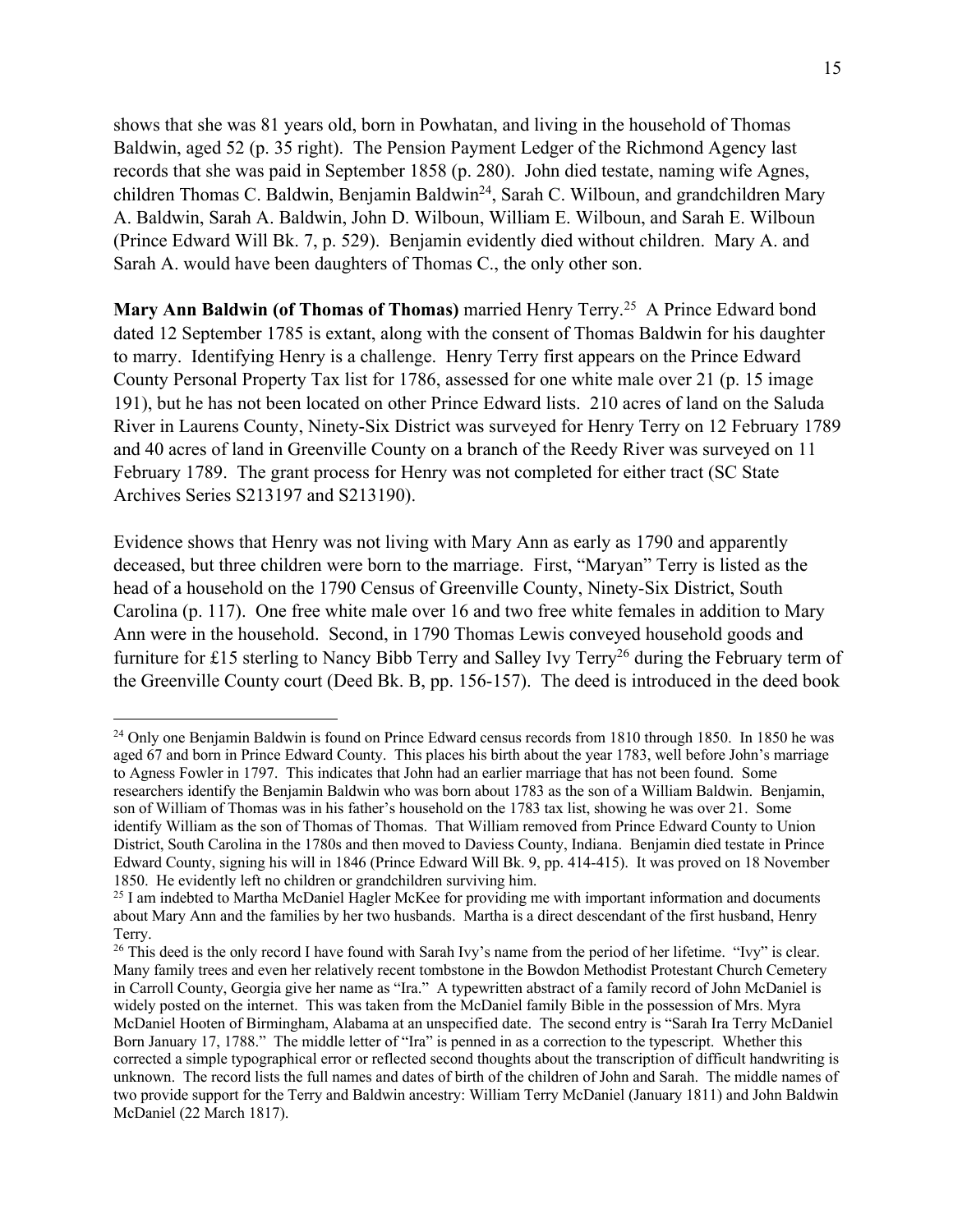as a deed of gift even though the grantees paid £15 sterling. The goods were in the possession of Mary Ann Terry. Had Henry been alive and residing with Mary Ann, one would expect the property to have been described as in the possession of Henry. Third, Mary Ann Terry was assessed on the 1801 Prince Edward County personal property tax list, with no white males over 21 in the household (p. 14, image 581). Clearly Henry was not residing with her. Fourth, Mary Ann Terry sold land left to her by her father, Thomas Baldwin, to her brother John Baldwin on 15 October 1801. The deed says she was of Prince Edward County and she personally acknowledged the deed in court on the  $19<sup>th</sup>$ . In that time period husbands normally signed deeds even when land inherited by the wife was sold. No probate records have been found for Henry.

Mary Ann Terry was in Pendleton District in 1804. On 3 September 1804 she witnessed the will of Daniel McAllister (Anderson Probate File 480 images 52 & 51). On 20 May 1805 she witnessed the will of Patsey McDaniel (Anderson Probated File 498 images 585-586). On 18 June she attested that she saw Patsey sign the will when it was proved.

The evidence presented above is at odds with two widely posted claims on the internet. The 1805 date of death is widely posted but without sources. Many ladies have joined DAR through Mary Ann on the service of her father, Thomas Baldwin, stating that Henry was born about 1763 and died in Elbert County, Georgia in 1805. Some of the earliest applications, however, give the date of death as 1794. Both dates are contrary to evidence that Henry was dead by 1790. The evidence is also contrary to the widely posted is the claim that Henry Terry was the son of the Rev. Henry Terry of Pittsylvania County. The Rev. Henry Terry did name a man of the same name in this will (WS 8 December 1783; WP 19 April 1784).<sup>27</sup> The elder man conveyed land in Pittsylvania to the younger for the token price of one shilling on 15 April 1782 (Deed Bk. 6, pp. 421-423). Henry Terry of Pittsylvania sold this land on 16 October 1799 (Deed Bk. 12, pp. 39- 40), well after 1790.<sup>28</sup> The body of the deed gives the grantor's name as Henry Terry but the signature is recorded as Harry. Pittsylvania Personal Property tax lists show that Henry Terry was assessed in 1790 (Bk. B, p. 20 image 507) and Harry Terry in 1791 (Bk. A, p. 21 image 546). He is not on subsequent assessment lists despite the 1799 deed saying he was "of Pittsylvania."

Information about the Mary Ann's children by her first husband helps locate the family and is consistent with a Henry dying by 1790. The tombstone of Nancy Bibb Terry, one of the two grantees of household goods and furniture is buried in the Oakland Cemetery, Fulton County, Georgia. It is inscribed, "Nancy Bibb Terry Wife of Philip McDaniel Born Prince Edward County Va in 1785 Died May 1860." The 1850 Dekalb County, Georgia census shows N.B. McDaniel, a female aged 64 and born in Virginia, in the household of I.O. McDaniel, aged 43 and born in South Carolina. An obituary of Ira Oliver McDaniel, who is buried in the Oakland Cemetery as well, appeared in *The Courant American* of Cartersville, Georgia (1 Sep. 1887, p.

<sup>&</sup>lt;sup>27</sup> Henry Terry (Sr.) made his mark with "H". Some researchers have apparently interpreted this as a middle initial rather than a mark.

<sup>&</sup>lt;sup>28</sup> Both Henry and Harry Terry took the oath of allegiance to Virginia in Pittsylvania in 1777. Virginia at this time required the oath of free born men over 16.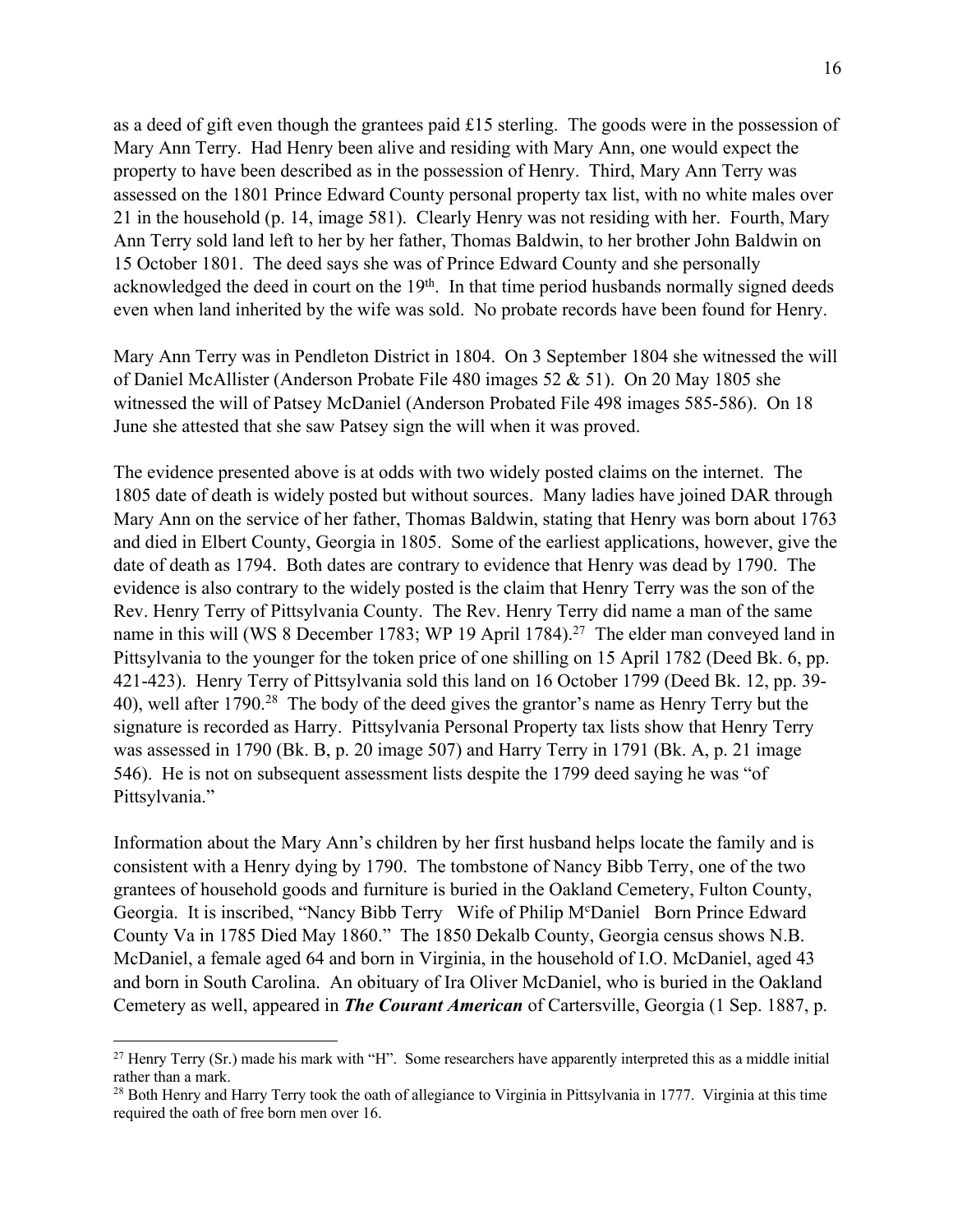3). It states that he was born in the Pendleton District, South Carolina, in 1807. The other children of Henry and Mary Ann were Sarah "Sally" Ivy and Henry. Sarah married John McDaniel. Philip and John McDaniel were sons of Patsey McDaniel, whose will Mary Ann witnessed in 1805. Although photographs of a modern tombstone are posted at findagrave.com, a photograph of a small, old tombstone can be found on at Bowdon Methodist Protestant Church Cemetery in Carroll County, Georgia.<sup>29</sup> She was born 17 June 1788 and died 9 July 1864. Mary Ann's son Henry was living in Anderson District, which had formed from Pendleton by the time of the 1850 and 1860 census. The former says he was 62 and born in Virginia (p. 166 right). The latter gives his age as 70 or maybe 71 (writing unclear) and born in Virginia (p. 284 right).

By 1810 Mary Ann had married a second time. Charles Webb, twice a widower, was her new husband. Charles and the eldest female in his household in Pendleton District on the 1810 census were both over 45 (p. 164). Two young men aged 16 to 26, two boys 10 to 16, two boys under 10, and two girls 10 to 16 were also in the household. Charles is not found on the 1820 census of South Carolina, but he is on the 1830 Anderson census (p.196). He and the eldest female were aged 60 to 70 and the only other free white a male 20 to 30. On 8 November 1831 Charles signed a deed of gift conveying 177 acres of land to his son Charles Baldwin Webb (Deed Bk. T, p. 200). Three days later the elder Charles died.<sup>30</sup> Charles had signed his will in Anderson District on 14 July 1828 and it was proved on 21 November 1831 (Will Bk. A, pp. 436-440). He named nine sons and two daughters in his will in addition to his wife Mary Ann. One son, as noted above, was named Charles Baldwin Webb. Charles Baldwin Webb and his mother [Mary Ann] were to receive land on which a house stood, and he requested that Mary Ann live with her son Charles Baldwin. The tombstone of Charles B[aldwin] Webb in the First Baptist Church Cemetery in Anderson County gives his dates of birth and death as 10 August 1810 and 28 November 1847. Webb researchers identify Charles Baldwin Webb as the only child of this marriage. Determining the mother other children of Charles would require information such as the date of birth of the child, the date of Mary Ann's marriage, and the date of death of the previous wife.

An obituary in the *Highland Sentinel* on 22 July 1842, transcribed at findagrave.com, states that Mary Ann Webb died in Henry County, Georgia aged near 70 and the widow of Charles Webb, decd.31 From other evidence it was clear she was older.

**Caleb Baldwin (of Thomas of Thomas)** first appears on the 1784 Prince Edward County Personal Property Tax List in the household of his father, Thomas Baldwin (p. 11 image 173). That year whites over 21 were listed, indicating that Caleb was born about 1763 or 1764, given his absence in 1782. He first appears heading his own household on the 1790 Prince Edward Personal Property Tax list, appearing adjacent to Thomas Baldwin (p. 2, image 277) and is on a

<sup>29</sup> https://www.ancestry.com/family-tree/person/tree/30418085/person/27351320203/facts

<sup>&</sup>lt;sup>30</sup> Charles Webster died at his home on Deep Creek on 11 November 1831, according to an obituary published on 16 November 1831 (Revill, Janie: *The Pendleton Messenger: Abstract Data from the Marriage and Death and Death Notices 1826 to 1851,* 1956). He was a Baptist.

<sup>31</sup> https://www.findagrave.com/memorial/92780289/mary-ann-webb . The place of burial is listed as Unknown.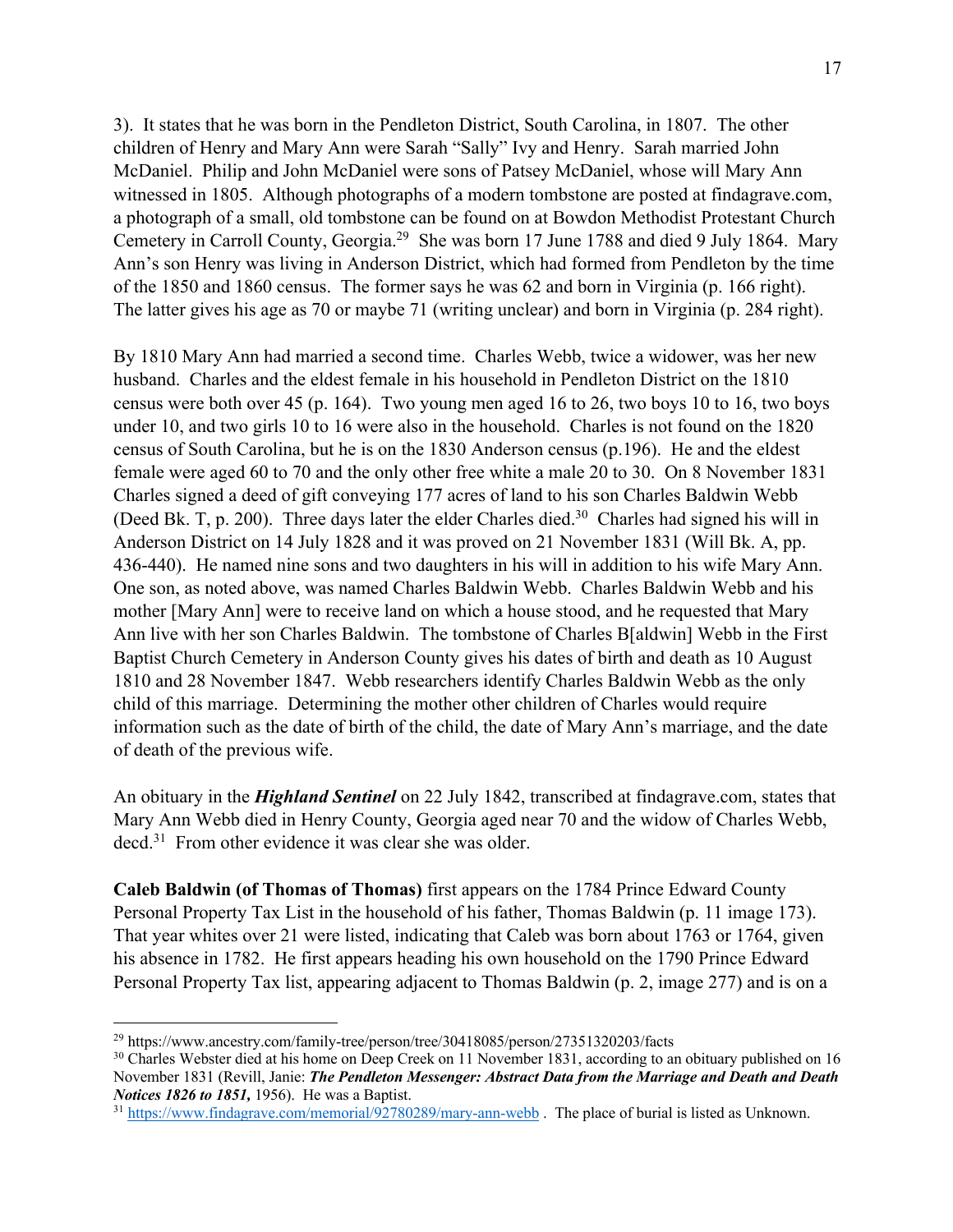Prince Edward Tax List in 1799 tax list (Bk. B, p. 2 image 534). Jeffrey Peek of Buckingham County made a bequest in his will to Fanny Baldwin, wife of Caleb, when he signed his will on 13 March 1800 (Prince Edward District Record & Will Bk. 1, second numbering pp. 18-19; note: the renumbering begins after p. 139). Jeffrey named Caleb Baldwin as one of the executors. "Fanny" was a nickname. In October 1801 Caleb and Frances conveyed land to John Baldwin, Caleb's brother, to settle a boundary dispute (Deed Bk. 12, pp. 225). The deed was signed by Frances, but in the body of the deed she is named as "Fanny."

Caleb and wife Frances sold land in Prince Edward County on which Caleb lived and which was left to him by his father, Thomas Baldwin, on 15 December 1800 (Deed Bk. 12, p. 2-3). Caleb was in Charlotte County in 1801, as noted above in differentiating Caleb from his uncle of the same name. He makes a single appearance on Charlotte County Personal Property Tax lists in 1801 (p. 35 image 527). He also, while of Charlotte County, conveyed land in Prince Edward County in 1801 (Bk. 12, p. 225). The deed was to settle a dispute over the boundary of line of property bequeathed to Caleb Baldwin by his father, Thomas Baldwin (Bk. 3, pp. 233-235).<sup>32</sup> The land was on the Appomattox River. Thomas left Caleb 200 acres of land on which he dwelled, except for 19 or 20 acres to his daughter Mary Ann Terry bounded by the land of Augustus Watson. The deed settling the dispute was witnessed by Matthew Clark, who had married Caleb's sister Abigail, in 1790. Francis Baldwin, wife of Caleb co-signed the deed. In the body of the deed she was referred to as "Fanny," consistent with the bequest in Jeffrey Peek's will, but recorded as signing as "Francis."

Although Caleb Baldwin appears in Charlotte County, Virginia in 1801, he soon appears to be in Pendleton District, South Carolina as did his sisters Hannah and Mary Ann. He made purchases at the estate sale of Henry McDaniel on 22 February 1802 (Anderson Probate File 499 image 612). He purchased a tract of land "Beginning at the twenty three Mile Creek at the mouth of the first spring branch Next below the Mill of the aforesaid C Baldwin" on 30 July 1804 from Thomas and Elizabeth Stribling (Anderson Deed G, pp. 383-384). Caleb sold this tract to Benjamin Mattison on 27 October 1807 (Deed Bk. I, p. 128). Patsey McDaniel, widow of Henry (Sr.), named Caleb Baldwin as an executor of her estate when she signed her will in Pendleton District on 28 May 1805 (Anderson Probate File 498 image 585). Patsy made bequests to her sons John and Philip McDaniel, who married Nancy Bibb Terry and Sarah Ivy Terry. The mother the women, Mary Ann (Baldwin) Terry of Thomas of Thomas, witnessed the will. Caleb Baldwin purchased 100 acres of land on the east side of the Seneca Rover in the Pendleton District, South Carolina from Samuel Taylor on 4 February 1806 (Bk. H, p. 386). One of the boundaries was "McDaniel's old line." The McDaniel family intermarried with the family of Mary Ann Baldwin (of Thomas of Thomas), who was first married to Henry Terry and after his death to Charles Webb. 498

**Hannah Baldwin (of Thomas of Thomas**) is named with her married name of Gosling in the will of her father Thomas Baldwin. John Gosling was named as a son-in-law in Thomas' will.

<sup>&</sup>lt;sup>32</sup> The 1767 will of Thomas, father of Thomas (Bk. 1, pp. 96-97) does not make bequests of land.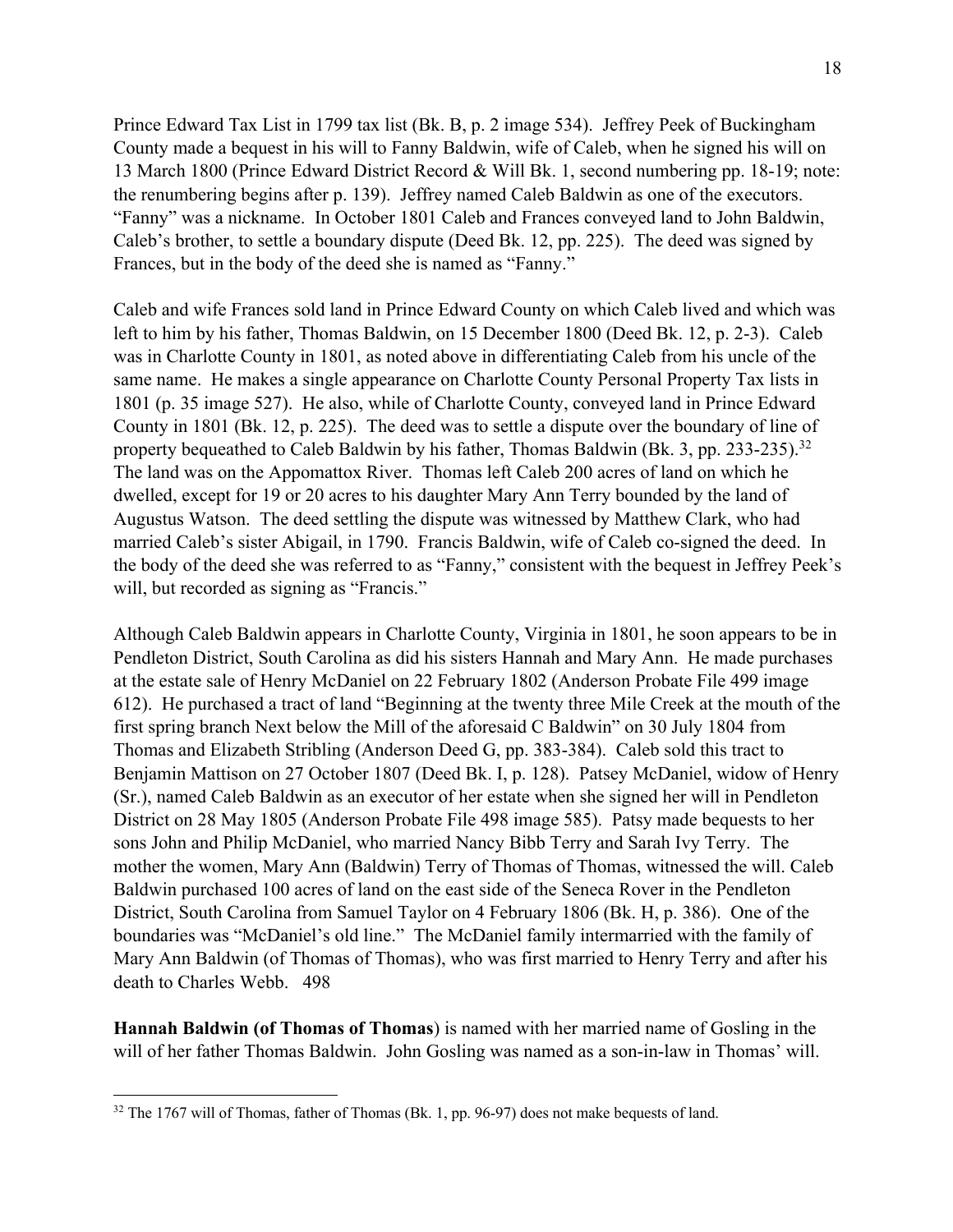John Gosling signed a petition to the legislature from Charlotte County inhabitants dated 15 October 1779. The petitioners requested a law requiring that lands and other property of deserters that was acquired during their desertion be forfeited. He appears on the 1783 Personal Property Tax List of Charlotte County Virginia in 1783 (p. 3 image 27), placing his birth by 1762. He was assessed for 3 horses and 3 cattle, but no white males over 21 or slaves. He is listed on the 1786 Prince Edward Personal Property Tax list, also with no assessment for white males over 21 (p. 8, image 188). John last appears on Prince Edward Personal Property Tax lists in 1798, listed as levy free and with two slaves (Bk. 1, p. 7 image 496). He signed his will in Prince Edward County on 16 November 1798 and it was proved on 21 January 1799 (Will Bk. 3, p. 127). He left his wife Hannah a life estate of his 130 acres of land. Upon her death the land was to go to his daughter, Sarah. Sarah was the only legatee other than John's wife. John Baldwin was named executor. Starting in 1799 Hannah is listed and assessed for two slaves (Bk. 2, p. 6 image 536). She is listed through 1803 (p.7, image 620). No record of a later marriage for Hannah has been found. On 18 October 1802 James Purcell posted bond in Prince Edward County for his marriage to Sally Goslin, spinster daughter of John Goslin, decd.

**Martha Baldwin (of Thomas of Thomas)** married Jesse Chappel. The Prince Edward County marriage bond is dated 13 December 1784 and Thomas Baldwin gave his consent. The marriage was performed on 20 December 1784. Jesse Chapel is listed on the 1782 and 1783 Personal Property Tax lists of Prince Edward County (p. 3, image 110; p.19 image 134), placing his birth no later than 1761. Jesse and Martha removed to South Carolina. Jesse died testate in what was the Pendleton District (Anderson Probate File 131). The will was signed on 6 April 1810 and proved on 18 April. He left his estate to Martha, until such time as she remarried. The estate was then to be divided among his children: Sarah Thomas, John Chapel, Robert Chapel, Anne Morris, Thomas Chapel, Humprhies Chapel, Caleb Chapel, and Mary Ann Chapel. Charles Webb, the second husband of Mary Ann Baldwin and Martha's brother-in-law, witnessed the will.

Martha remarried. Her husband was Matthew Clark, widower of Martha's sister Abigail. The 1830 census of Anderson District shows no children in the household (p. 179). Both Matthew and the eldest female 60 to 70. Martha died in the 1840's and Matthew Clark married a third time. This marriage will be discussed in the next section under Abigail Baldwin (of Thomas of Thomas).

**Abigail Baldwin (of Thomas of Thomas)** married Matthew Clark of Hanover County. The Prince Edward County marriage bond was signed 7 September 1790. Thomas Baldwin gave his consent for daughter Abigail to marry. Matthew applied for a pension on 5 October 1832 when living in the Pickens District, South Carolina (R2004). He said he was born on 7 February 1763 in Goochland County, Virginia. Shortly before turning sixteen he obtained permission to enlist in Capt. Hatcher's Company in Goochland County, Col. Fleming and later Major Morris commanding. His company opposed the advance of Lord Cornwallis. Clark testified that he was present at the surrender of Cornwallis. After the surrender Clark served under Capt. Pier taking prisoners to their place of confinement and was left there to care for sick prisoners. He served in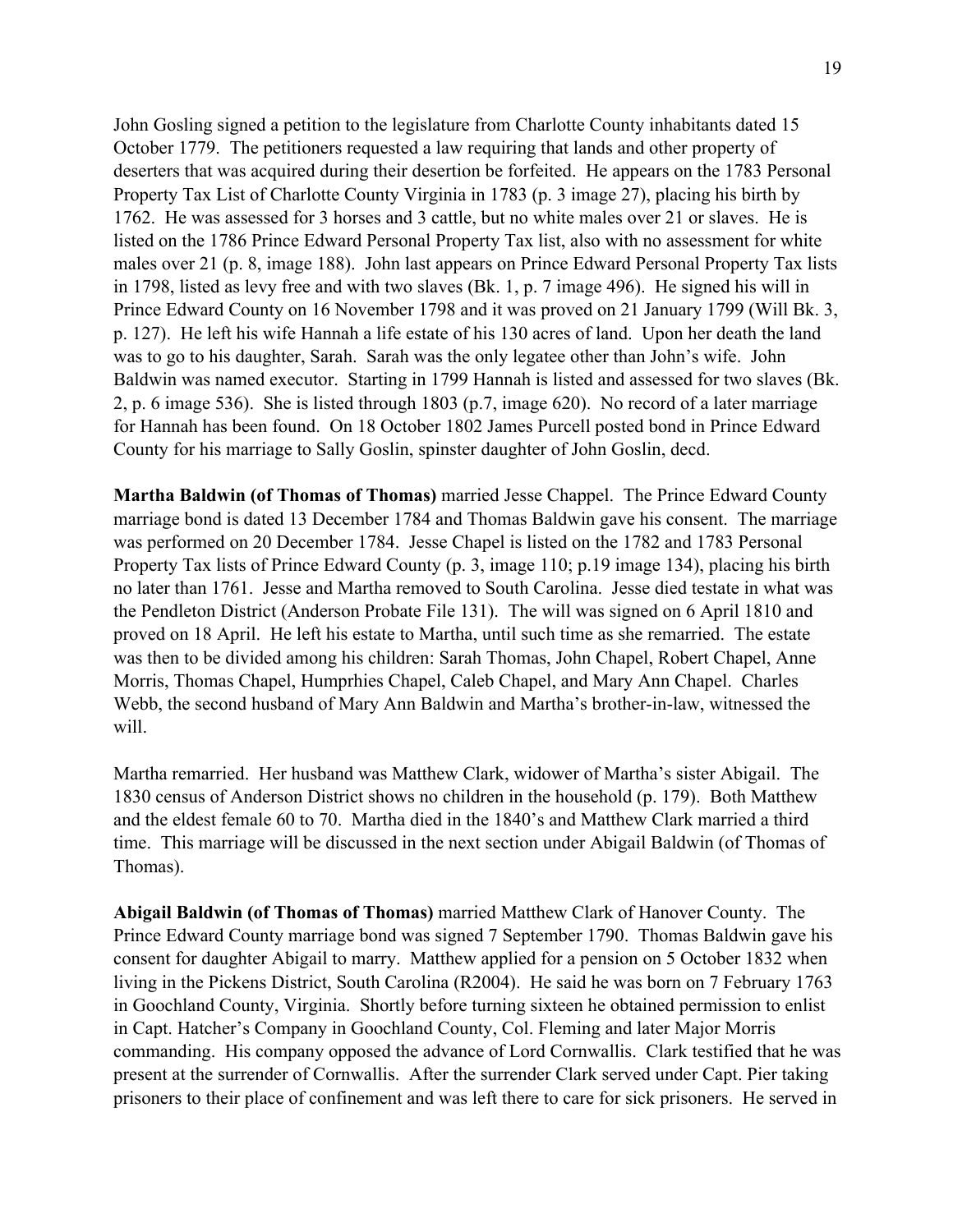the army about a year and returned to live with his father after his service. He lived in Prince Edward County about ten years before moving the Pendleton District, South Carolina. That part of the Pendleton District became the Pickens District.

Matthew Clark's pension application, like that of many men claiming militia service and no longer living where they served, was not supported by muster rolls, pay rolls, or eyewitness testimony. Clark gave surnames and ranks of officers, but no given names. There were two militia captains from Goochland County named Hatcher: Gideon and Thomas. Many pensioners testified that they served in the militia under these men. For example, David Saunders (S31348) testified that he served under Capt. Gideon Hatcher and Col. Nathaniel Morris in the latter part of the summer or fall of 1778 and marched to Richmond. They then went to Cabin Point and finally to Petersburg. The timing of this tour of duty corresponds well with when Clark said he first enlisted. Saunders said that five or six months later he served under Capt. Thomas Hatcher and Col. Nathaniel Morris. They marched to Richmond and other places such as Charles City Court House and back to Richmond. After this tour he served under Capt. Gideon Hatcher and Col. Morris. Zachariah Alvis (S8045) testified that the Goochland militia were called out when Tarleton came to Charles City Courthouse and he served under Capt. Thomas Hatcher. The company marched to Sandy Point on the James River where they were placed on Col. Charles Fleming. They then marched to Cabin Point. The company was not in an engagement but took British deserters as prisoners. The details provided by other militia pensioners from Goochland lend credibility to Clark's application.

DAR, according to its Genealogical Research System (GRS), now requires that applicants must prove correct service because the service previously claimed could not be verified. This goes a step beyond the reason for the rejection of the pension application: insufficient proof that he served six months.

Two great grandsons of Matthew Clark joined the District of Columbia Society SAR in 1899: Charlton Moore Clark and Clifton Power Clark, born 9 February 1867 and 24 May 1875.33 They reported that Matthew was born on 7 February 1763 and died on 2 June 1842 and that Abigail was born on 22 July 1769 and died 29 April 1811. Charlton Moore Clark stated,

The foregoing data is from letters of MATTHEW CLARK and JAMES GREEN CLARK, and from family papers in my possession. The records in the family Bible of MATTHEW CLARK (soldier) in possession of WILLIAM CLARK, son of uncle CHARLES CLARK, in Erath County, Texas, confirms dates and entries.

As noted above, after Abigail's death Matthew married Martha (Baldwin) Chappel, widow of Jesse Chappel and sister of Abigail. Both census records and the SAR application of Charlton Moore Clark establish that Martha had no children by Matthew. The last marriage was to Jane (Butler) Morris in South Carolina.

<sup>&</sup>lt;sup>33</sup> The applications are among those posted at ancestry.com and can be found by searching SAR applications by the name of the Revolutionary ancestor. Clifton P. Clark served three terms as the D.C. SAR President, in 1934 was elected as the NSSAR Genealogist General, and was elected Vice President General of the Mid-Atlantic District in 1946.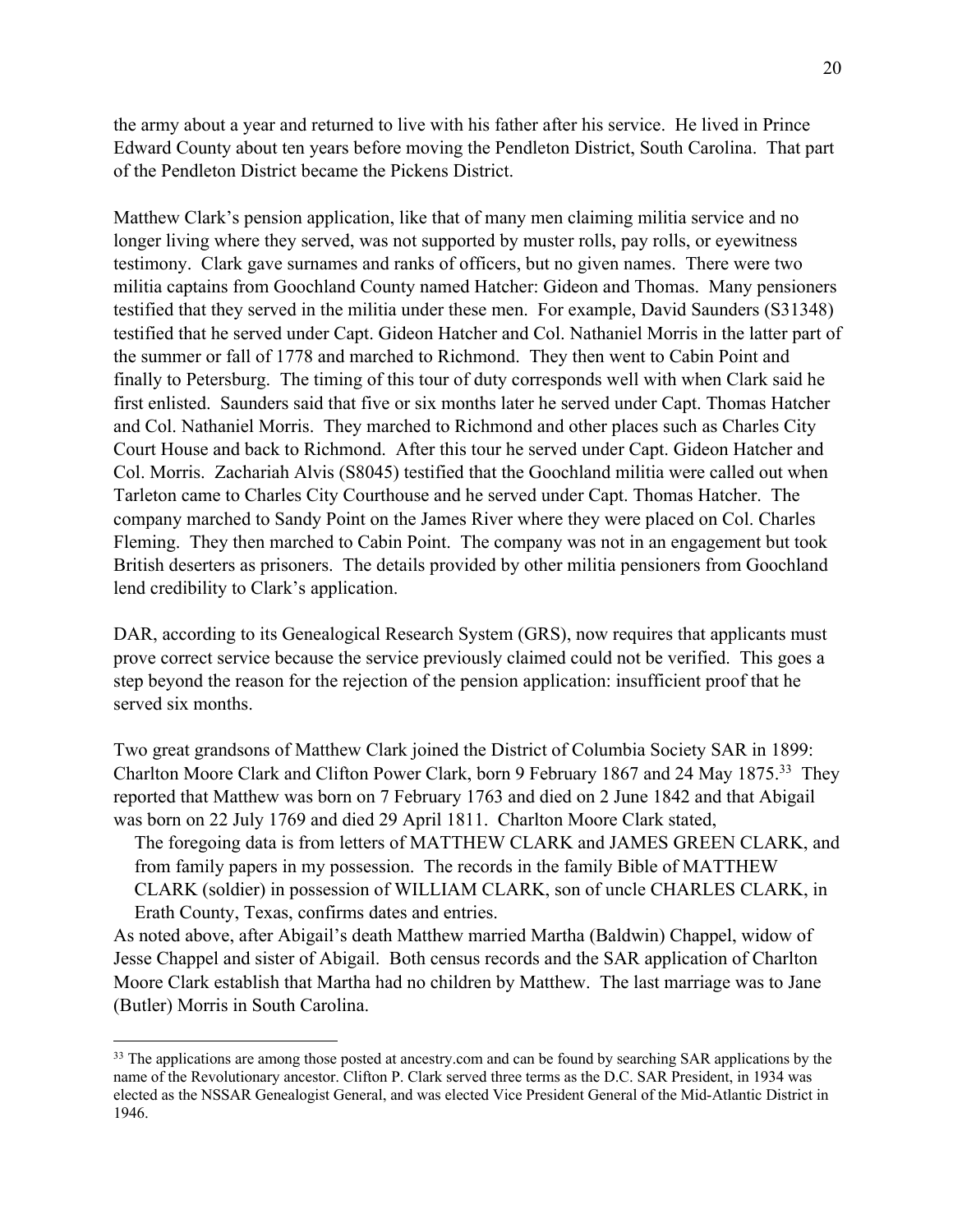Mathew died testate in Anderson District, South Carolina (Anderson Probate File 81). He signed his will on 15 December 1840 and it was proved on 9 June 1841. By this time Martha had died and Matthew was married to Jane ("Jinsey"). Jane was 48 years old on the 1850 Anderson District census (p.169 left). He named the following children: Thomas B. Clark, Benjamin Clark, Abner Clark, James G. Clark, Martha Jane, and Ambrose (decd., leaving three orphans). He also left  $\frac{1}{4}$  acre of land to the Methodist Church for a graveyard. His tombstone in that graveyard now is of recent manufacture. Matthew made allowance for an unborn child with whom Jinsey was pregnant. Documents in the probate file concerning the settlement of the estate after Jinsey's death in conjunction with census records identify her children. Martha Jane was born about 1839 or 1840 and married William Bolt; Mary was born about 1842 and married Abram Bolt. The remaining children would have been descendants of Thomas Baldwin (of Thomas) through Abigail.

**Children of William Baldwin (of Thomas), ante 1727-circa 1799.** The children of Thomas Baldwin will be discussed in the order in which they are named in his will unless there is specific evidence supporting a different order.

**Thomas Peak Baldwin (of William of Thomas)** was received a bequest in his grandfather's will. He is the only Thomas Baldwin of his generation. He enlisted in the 4<sup>th</sup> Virginia Regiment and served as a private.<sup>34</sup> The July 1777 muster roll of Capt. John Morton's Company (p. 8) shows "Thomas Baulding" was present and the rank and file had enlisted to serve until 10 April 1778. Lt. Thomas Spencer was commanding the company, Morton having resigned his commission on 12 March 1777. The following month shows that Capt. John Holcomb had assumed command. The December roll shows that Baldwin and many others had enlisted for two years. Thomas Baldwin's service therefore dates from 10 April 1776. The regiment organized at Suffolk in the Southern Department and initially commanded by Col. Adam Stephen in Virginia. Stephen appears to have served under Gen. Andrew Lewis in forcing Lord Dunmore to leave Virginia. Stephen was at Norfolk when the British abandoned Tucker's Mill Point on 22 May and retreated to their ships. Stephen was with Andrew Lewis across from Gwynn's Island in July 1776, Dunmore's final toehold in Virginia. The company was stationed at Portsmouth until September 1777. The 4<sup>th</sup> Virginia Regiment was ordered to New York on 3 September 1777 and was relieved by the 1<sup>st</sup> Battalion of Minutemen in which Thomas Baldwin's first cousins William and John Baldwin served. The 4<sup>th</sup> was placed in the brigade of Gen. Adam

 $34$  Finding information about activity of the  $4<sup>th</sup>$  Virginia Regiment requires knowledge of the brigades to which it was assigned. It was initially one of the regiments under Gen. Andrew Lewis in the Southern Department. The regiment was ordered to New York on 3 September 1776 and assigned to the brigade of Adam Stephen, who had been promoted. It was reassigned to Gen. Charles Scott's Brigade on 11 May 1777. Robert Lawson assumed command of the 4th Virginia Regiment on 19 August 1777. For details about the 4th Virginia from its formation until September 1776 see Ward, Harry M.: *Major General Adam Stephen and the Cause of American Liberty*, 1989 and Johnson, Patricia Givens: *General Andrew Lewis of Roanoke and Greenbrier*, 1980. From May 1777 to January 1778 see Ward, Harry M.: *Charles Scott and the "Spirit of '76."*, 1988. Rolls of the company are available at fold3.com, section 112 of the 4<sup>th</sup> Virginia Regiment. Not all rolls are extant.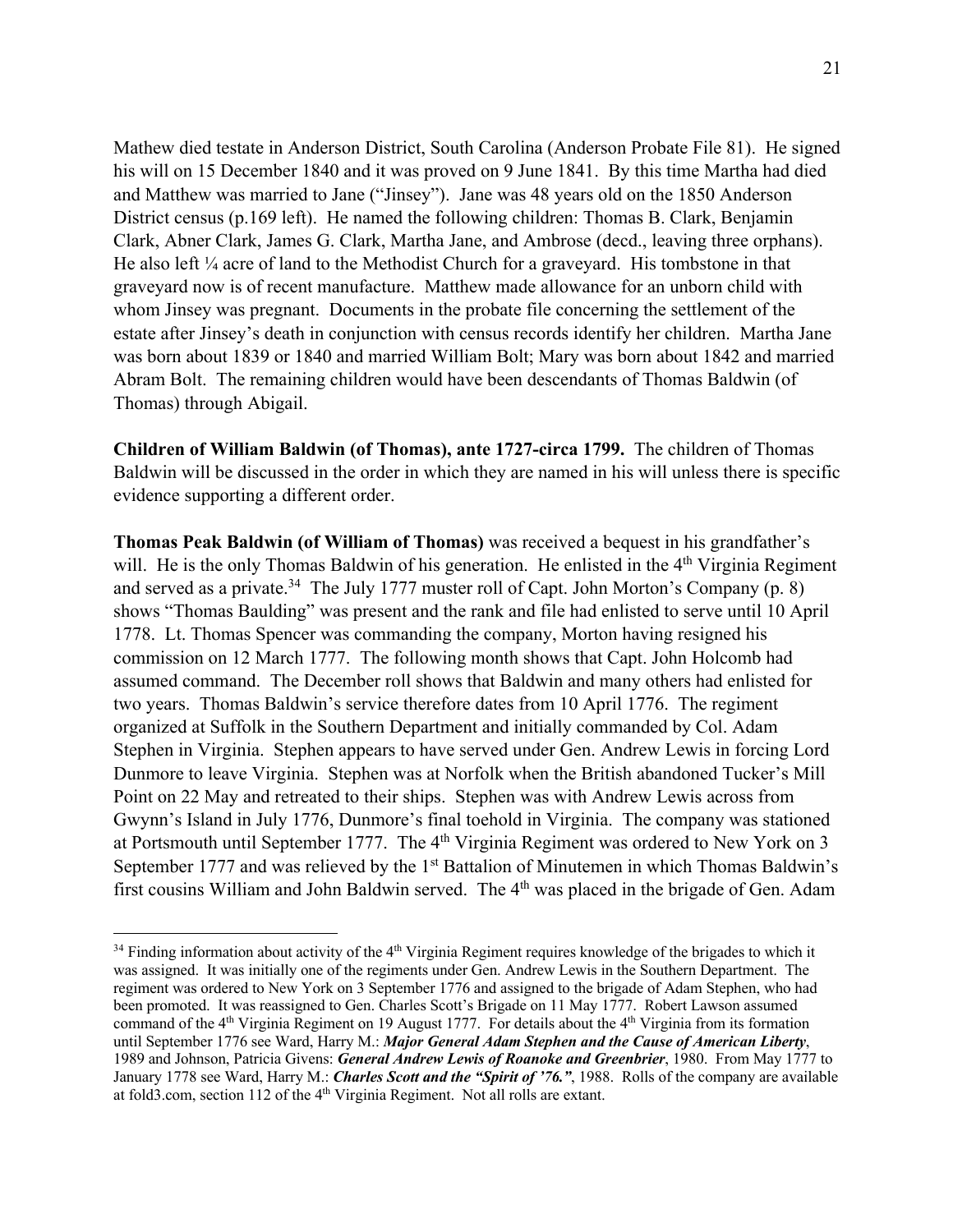Stephen, who had been promoted. In the Battle of Trenton on 26 December 1776 Stephens' brigade drove in the Hessian pickets and with Fermoy's troops blocked a Hessian attempt to gain the Princeton Road. The 4<sup>th</sup> Virginia Regiment was at the Battle of Princeton on 3 January 1777. On the July and August 1777 muster rolls Thomas Baldwin is listed as being sick at Flanders (a community in Morris County, New Jersey). By the time of the Battle of Brandywine on 11 September 1777 the 4<sup>th</sup> had been assigned to Gen. Charles Scott's brigade. In that battle the British successfully attacked Scott's brigade on the flank. At Germantown on 4 October 1777 Scott's brigade was among those sent to Chad's Ford to reinforce Sullivan. The muster roll for November reflects their action the previous month. The wounded included Capt. John Holcombe, commanding the company at this time, three of the five non-commissioned officers, and three of 39 privates. One private was killed. Scott's brigade arrived at Valley Forge for winter encampment in December 1777. With little prospect for a winter campaign and to ease the pressure for supplies some men were furloughed to return in the spring. The tour of duty of many of the men in Holcombe's Company was to end in April 1778 making furloughs for them impracticable. Between 31 January and 4 February 1778 a total of 21 men whose enlistment would expire in April were discharged rather than furloughed. Thomas Baldwin was discharged on 31 January 1778.

Thomas Baldwin purchased 192 acres of land in Prince Edward County adjacent to land of William Baldwin on 18 September 1780 from Arthur Jamison (Deed Bk. 6, pp 312-313). This places the birth of Thomas as no later than 1759. On 18 March 1782 he sold this tract to Peter Carley (Deed Bk. 6, pp. 444-445).<sup>35</sup> No other Prince Edward deeds for Thomas have been found. Thomas Baldwin is listed in proximity to William Baldwin and William Baldwin, Jr. on the personal property tax lists of 1782 and 1783 (p. 1 image 107; p. 4 image 127). Thomas Baldwin is last listed on Prince Edward Personal Property Tax lists in 1799 (Bk. B (Green's District), p. 3 image  $534$ .<sup>36</sup>

Thomas Baldwin is found on the Pendleton District, South Carolina Census in 1800 (#702 p. 157). He and the eldest female were over 45, with one male child 10 to 16, one under 10, one female 16 to 26, one 10 to 16, and one under 10. Thomas "Bolwin" and wife Charity of Pendleton District, South Carolina mutually agreed to separate from one another. On 4 August 1808. Thomas gave to Charity his present crop of corn, furniture, cows, hogs, and farming equipment (Conveyance Book I-J, p. 243-244). Thomas's cousins Caleb Baldwin, Martha (Baldwin) Chapel, and Mary Ann (Baldwin) Terry resided in Pendleton District around this time.

 $35$  Thomas was identified as "Jr." in both deeds. The convention in the late  $19<sup>th</sup>$  century was that senior and junior merely meant elder and younger, not father and son. Thomas son of William of Thomas and Thomas of Thomas (his uncle) were the only two men of the name in Prince Edward in 1782, and the uncle was born no later than to 1727.

<sup>&</sup>lt;sup>36</sup> Some postings on the internet identify Thomas with a man of the same name who resided in Frederick County, Virginia. That man was listed on Frederick Personal Property Tax lists in years when Thomas of Prince Edward was listed in proximity with his father, William. See, for example, Frederick lists for 1782 (pp. 15 image 19) and 1783; 13 image 39).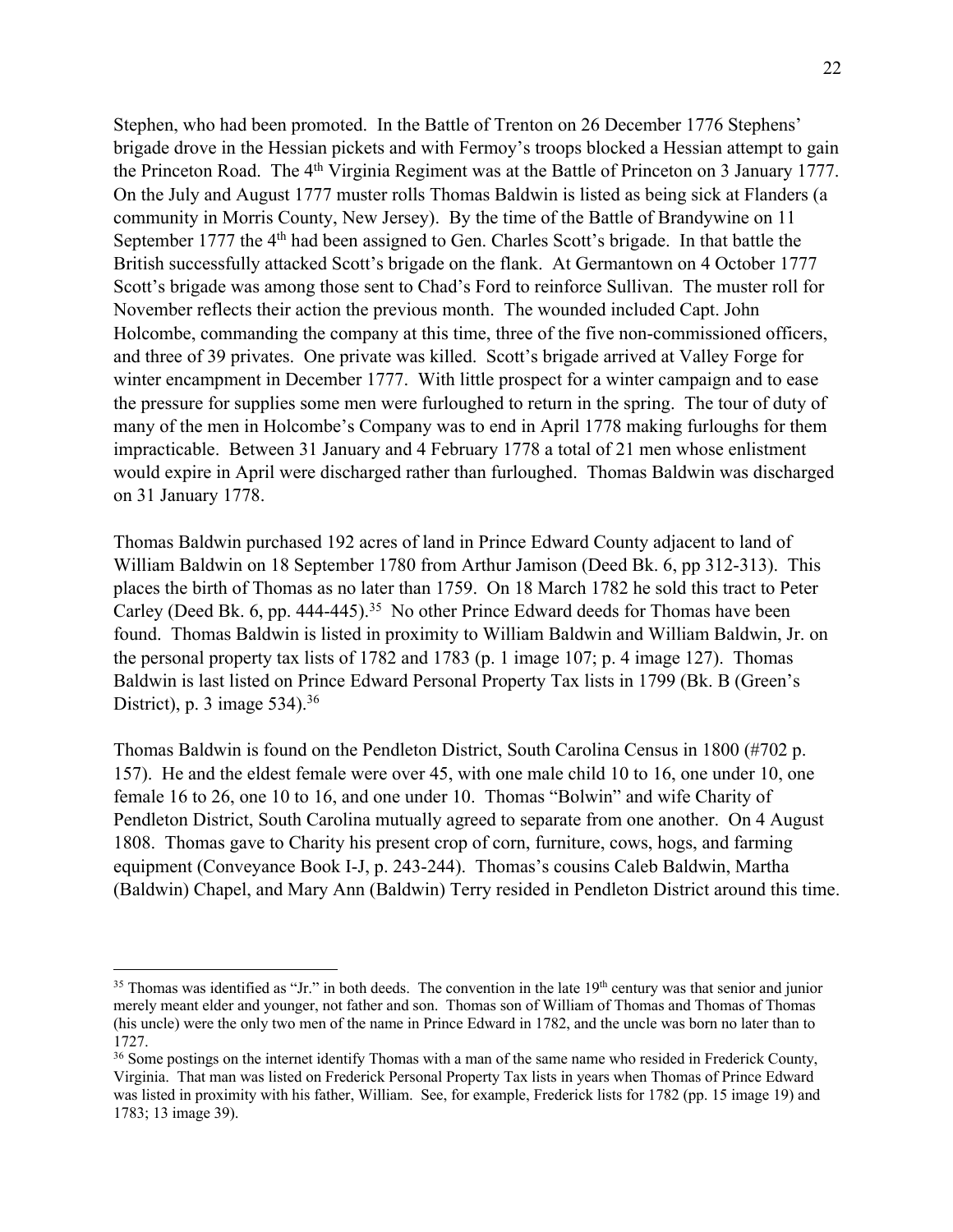Heirs and their representatives applied on 4 September 1843 to receive bounty land that Thomas Baldwin was eligible to receive, although only William Baldwin is identified as an heir (Revolutionary War Rejected Claims, Library of Virginia). William Baldwin signed the document in Charlotte County, the justice of the peace certifying the document identified William as one of the heirs. William said that neither Thomas nor his heirs had applied for bounty land for his service. Samuel Baldwin attested in Prince Edward County before James Venable, J.P., on 12 April 1843 that he was acquainted with Thomas Baldwin in the Revolutionary War, knew that he enlisted in the Continental Line, and was honorably discharged. John Cunningham made a similar attestation on 17 May 1843 before Samuel Baldwin, J.P., adding that the service was in Capt. John Morton's Company. The claim was rejected on the grounds that Thomas Baldwin was not found on the army rolls. Thomas was in fact listed as "Baulding" rather than "Baldwin."

An examination of Charlotte and Prince Edward census records reveals only one adult William Baldwin in either Prince Edward or Charlotte in 1840 or 1850: a man living in Charlotte County (pp. 141; 57 right). This man was 41 years old in 1850 and born in Prince Edward County, but his family was born in Charlotte County. This William Baldwin was not the son of Thomas Baldwin, however. The Virginia Death Register for Charlotte County says that he died on 2 March 1876 at age 66 and was the son of Samuel and Mary Baldwin (see Samuel of William of Thomas below).

**Benjamin Baldwin (of William of Thomas)** subscribed to the Prince Edward County petition of 11 October 1776 that calling for equality among religious denominations in Virginia and disestablishment of the Church of England. For details about this petition, see the section on William of Thomas above. The names of his father, William, and brother, William Ju<sup>r</sup>, are immediately above his on the petition in the same hand. The 1783 Personal Property Tax List of Prince Edward County lists Benjamin and Samuel the household of their father, William Baldwin (p. 4, image 127). This should indicate that Benjamin was over 21, but the number of free male tithes in the next column shows only one in the household instead of three.<sup>37</sup> In all likelihood, this was a clerical error about the number of free white males. Given that Benjamin subscribed to a petition to the legislature seven years earlier, his age in 1783 was almost certainly over 21. Two men named Benjamin Baldwin appear on the 1786 tax list (p. 2 image 186) and do not appear on following lists. Benjamin was living in 1796, when his father signed his will making a bequest to Benjamin.<sup>38</sup> He is not found on the 1796 Personal Property Tax lists of

 $37$  In the November 1781 session Virginia passed a statute, "An act for ascertaining certain taxes and duties, and for establishing a permanent revenue," which among other things levied a tax on free male persons, above the age of twenty-one years, who shall be a citizen of this commonwealth…." (Henning, William Waller: *Statutes at Large,* Vol. 10, p. 504). This statute became effective in 1782, although there were frequent amendments changing taxes and reporting requirements for lists. In the May 1782 session an amendment was passed that instead of listing all tithable persons, all persons taxable were to be listed (Hening, Vol 11, p. 66). It is unlikely that a man under 21 in 1782 would subscribe to a petition six years earlier.

<sup>&</sup>lt;sup>38</sup> Benj<sup>a</sup> Baldwin, aged 67, on the 1850 Prince Edward Census (p. 7 left) could not have been the man (not child) listed in the household in 1783. He is adjacent to household of Mary Baldwin, aged 75 and born in Frederick County, Virginia. He was the son of William of Thomas of Thomas (next section).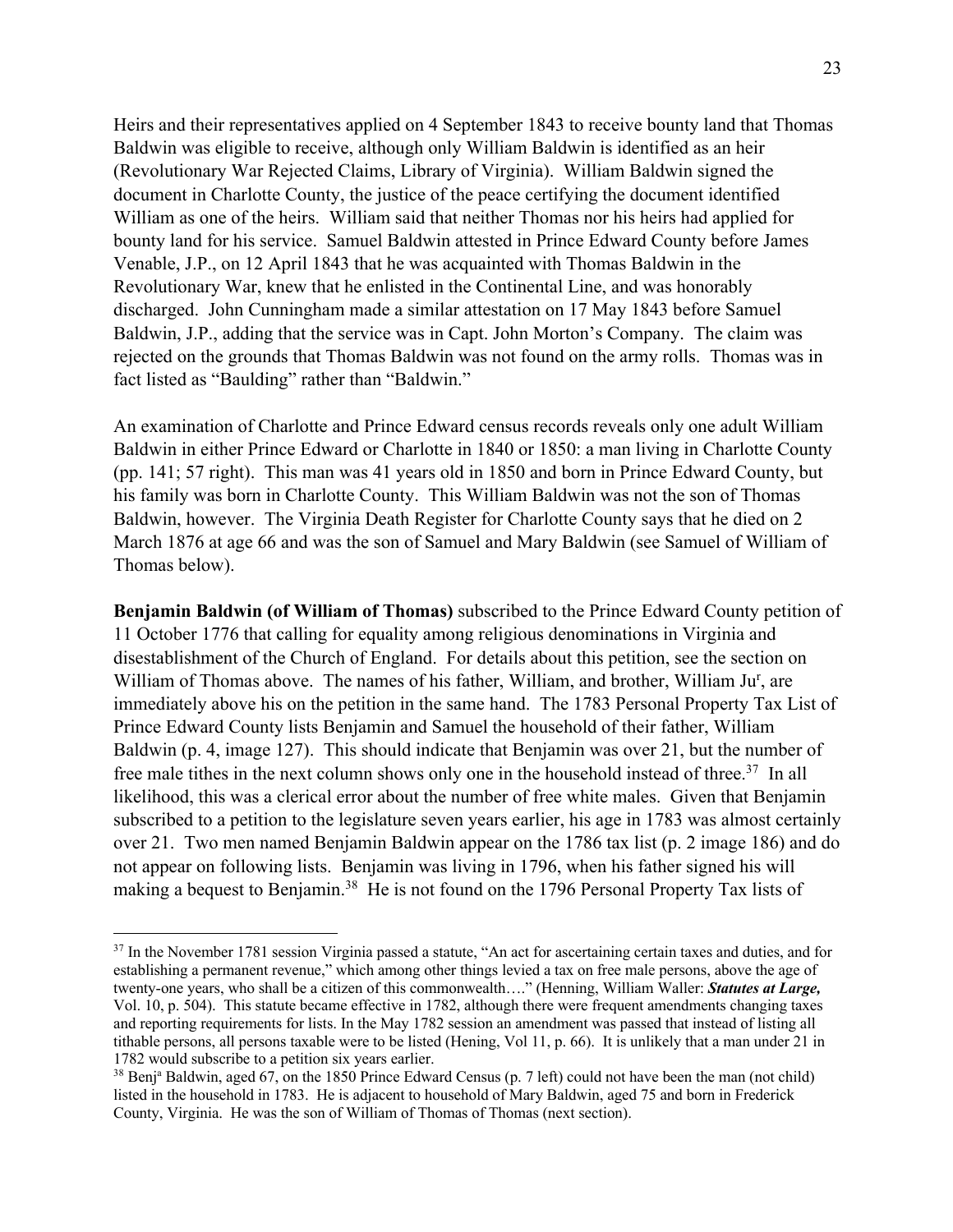Prince Edward or any of the adjacent counties—Amelia, Nottoway, Lunenburg, Charlotte, Campbell, Buckingham, and Cumberland.

**William Baldwin (of William of Thomas)** subscribed to the Prince Edward County petition of 11 October 1776 that calling for equality among religious denominations in Virginia and disestablishment of the Church of England. His name is between those of his father, William, and brother, Benjamin in the same hand.<sup>39</sup> The suffix "Jr" is appended his name. He is listed on the 1782 and 1783 Personal Property Tax lists of Prince Edward County, designated as junior on both (p. 2 image; page 4 image 127). In 1782 William Baldwin, Jr. is listed with no white males 21 or over (p. 2 image 107), and in 1783 with one white male 21 or over (p. 4 image 127). This places his birth by 1762.

William Baldwin married Elizabeth Baker in Prince Edward County on 25 March 1782 (Minister's Returns).40 Richard Sankey performed the ceremony. Douglas Baker named William Baldwin, Jr. as his brother-in-law and an executor of his estate in his 1797 Prince Edward County will (Bk. 3, pp. 72-73 images 182-183). Samuel Baker made bequests to his sister Elizabeth Baldwin, wife of William and his brother Douglas Baker in his 1791 Prince Edward County will (Bk. 2, pp. 117-118 images 69-70). An abstract of the will of Robert Baker names Douglas, Samuel, and Elizabeth (no surname) as Robert's children (Will Bk. 1, p. 169). The will was signed 13 August 1773.

When William of Thomas died about 1798 or 1799, William's estate grew by 300 acres of land and 3 slaves. William of William of Thomas signed his Prince Edward will on 10 September 1817 and it was proved on 20 September 1819. He made bequests to wife Elizabeth, sons Benjamin and James, daughters Nancy Baker, Peggy Merryman, Martha Baldwin, Laurice [? smudged] Baldwin, Sarah Baldwin, and sons-in-law John Baker and Thomas Merryman. Bequests included 150 acres of land to Benjamin, 500 acres of land to James after wife Elizabeth died, and over 8 slaves to daughters. Elizabeth headed a household on the 1820 Prince Edward County census and was aged over 45 (p. 149 top).

**Samuel Baldwin (of William of Thomas)** is listed in his father's household on the 1783 Personal Property Tax List of Prince Edward County (p. 4, image 127). No Revolutionary service has been found for Samuel. Starting in 1784 additional white males over 21 for whom a taxpayer was responsible were not named. He disappears in 1784 and does not reappear on Prince Edward Tax lists until 1788, when he is again listed in the household of his father, William Baldwin Sen. (p. 4, image 221). He continues to be listed in his father's household as long as free white males were named. Afterward his father was assessed for two white males for the rest of his life. Samuel Baldwin (of John of Thomas) also resided in Prince Edward County

<sup>&</sup>lt;sup>39</sup> It was a common practice for a man to write the names of others, especially illiterates, for them on petitions. William's cousin, of Thomas of Thomas, was out of the county on active duty in the militia and could not have signed this petition (see above).

<sup>&</sup>lt;sup>40</sup> William's father, William, left a widow, Anne, and the younger William was executor of that estate in 1799. His first cousin, William son of Thomas, married Mrs. Polly (Collicot) Griffin, but left the county in 1786. Before leaving the county, he appears on tax lists with a slave, Beck, left to his wife by her father, James Collicot.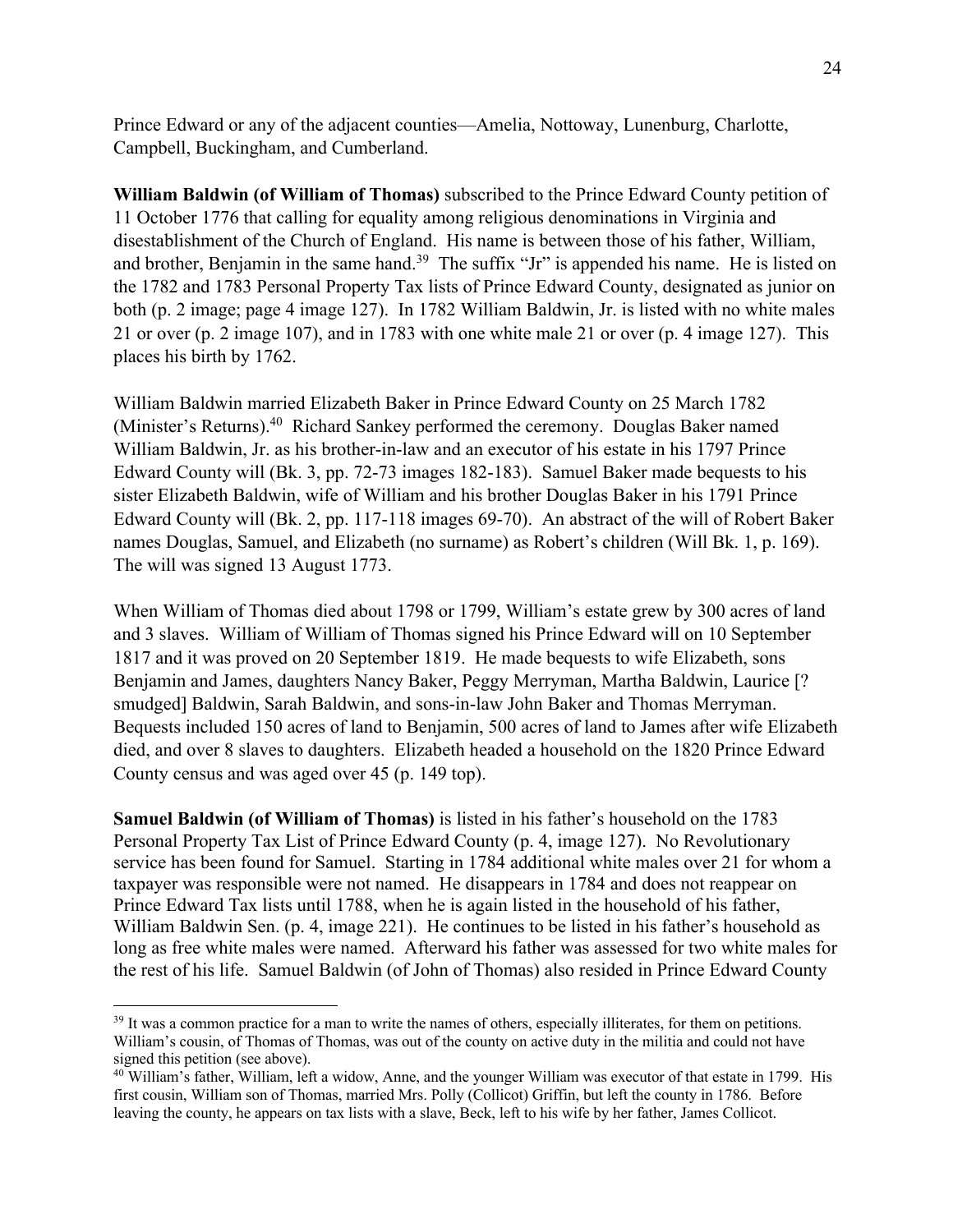and does appear as head of this own household when his cousin Samuel of William of Thomas was in his father's household.

Samuel was prominent in Prince Edward County, serving as a justice of the peace (pension affidavit of Henry Dawson (S10,549)), a major in the militia (Prince Edward Personal Property Tax Bk. 1807, p. 3 image 726), and was quite wealthy (numerous Prince Edward and Charlotte County tax lists and Prince Edward District Will Bk. 2, pp. 16-28, will and inventory).

Samuel Baldwin posted bond to marry Polly Womack dated 16 September 1797. William Womack consented. William Womack bequeathed to Polly Baldwin slaves in her possession (Will Bk. 5, pp. 381-382). Samuel Baldwin was one of the securities on 15 March 1819 for the executors. Samuel was 70-80 years old on the 1840 Prince Edward Census (p. 209), placing his birth in the 1760's. He was listed on the Prince Edward County Personal Property Tax list as senior in 1844 (p. 2. image 252) and in 1845 his estate was listed (p. 2 image 299). Samuel's will is found not in a Prince Edward County will book but rather that Prince Edward District Will Bk. 2, pp. 16-19. Samuel signed his will on 18 May 1842 and it was proved 26 September 1844. He made bequests to his widow (unnamed), daughters Malina Sprague and Ann E. Elcan, and sons William, Albert, and Samuel. Samuel named his wife, Albert Baldwin, William Baldwin, and J.D. Sprague as executors.

The bequest to son Samuel established that he had removed from Virginia. The will stated that this son had received \$4,500 in money and other things previously. After the death or remarriage of Mary, land "not herein otherwise disposed of shall be offered to my son Samuel at a price of \$8,500 in case he will move back to the State of Virginia…." Otherwise the land was to be sold and the proceeds divided equally among all of the children.

Samuel's widow, Mary, is listed as late as the 1850 tax list (p. 2 image 495). She is listed on the 1850 Prince Edward census as aged 75, born in Frederick County (p. 7 left) with real estate valued at \$8,800, significantly more that the total holdings of the seven other households on that page.

**Mary (of William of Thomas)** was named in her father's will with the married name of Cook. Record of the marriage has not been found. John Cook last appears on Prince Edward County Personal Property Tax lists in 1802 (List 1, p. 4 image 598). The following year he is replaced by Mary Cook (List 1, p. 4 image 619). William Baldwin was one of the administrators of the estate of John Cook, Sr. (Prince Edward County Will Bk. 3, pp. 501-502 image 399). The legatees receiving distributions of the estate on 18 November 1802 included William Cook, John Cook, Stephen Cook, Clem Jennings by right of his wife A.W., Thomas Mitchell by right of his wife Sally, and William Cook as guardian of Polly Cook. The widow, unnamed, received notes and accounts on 23 November 1802. The account was ordered to be recorded on 20 October 1806.

John Cook provided supplies from Prince Edward County during the American Revolution. He received a certificate dated 16 October 1781 for 200 lbs. of grass-fed beef (image 1263) and the contribution was recorded in the Court Booklet (p. 36 image 137). The Court Booklet shows that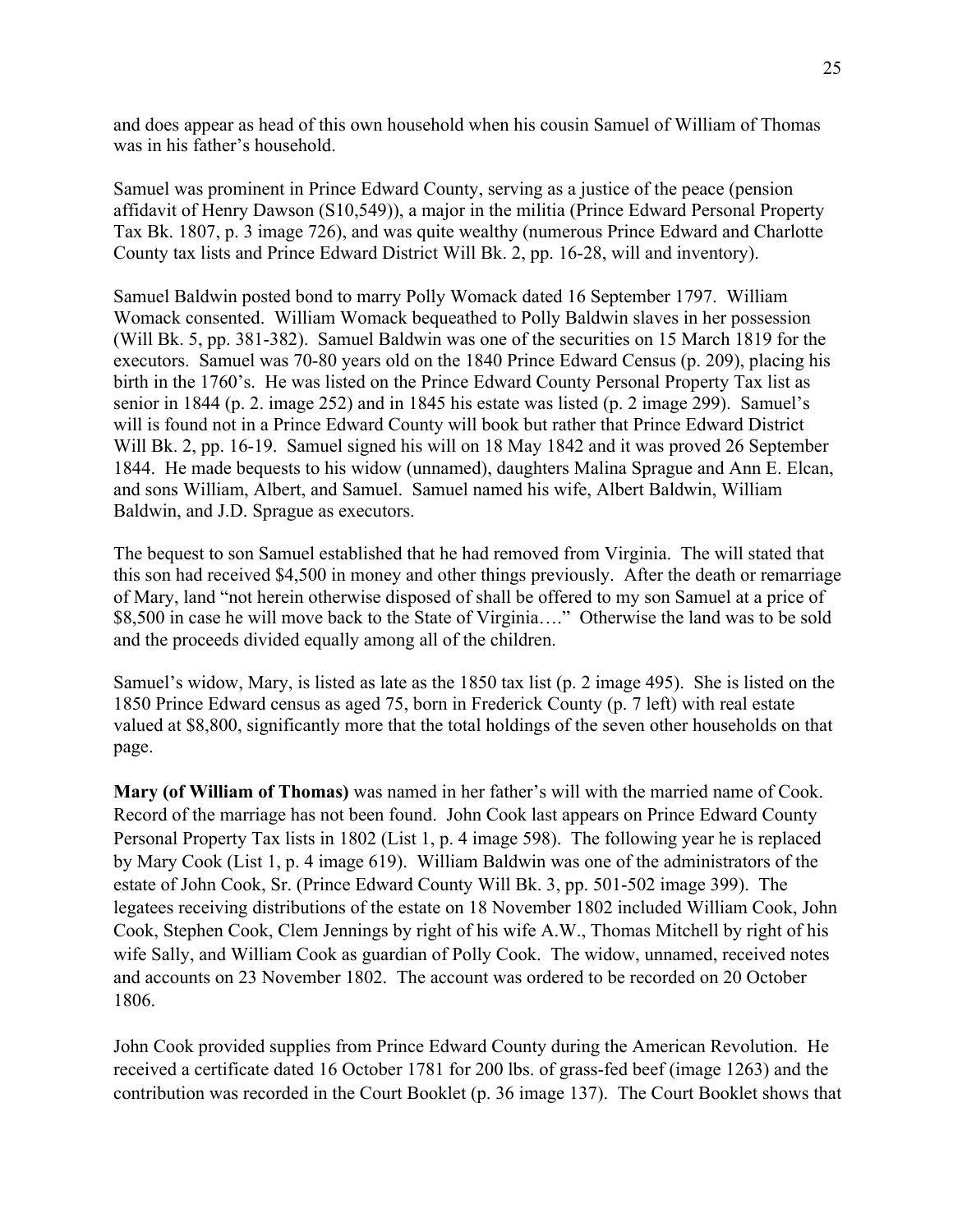he also provided 64 lbs. of pork (p. 28 image 132). John also appears on the 1782 and 1783 Personal Property Tax lists for Prince Edward County (p. 3 image 107; p. 5 image 127). On the 1782 list ditto marks are entered in the column for the number of white males tithes (men over 21). In Prince Edward County during that era ditto marks were used to indicate zero and places his age as under 21.<sup>41</sup> The 1783 tax list assesses him for 1 white tithe over 21. He was born about 1762, contrary to previously accepted lineage society applications.

The heirs of John Cook sold land on both sides of Vaughn's Creek which they inherited from John on 29 November 1802 (Bk. 12, pp. 409-410). The grantors were John Cook, Jr., Stephen & wife Patsey Cook, Clem Jennings & wife Anne Wimbish (Cook) Jennings, Thomas Mitchell & wife Sally (Cook) Mitchell, heirs of John Cook, decd. The grantee was William Cook.

Mary Cook last appears on the 1809 Prince Edward Personal Property Tax List (p. 5 image 749). She is not listed on the 1810 census in Prince Edward or an adjacent county.

**Ann (of William of Thomas)** was named in her father's will with the married name of Davis. The Prince Edward County bond for the marriage of Temple Davis of Charlotte County to Ann Baldwin is dated 19 November 1770. William Baldwin gave his consent as Ann's father. Ann died by 25 November 1801, when Temple married Margaret Fore in Charlotte County (Marriage Register 1, p. 27 image 39).

Temple Davis signed a Charlotte County petition from the officers and privates of the militia to the Speaker and Gentlemen of the House of Delegates the dated 10 November 1780. The petitioners requested that invalid companies of militia be formed subject to privileges and duties of other militia other than marching out of their counties. This would relieve the militia of shortages during emergencies. Temple Davis was listed in a 1782 state enumeration of Charlotte County, but he is not found on the 1782 Personal Property Tax List. He is listed on the 1783 Personal Property Tax List (p. 21 image 36). He is in a section of the list where Caleb Baldwin also appears. Temple is also listed on the 1810 census of Charlotte County. Temple's Charlotte County will, signed 22 April 1819 and proved 3 July 1820, says that after the death of his (second) wife Margaret the property was to be divided among the children of that marriage, who are not named (Will Bk. 3, p. 52 left). To each of the children by his first wife he left \$1. Those children were named: William, Temple, Robert, Benjamin, Clem, and daughters Polly, Patsy, Salley, Nansey, and Rebeckah.

**Sarah (of William of Thomas)** is not named in William Baldwin's will, but William "lends" to William Price during his natural lifetime four slaves and upon William Price's death the slaves and their children be divided among three granddaughters of William Baldwin: Molly, Nancy, and Sally Price (Prince Edward Will Bk. 3, pp. 142-144). In a folder of undated Prince Edward marriage bonds is one for the marriage of William Price, Jr. to Sarah Baldwin, spinster and daughter of William Baldwin. The right edge of the bond was torn off, leaving "this 28th day of

<sup>&</sup>lt;sup>41</sup> Ditto marks can be found in the column for white males for household headed by women and for estates.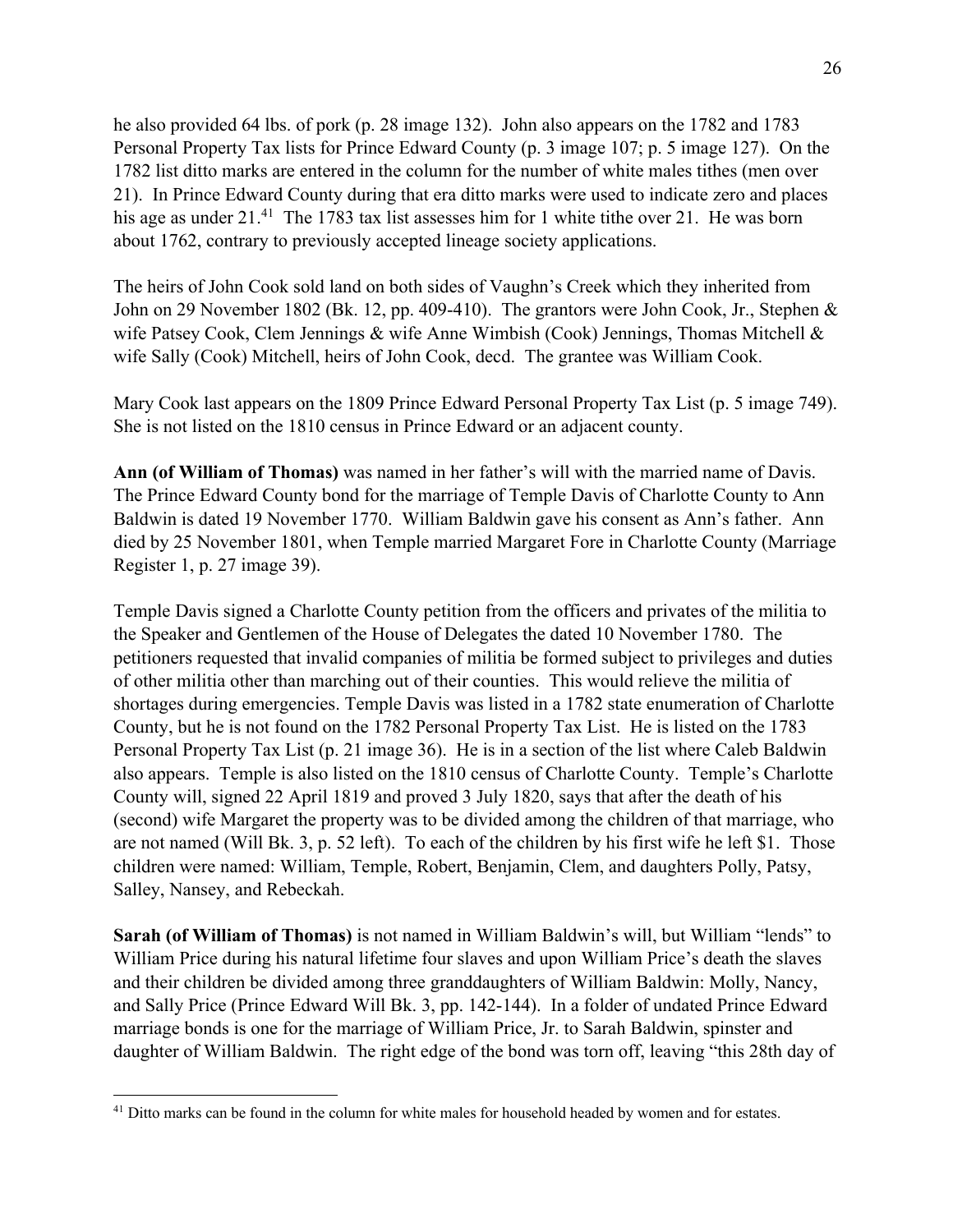October 17" as the only remaining portion of the date. DAR applications place the year of the marriage as about 1778 or 1779 and the death of Sarah as approximately 1789. Sarah died about a decade later. William Price posted a bond to marry Caty Gaines, daughter of Richard Gaines, in Charlotte County on 1 March 1790.

William Price produced his commission to serve as a 1<sup>st</sup> lieutenant in the Prince Edward County Militia on 19 June 1780 and took his oath according to law (Order Bk. 6 Pt. 2, p. 79 image 331). Although no record has been found in the Court Order books, William Price was promoted to Captain. John Penick (R8092) of Prince Edward County testified that in the spring of 1781 he served a three-month tour of duty under Capt. William Price which was extended to four months. The company joined the army under General Greene and then marched to South Carolina where they participated in the Siege of 96.

The British viewed Ninety-Six as important for holding the up-country and constructed a redoubt, Holmes Fort, and a very strong fort, Star Fort. These were held by about 550 Loyalists under Lt. Col. John H. Cruger. Gen. Nathaniel Greene, commanding about 1,000 Continentals and reinforced by militia, commenced the siege began on 22 May 1781. Greene decided that taking the Star Fort by assault would be too costly and commenced a formal siege, digging trenches towards the Star Fort. A tower about 30 feet high was built for riflemen. The Loyalists managed to slip a messenger through the siege lines, who informed Lord Rawdon in Charleston of the dire position of the Loyalists. When word reached Greene that the Lord Rawdon was sending a relief expedition from Charleston, he ordered an attack on 18 June. Fighting was hand to hand. The Loyalists prevailed, with casualty estimates of 58 Americans killed, including one Virginia militia, and 69 wounded, two Virginia militia, and 27 British killed and 58 wounded.<sup>42</sup> General Greene withdrew and was pursued by the British, whose losses from heat stroke reportedly approached their losses in the siege. The British realized that Ninety-Six could not be held. After Lord Rawdon departed, Lt. Col. Cruger destroyed the town.

Care must be taken regarding the identity of William Price. There were four men named William Price residing in Prince Edward and Charlotte counties during and after the Revolution. In each county, the senior William died testate and made a bequest to a son named William in his will. The husband of Sarah was the younger of the two Prince Edward County men. Certificates were issued to William Price, Jr. for providing six bushels of wheat and 187 lbs. of beef in 1781. Two men named "William Price" appear on the 1782 and 1783 Prince Edward Personal Property Tax lists (p. 12 image 117; p. 14 image 132). The younger man is presumably the one with "only" 17 cattle in 1783 and his father the man with 47. The Prince Edward Court Booklet says these supplies were for Continental use (p. 23 image129).

## **Children of John Baldwin (of Thomas), circa 1732-33 – 1799.**

The children of John Baldwin will be discussed in the order in which they are named in his will unless there is specific evidence supporting a different order.

<sup>&</sup>lt;sup>42</sup> https://www.carolana.com/SC/Revolution/revolution\_battle\_of\_ninety\_six.html . This site includes a good summary of the siege.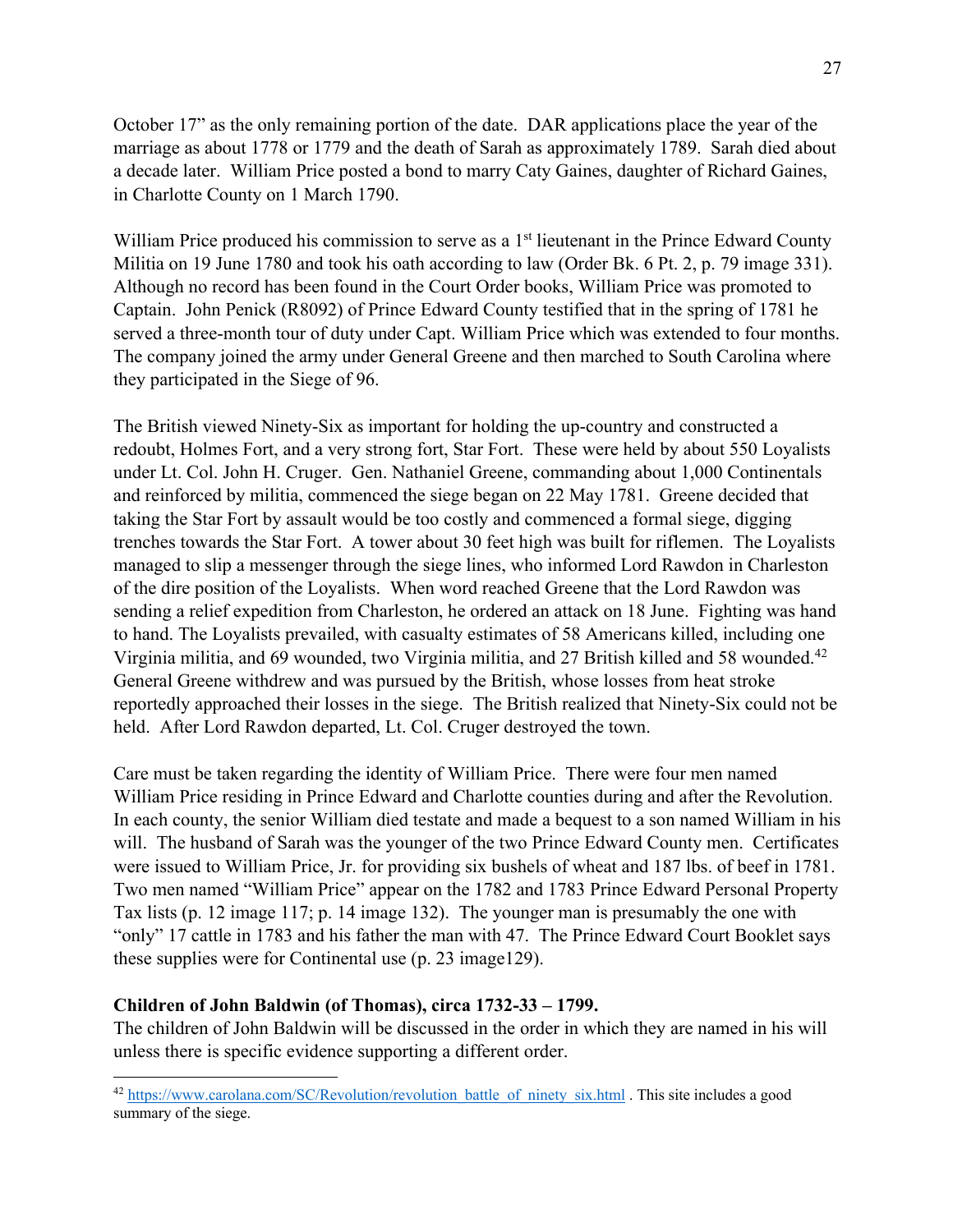**Judith Baldwin (of John of Thomas)** was named in her father's will with no surname. The Prince Edward County marriage index shows no marriage of a Judith Baldwin prior to 1830.

**Robert Baldwin (of John of Thomas)** was born on 22 February 1763. He died on 31 December 1821, aged 58 years, 10 months, and 9 days according to his tombstone in the Baldwin Family Cemetery in Jones County, Georgia, from which his date of birth is calculated. He is listed in his father's household on the 1783 Personal Property Tax list of Prince Edward County (p. 3 image 126). He is found in neither the grantor nor the grantee indices of Prince Edward County. Robert married Jane Comer on 8 September 1789, according to an 1881 family history that noted the couple had two sons, Samuel and Robert, living in 1875.<sup>43</sup>

Robert Baldwin's will is recorded in Jones County (Bk. B, pp. 122-124). He signed his will on 6 August 1816 and it was proved on the November term of 1822. He made bequests to children Thomas Baldwin, Green Baldwin, Anderson Baldwin, and Sally Harris. Green and Anderson were minors when the will was signed. Sally was to receive any proceeds that Robert to which Robert might be entitled as an heir to the estate of Joseph Boren, decd. All children were to receive a common English education before the final division of the estate. Provision was made for Jane to divide \$790 and pay "the rest of my children begotten by her" when they came of age. Wife Jane and son Thomas were named executors. A more complete list of children is found in a Greene County, Georgia deed to Anderson Baldwin from the [other] heirs. The grantors were the widow Jane and children of the marriage to Robert: John Baldwin, Robert P. Baldwin, Samuel Baldwin, Jane Baldwin, Henry Baldwin, and Nancy Thurmond wife of Thomas Thurmond, (Deed Bk. N, pp. 194-195 images 450-451). The deed was dated 14 July 1826.

Jane subsequently married Marshall Blount on 20 April 1830 in Jones County (Bk. B, p. 38). The 1850 Morality Schedule for Monroe County, Georgia shows that Janie Blount died in July 1849 at age 75 (p. 443).

**Samuel Baldwin (of John of Thomas)** was born in Prince Edward County, Virginia on 1 January 1766. The date is recorded on his tombstone at the Shiloh Baptist Church in Greene County, Georgia.44 Samuel inherited one slave from his father, in contrast to his first cousin of the same name who inherited 900 acres land, three slaves, and much of the widow's legacy upon her death. These modest holdings distinguish him from his first cousin Samuel (of William of Thomas). Samuel, son of John of Thomas is listed on Prince Edward Personal Property Tax lists as head of a household starting in 1792 (1<sup>st</sup> Bk., p. 3 image 348). He is last listed in 1793 (1<sup>st</sup> Bk., p. 3, image 358). Samuel removed to Greene County, Georgia. On 7 September 1810 while living in Greene County, Georgia he sold 202 ½ acres of land in Morgan County to Graves

<sup>43</sup> Baldwin, Charles Candee: *The Baldwin Genealogy* (1881), p. 805-806.

<sup>44</sup> See photograph at https://www.ancestry.com/mediaui-viewer/tree/20438112/person/947117795/media/f78485a2- 9664-4dce-9837-664bea910ac7?\_phsrc=bqZ3043&\_phstart=successSource . A photograph of his wife's tombstone is at https://www.findagrave.com/memorial/8151194/judith-baldwin .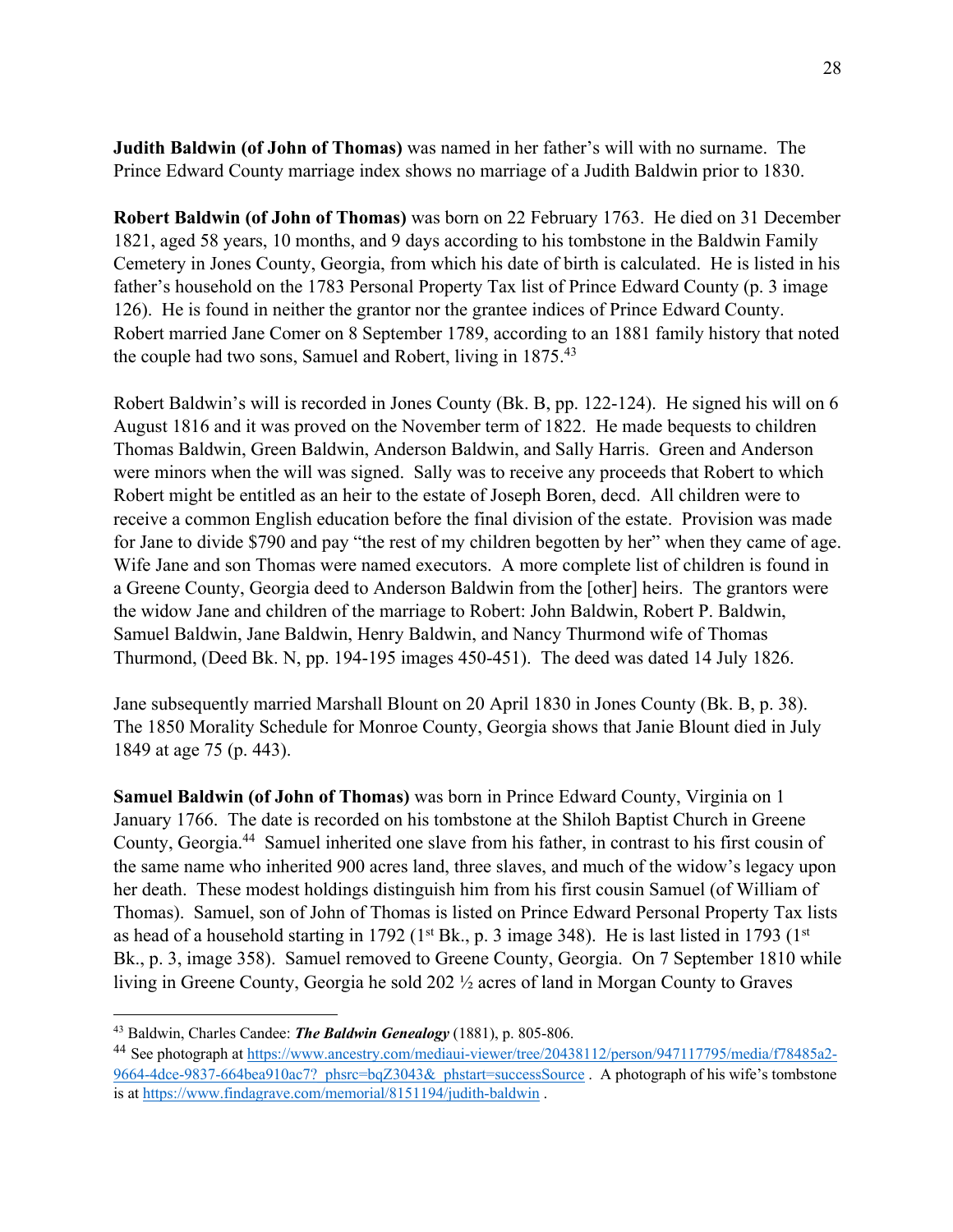Harris for \$400 (Superior Court Deed Bk. B, pp. 311-312 image 383). Harris was Samuel's brother-in-law, husband of Elizabeth "Betsy" Baldwin.

Samuel is known to have married twice. One wife was Judith, whose tombstone in the Shiloh Baptist Church Cemetery in Greene County identifies her as the consort of Samuel Baldwin and gives her date of death as 13 December 1832. Samuel married Nancy Williams in Greene County on 14 February 1833.

Samuel signed his will in Greene County on 26 April 1840 and it was proved in the January term of 1841. Half of his estate was left to his wife. He made bequests to the legal heirs of his brothers Robert, Charles, and John, to the children of Judy Burford, Betsy Harris, and Aggy Harris. Samuel's tombstone gives his date of death as 1 June 1841 at his residence in Greene County. The tombstone of his wife, Judith, gives her date of death as 18 December 1832, with no date of birth.

**Elizabeth "Betsy" (of John of Thomas)** was named in her father's will with no surname. A bond was posted in Prince Edward County on 20 November 1787 for the marriage of Graves Harris to Elizabeth Baldwin. Elizabeth was identified in the bond as the daughter of John Baldwin. *The Baldwin Genealogy*, which as noted above evidently relied on two sons of Elizabeth's brother Robert for information, reported that Elizabeth was born in 1768.

Graves Harris provided support for the Revolution. Raleigh Spinks, forage master, pressed 15 bushels of corn and 50 bundles of fodder of Graves Harris into service for artillery horses (Prince Edward Court Booklet, p. 33 image 135). Graves last appears on Prince Edward Personal Property Tax lists in 1805 with a second free white tithable, George (no surname), in his household (p. 8 image 666). He is listed on the records of the Prince Edward Personal Property Tax for 1783 (p. 14 image 134), placing his birth no later than 1762. He is on the 1784 list (Bk. B, p. 3 image 153). With 21 cattle, four hoses, and four taxable slaves, he was well off financially for a young man, but not rich. Graves Harris removed to Baldwin County, Georgia, settling in the part that became Morgan County. He first purchased land there on 2 September 1806 (Morgan Superior Court Deed Bk. A, pp. 189-190 image 146-147). On 7 September 1810 he purchased 202 ½ acres of land from Samuel Baldwin of Greene County for \$400 (Superior Court Deed Bk. B, pp. 311-312 image 383).

Graves Harris died testate in Morgan County, Georgia (Wills Record B, pp. 200-201). The will was signed on 19 October 1826 and proved 20 December 1826. It has the unusual characteristic of giving the maiden name of each daughter after her married name. Bequests were made to Patsy White Harris, Judith Burford Harris, Sally Ralph Harris, Samuel F. Harris, and Charles Caswell Harris. Bequests were also made to children Polly W. Chandler, Betsy G. Weaver, Susannah B. Morgan, and Thomas O. Harris. Sons Thomas O. Harris and Samuel F. Harris and son-in-law Rueben Weaver were named as executors.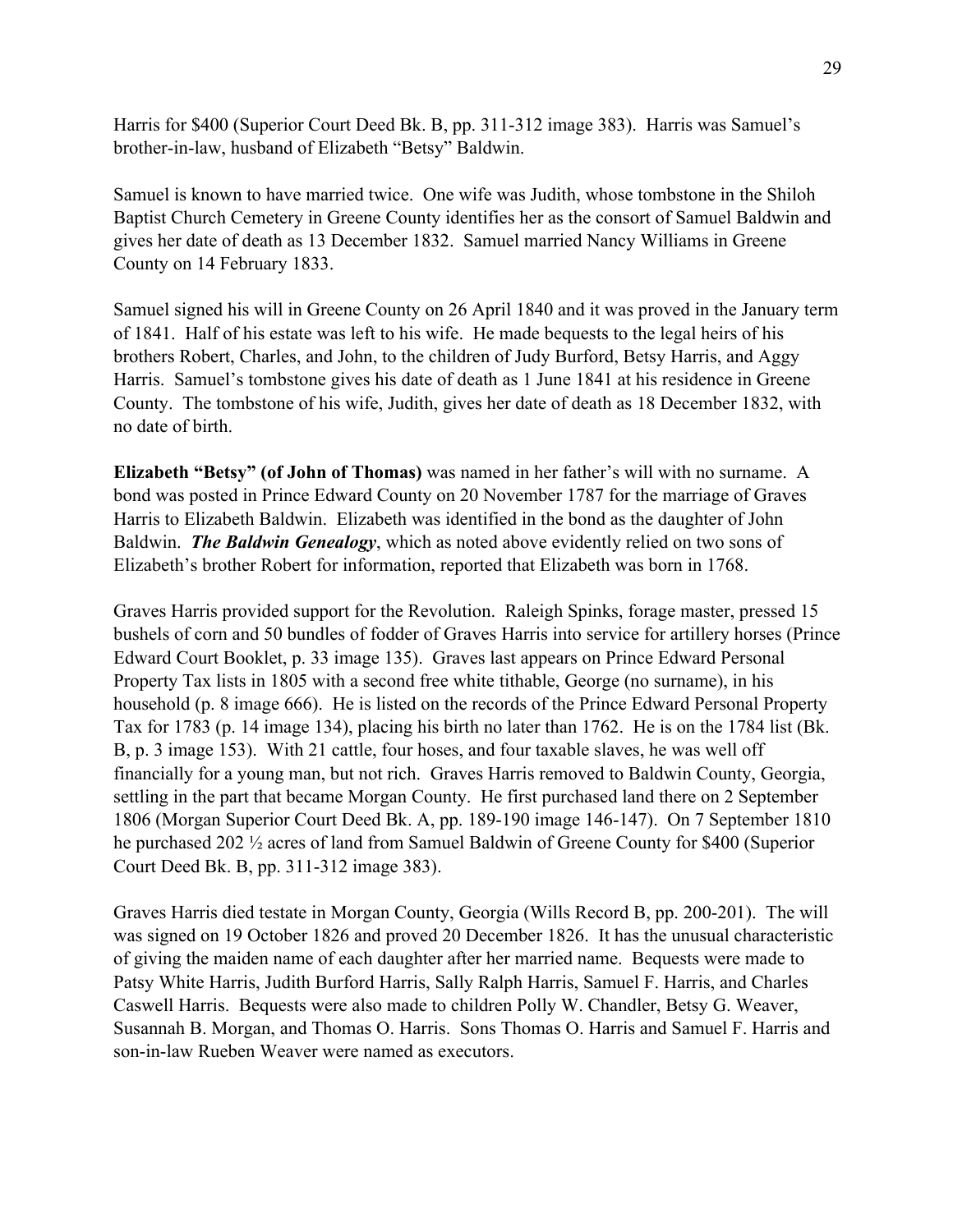**Agness (of John of Thomas)** was named in the will of John Baldwin with her married name of Harris. A Prince Edward bond for the marriage of Ralph Harris to Agness is date 16 December 1790. John Harris was a bondsman. Ralph appears on the Prince Edward Personal Property Tax List in 1787 (Bk. B, p. 9 image 211), showing he was born by 1766. He last appears on Prince Edward Personal Property Tax lists in 1805 with Williamson Harris in his household (p. 8 image 666). He removed to the part of Baldwin County, Georgia that became Morgan County. He first purchased land in Morgan County on 24 September 1808, a 200 1½-acre tract (Superior Court Deed Bk A, pp. 240-241 image 174).

Ralph Harris died testate in Morgan County (Will Record B, pp. 10 left-10 right image 193). He signed his will on 3 July 1815 and it was proved on 4 January 1816. He made bequests to his wife, Agness and children Williamson Harris, Judith Burford, Samuel Harris, Susannah P. Harris, John R. Harris, and Charley B. Harris. The two youngest sons were to have good schooling from the estate. He named his wife Agness and sons Samuel Harriss, Thomas Burford, and Robert Penick as executors. Agness was head of a household in Morgan County in 1820 and 1830, aged over 45 and 60-70 respectively (p. 385; p. 270). This places her birth in the 1760s.

Agness died testate in Morgan County, Georgia, signing her will on 18 September 1828 (Will Bk. B, pp. 292-293 image 359). It was proved 5 July 1830. She made bequests to children Charles B. Baldwin, Susannah P. Campbell, John R. Harris, Judith Burford, Samuel Harris. Bequests were also made to Susannah's daughter Caroline Mellissa, Sussanah P. Burford [same name as her mother], Judith's daughter Judith Burford [also same name as her mother].

Williamson Harris was born of a previous marriage of Ralph. He received a bequest in Ralph's will, but not Agness' will. Williamson Harris, aged 61 and born in "Montgomery County" on the 1850 Davie County census (p.429 left), placing his birth a year or two before the Ralph's marriage to Agness. Record of the previous marriage has been found. Ralph posted bond to marry Mary McCaul in Goochland County on 18 December 1785. Ralph does not appear on the Personal Property Tax lists for that county from 1782 through 1786. This presents an unusual pattern of movement for Ralph. Another Ralph Harris, however, has not been located. The Graves Family Association has identified Ralph and Graves Harris as brothers and the sons of William Harris of Hanover and Prince Edward Counties (https://gravesfa.org/gen536.htm ).

**John "Little John" Baldwin (of John of Thomas)** was living at the time his father signed his will on 25 June 1799. The Prince Edward County marriage bond for John Baldwin to marry Anny Simmons, dated 24 February 1794, was in the was posted by "John Baulding Junr & John Baulding Sen<sup>r</sup>." He went by the nickname "Little John," which is found in tax lists, deeds, his consent for daughter Elizabeth to marry Hudson Cawthorn in 1811, and probate records of his estate. Starting in 1800 he is listed as exempt on Prince Edward County Personal Property Tax lists (Bk. B, p. 3 image 558), an indication he was aged or infirm.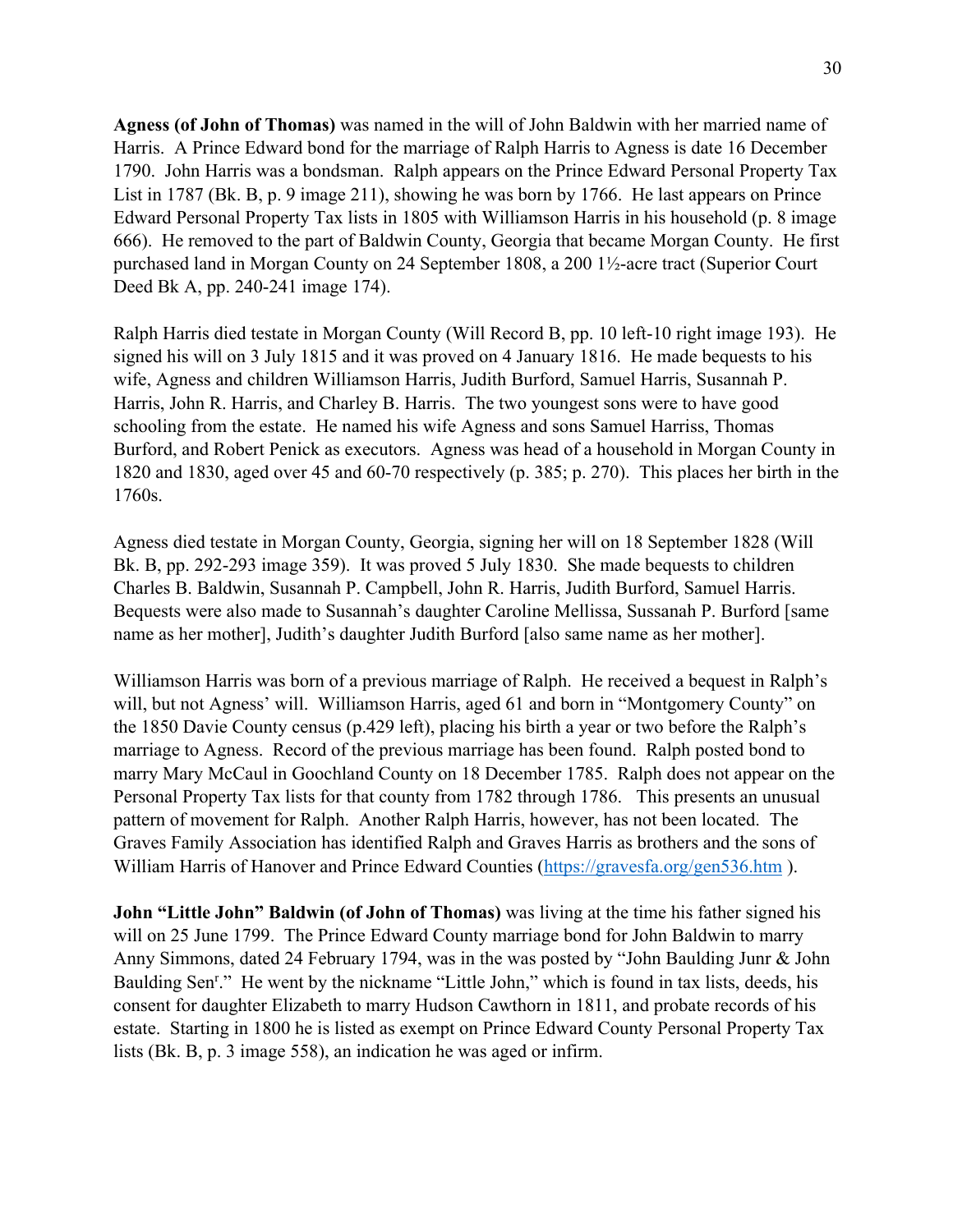John Baldwin signed his Prince Edward County will on 24 April 1815 and it was proved on 18 September 1815. His named Anna as his wife. He made bequests to his four children: Betsy, Samuel, Agness, Judy Ann. Provision was made to educate Samuel, indicating that he was a minor at the time. John named Charles Baldwin and John Simmons as executors. John Simmons made a bequest to his daughter Anny (no surname given) in his 1805 Prince Edward County will (Bk. 4, pp. 1-2 images 10-11). Only one Charles Baldwin found in Prince Edward County as late as 1825, a brother of John of John of Thomas.

Ann appears in the 1<sup>st</sup> book of the 1816 Prince Edward County Tax List, with no free males, two slaves over 16, two under 16, and two cattle (p. 3 image 204). She continues to be listed in 1834 (p. 2, image 84). She was aged 50-60 on the 1830 Prince Edward census (p. 123). One female aged 15 to 20 was in her household.

Marriage bonds were posted in Prince Edward County for marriages of all four children: Elizabeth to Hudson Cawthorn on 1811, Agnes C. Baldwin "daughter of John Baldwen" and David Dickerson on 18 December 1820, and Samuel B. Baldwin and Susan E. Baldwin [daughter of Little John's brother, Charles] on 15 October 1827 (married 25 October), and Judith Ann to James W. Lee on 10 December 1830 (married 23 December). "Little J Baldwin" was the surety for the marriage of Agnes. Charles Baldwin, his brother and executor of the estate, was surety for the last two marriages. The 1854 Land Tax list of Appomattox County included an assessment of Samuel B. Baldwin with the comment that it included "All the interest of James W. Lee & wife in the lands on which Little John Baldwin lived and died…." (p. 4 image 150).

There were other John Baldwins in Prince Edward County. John of Thomas was the father named John as a son in his will and was long dead before this man died. John of Thomas of Thomas was often designated as "Preacher" to distinguish him from other men of the name in Prince Edward County. He and his widow provided a clear account of his history and his family in pension affidavits and in his will. John of James of unknown will be discussed below. He is explicitly identified as son of James on one tax list, is proximate with James on other tax lists, and his own will and that of his mother-in-law distinguish his family from those of other men in named "John Baldwin."

**Charles Baldwin (of John of Thomas)** was born about 1777. He is listed on both the 1850 and 1860 censuses of Prince Edward County (p. 32 left; p. 958). The 1850 census states that he was 72 years old and born in Prince Edward. The 1860 census gives his age as 84 (p. 958). Charles first appears on the 1789 Personal property Tax list of Prince Edward County (Bk. B, p. 4 image 534). The marriage bond was posted on 16 December 1799 in Prince Edward County for Charles Baldwin to marry Polly Walker Penick, daughter of William Pennick. Charles Baldwin died testate in Prince Edward County (Will Bk. 11, pp. 337-338 images 498-499). The will was signed 3 April 1861 and proved 16 March 1863. He made bequests and acknowledged previous gifts to children Archibald A. Baldwin, John R. Baldwin, Charles J. Baldwin, Susan E. Baldwin, Agness H. Wooding, Elizabeth Boatright, and Judith P. Penick. A bequest was also made to granddaughter Mary A. Baldwin. Grandson John H. Boatwright was appointed executor.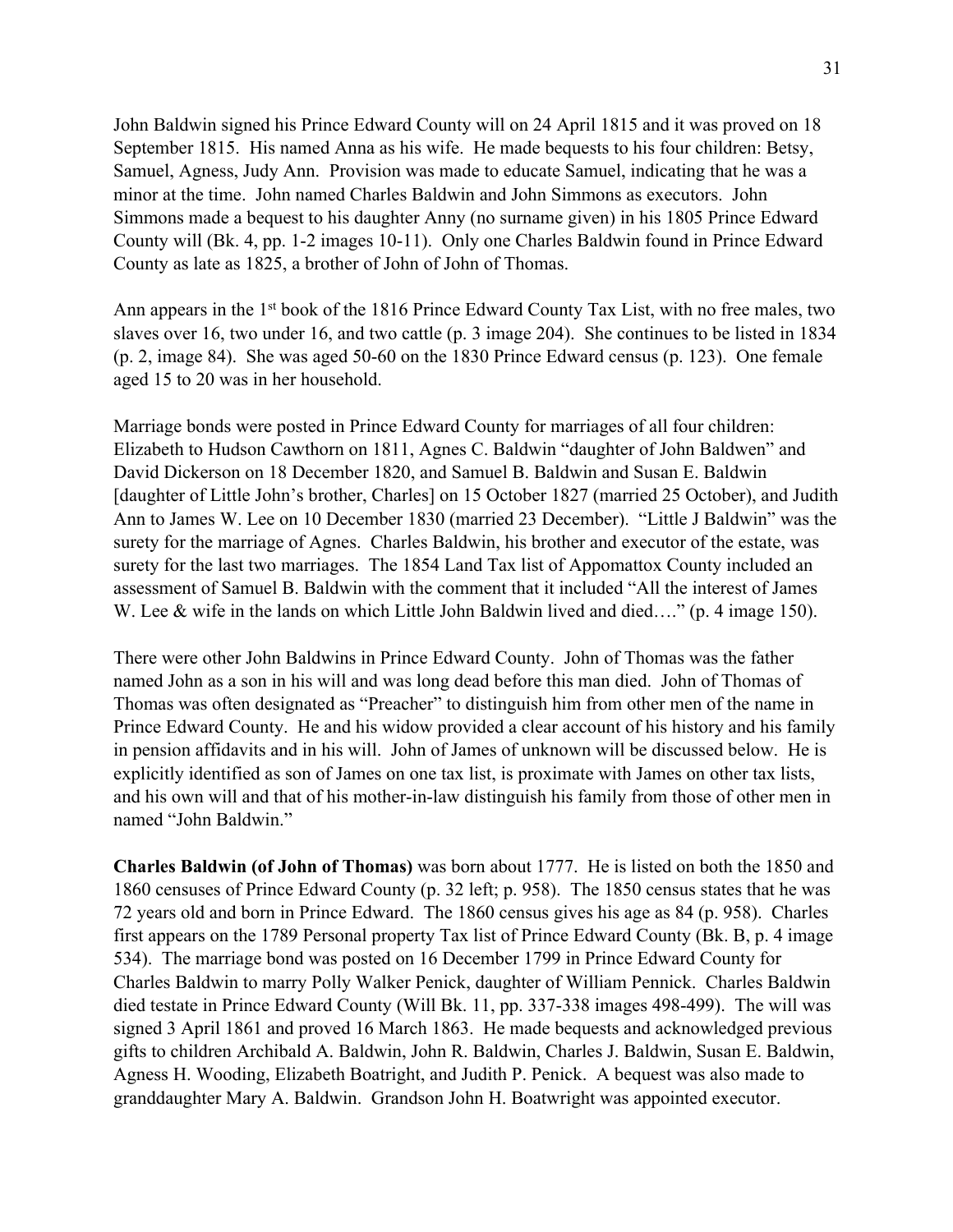Marriage bonds have been found for some of the children: Agness to Alfred Woodin on 7 November 1825, Elizabeth to Edwin Boatright on 8 July 1826, Susan E. Baldwin to Samuel B. Baldwin [son of John and nephew of Charles] on 15 October 1827 (married 25 October), and Judith P. "daughter Ch<sup>s</sup>" to John Watkins on 7 November 1836. Record of Judith's apparent subsequent marriage to a Penick has not been found.

**Henry Baldwin (of John of Thomas)** first appears on the 1798 Prince Edward Personal Property Tax List  $(1^{st} Bk, p. 3$  image 494), placing his birth by 1777. He is the head of a household. He was assessed for himself and one horse. He continues to appear annually with growth in his property. For example, he is taxed for 3 horses starting in  $1800$  ( $2<sup>nd</sup> Bk$ ., p. 2 image 558) and in 1804 is taxed for 5 horses and two slaves  $(1<sup>st</sup> list, p. 2 image 650)$ . In 1805 he is taxed only for 5 slaves—no horses or white tithables—suggesting that he was not residing in the county but continued to own property there  $(1<sup>st</sup> List, p. 2 image 663)$ . He is back in the county in 1806 and 1807 (1<sup>st</sup> List, p. 3 image 687; 1<sup>st</sup> List p.2 image 726). Henry and wife Elizabeth sold 148 acres of land on the south side of the Buffalo River to Richard L. Shackelton on 19 August 1807 (Deed Bk. 14, pp. 132-133). A chancery suite filed against Henry by Benjamin Hopkins establishes that he had moved to Georgia (Prince Edward Chancery 1811-14, image 2). The suit also establishes that Henry's wife was Elizabeth Hopkins, daughter of Benjamin and that Benjamin gave Elizabeth a slave who was the subject of the dispute before his marriage (image 4). Testimony establishes that the deed of gift was recorded in Buckingham County, but records of that county were destroyed in a courthouse fire in 1869. No record of Henry is found in Georgia on the 1810 or 1820 census.

**Sussanna (of John of Thomas)** married John Hardyman of Buckingham County, Virginia. The surname is also rendered as "Hardman" and "Hardeman" in records. The Prince Edward County bond is dated 4 April 1799 and identifies Susanna as the spinster daughter of John Baldwin. John Baldwin was a co-signer of the bond.

John Hardman was a pensioned for his Revolutionary service (S2606). John was born in Buckingham County in 1757. He first enlisted under Capt. Morgan, Col. Benjamin Belew in Buckingham County. They marched through North and South Carolina suppressing Tories. The company was engaged in several skirmishes. He was drafted for a second tour of duty under Capt. William Jones. The company was in the Battle of Guilford Courthouse where Jones was killed. Daniel Landers assumed command after the battle. Hardman was finally commanded by Capt. [John] Mosely and marched to the Siege of York. David Patterson, who also served in that company, testified on behalf of the widow of Orderly Sgt. Arthur Mosely that the company was one of four from Buckingham called into service for the siege. After the surrender the married men were discharged and the single men took prisoners to Winchester.45

<sup>&</sup>lt;sup>45</sup> A John Hardeman is in Buckingham County providing £37 for unspecified services or supplies and grass beef values at £2.14.2 specie (Court Booklet, pp. 2, 47). He is also on the 1782 Land Tax list charged with 187 acres, the 1783 Personal Property Tax list. DAR credits the public service claims to John Hardeman, Sr., who died in Buckingham County about 1823 or 1824 rather than the soldier. I believe this to be correct. The soldier stated that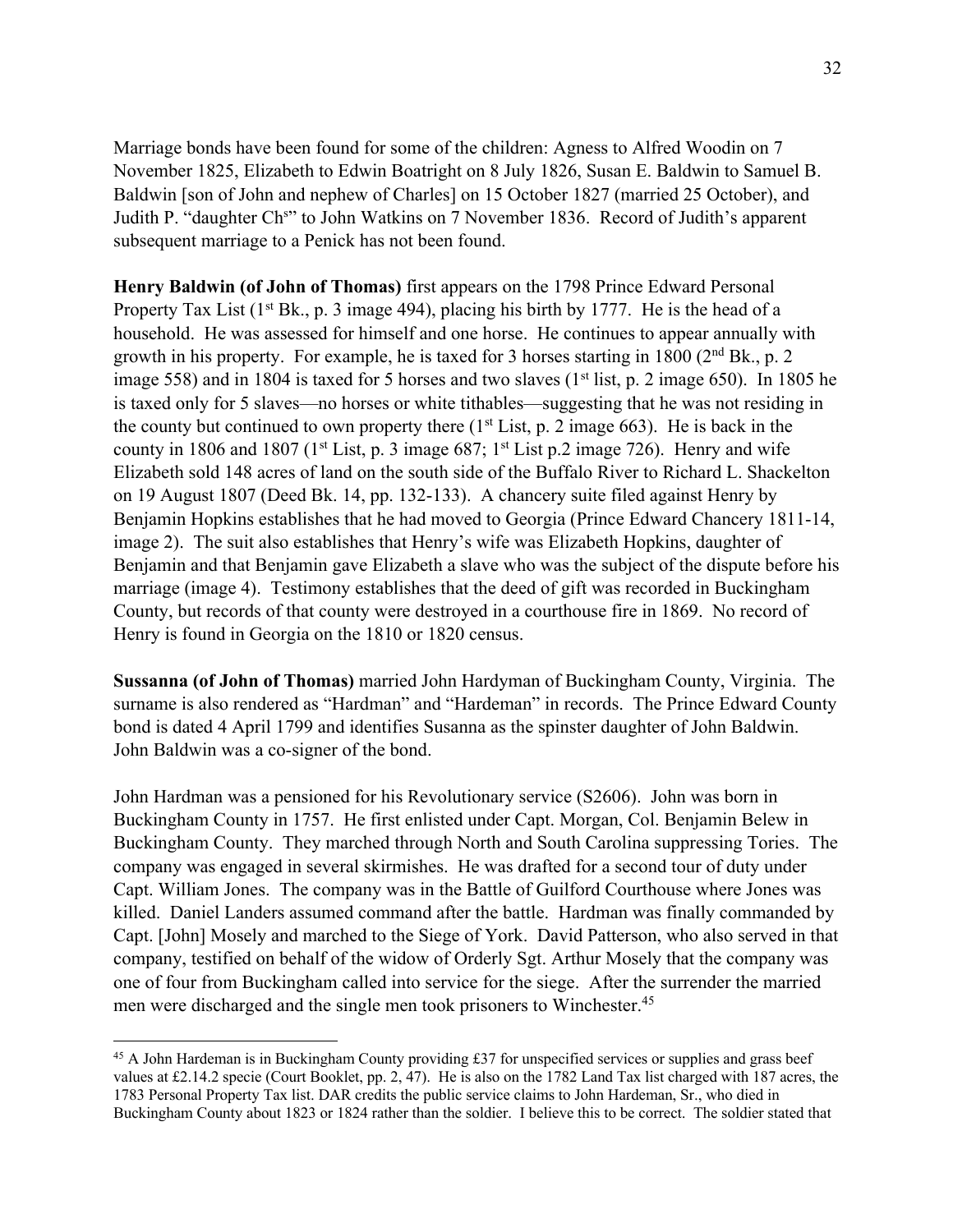More information about the role of Jones' Company at the Battle of Guilford Courthouse can be learned from other pensioners.<sup>46</sup> Richard Daniel (S8293) of Campbell County stated that the company was part of the Rifle Regiment commanded by Col. Charles Lynch and said the regiment was raised in haste to meet the pressing emergency. Daniel reported that Capt. Jones was killed in the battle<sup>47</sup> and that Daniel himself was shot, cutting the main sinew in the thigh. Most Virginia militia were in the second line behind the North Carolina Militia. However, the flanks of the North Carolinians were anchored by Lynch's Rifle Regiment and the Delaware Continentals under Maj. Robert Kirkwood on the right and Col. William Campbell's Virginia Rifle Regiment and Lt. Col. Henry Lee's Legion Infantry on the left. The North Carolina militia in the center of the first line broke, but the flanks held and took the British under enfilade fire as they advanced. This forced the British to change their front on their own flanks. The 33rd Regiment under Lt. Col. James Webster forced the right flank under Lynch and Kirkwood to give ground. They fell back to the right flank of the third line. The first Maryland Regiment in the third line stopped the British advance. Its counterattack was halted only when Cornwallis ordered his artillery to open fire hitting not only the Marylanders, but his own retreating troops.

A John Hardman appears on the 1782 and 1783 Buckingham County Personal Property Tax lists (image 16; p. 36 image 52). Some researchers have identified the father of John Hardman to be of the same name, although sources have not been found. If this is correct the tax list entries may refer to the older man. Finding evidence to substantiate this is a major challenge because the Buckingham County courthouse burned in 1869, destroying essentially all country records. (The tax lists are state records.)

The 1820 Buckingham census shows John Hardeman aged over 45 and the eldest female aged 26 to 44, with three boys and five girls in the household (p. 113). All children were under 16, born after the 1799 marriage. John moved to Sumner County, Tennessee and then to adjacent Robertson County. The 1830 Sumner census shows John aged 70 to 80 with the eldest female in the household aged 50 to 60 (p. 213). One male 15 to 20 and one female 20 to 30, one 15 to 20, and one 10 to 15 were also in the household. John was in Robertson County by 1840 aged 70-80 (p. 165). Susanna was evidently deceased, for the eldest female in John's household in 20 to 30 (p. 165). A male 30 to 40 was also in the household. John signed two deeds of gift for love and affection in Robertson County. One was to his daughter Harriet Hardeman on 17 May 1847, conveying his right to property due him from the estate of his brother Littleberry Hardemen, decd., of Buckingham County, Virginia (Bk. 5, p. 341-342). The other was to his son on 28 October 1848, Samuel, in exchange for Samuel caring for him in his declining years (Bk. 6, p. 2). The 1850 Robertson County census shows that Harriet, aged 24 and born in Virginia, was

he left his discharge papers with his father when he left Buckingham County. Only one Hardeman is found on the 1782 Land Tax list or the 1783 Personal Property tax list (p. 36 image 52): John. I suspect this was the father of the soldier and the soldier was living with his father at the time.

<sup>46</sup> The account of the battle that follows is largely drawn from Greene, Francis Vinton: *General Greene* (1893), pp. 217-223 and Reid, Courtland T.: *Guilford Courthouse National Military Park* (1959), pp. 12-23.

<sup>&</sup>lt;sup>47</sup> Nathaniel Harris (S37971), a soldier in Jones' company, testified that from Lynch's Regiment Capts. [David] Beard, [Thomas] Helm, and [Jacob] Moon were also killed.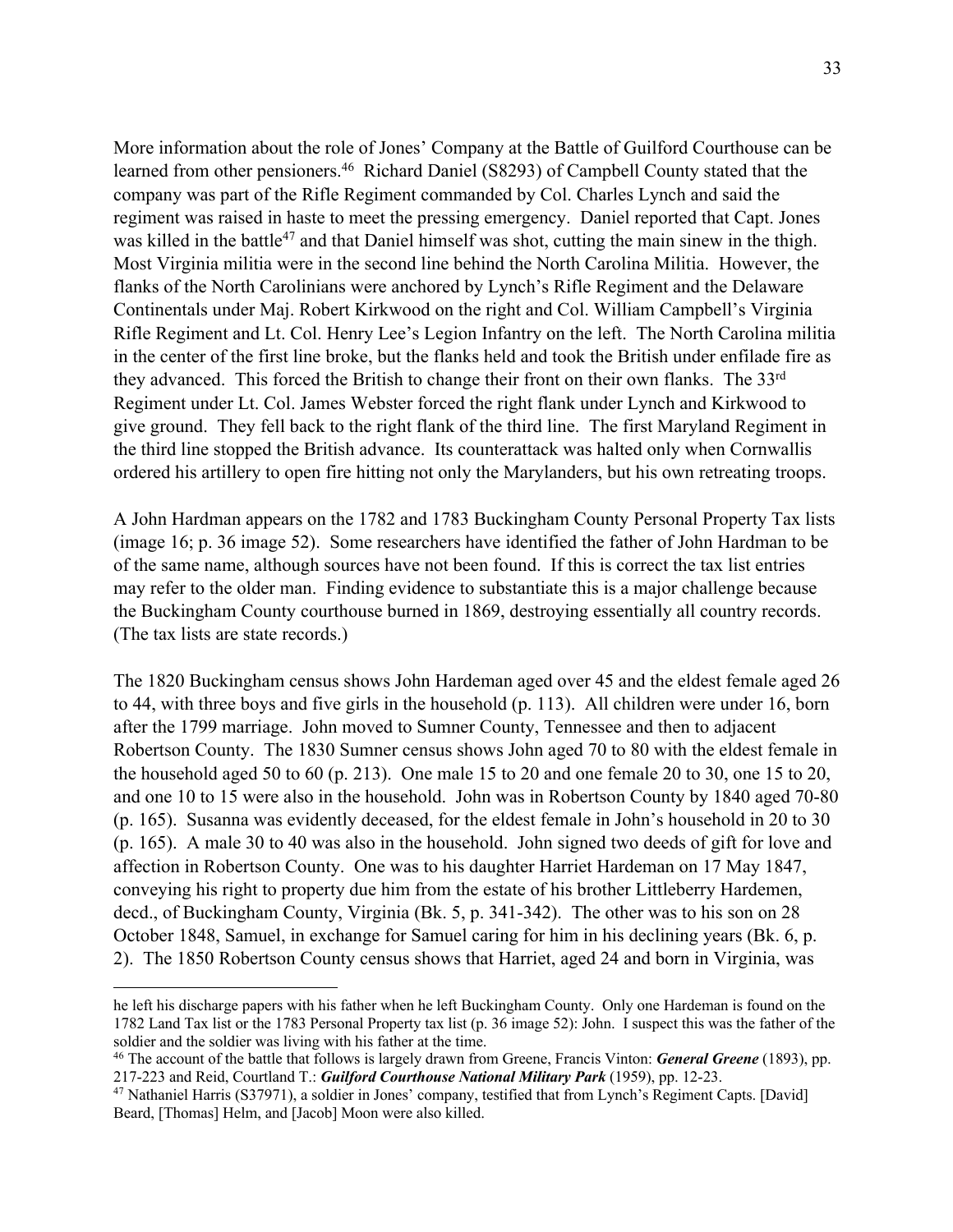living in John's household (p.106 right). John was 88 and born in Virginia. On the same page Samuel is listed, aged 31 and born in Virginia. A G.W. Hardeman, aged 60 and born in Virginia, is also listed on the 1850 Robertson County census (p. 192 right). He was born about 9 years before the marriage of John to Susanna and would not have been a child of their marriage. John died on 26 March 1852 according to the *Revolutionary War Payment Ledger, 1849-1864* for the Nashville Agency (p. 334).

**Martha "Patsey" Baldwin (of John of Thomas)** was named as a daughter in her father's will with her nickname and maiden name. A bond for the marriage of William Rains to Patsey Baldwin, spinster daughter of John Baldwin, decd., was posted on 31 August 1801. Henry Baldwin, son and an executor of John Baldwin's estate, co-signed the bond with William Rains. The family removed to Franklin County, Tennessee. Censuses give William's age as over 45 in 1820 (p. 25), and as 40 to 50 in 1830 (p. 55). The two records are inconsistent but is seems likely he was born between 1775 and 1780.

William M. Raines died testate in Franklin County (Will Bk 1827-1847, pp. 139-141). He signed his will on 3 May 1835 and it was proved on 24 August. He left a life estate to his widow, Martha. He made bequest to children Betsy, Sarah, Mary, Martha, Ann, Mariah, Henry, Rolla, and Charles. Henry Raines was one of the executors. A biographical sketch of one of one of the daughters, Martha, gives an account of the family which establishes that the widow Martha "Patsy" was indeed a Baldwin and points to where some of the children of William and Martha subsequently moved:

Mrs. Martha J. Walker is a native of Winchester, Tenn., born on the 6<sup>th</sup> of January, 1822, and is a daughter of Capt. William M. and Martha (Baldwin) Raines. The former was a Virginian, born near Richmond, and was a merchant by occupation. At an early day he left his native state and went to Georgia, and during the Creek War acted as captain under Gen. Jackson. After the close of the War of 1812 he moved to Winchester, Tenn., being one of the pioneers of that place. Here he was engaged in agricultural pursuits, and followed the occupation of merchant tailor for many years. While in Virginia he was married to Miss Baldwin, by whom he had seven children, only four of whom are now alive: Dr. C. B. (of Mineral Wells, Tex.), Col. Henry A. Raines (deceased), Marth (Mrs. Walker), Mrs. M.B. Ake (of Las Cruces, N. Mex.) and Mrs. A.M. Ward (of Little Rock, Ark). R.P. was an eminent lawyer in Trenton, Tenn., and is now deceased. Mrs. Martha Walker came to Arkansas in 1838, and has been prominently connected with the schools of Sebastian County ever since. She has been married twice, her first husband being Dr. C.B. Ake and in 1854 she was married to Calvin Walker, was killed during the late war, while at home. She has one living child, Mollie, who is the wife of Edward Pennington, editor and proprietor of the Deming *Head Light*, of Deming, N. Mex. One of Mrs. Walker's grandchildren is living with her. $48$ 

<sup>48</sup> *History of Benton, Washington, Carroll, Madison, Crawford, Franklin, and Sebastian Counties, Arkansas* (1889), p. 1373.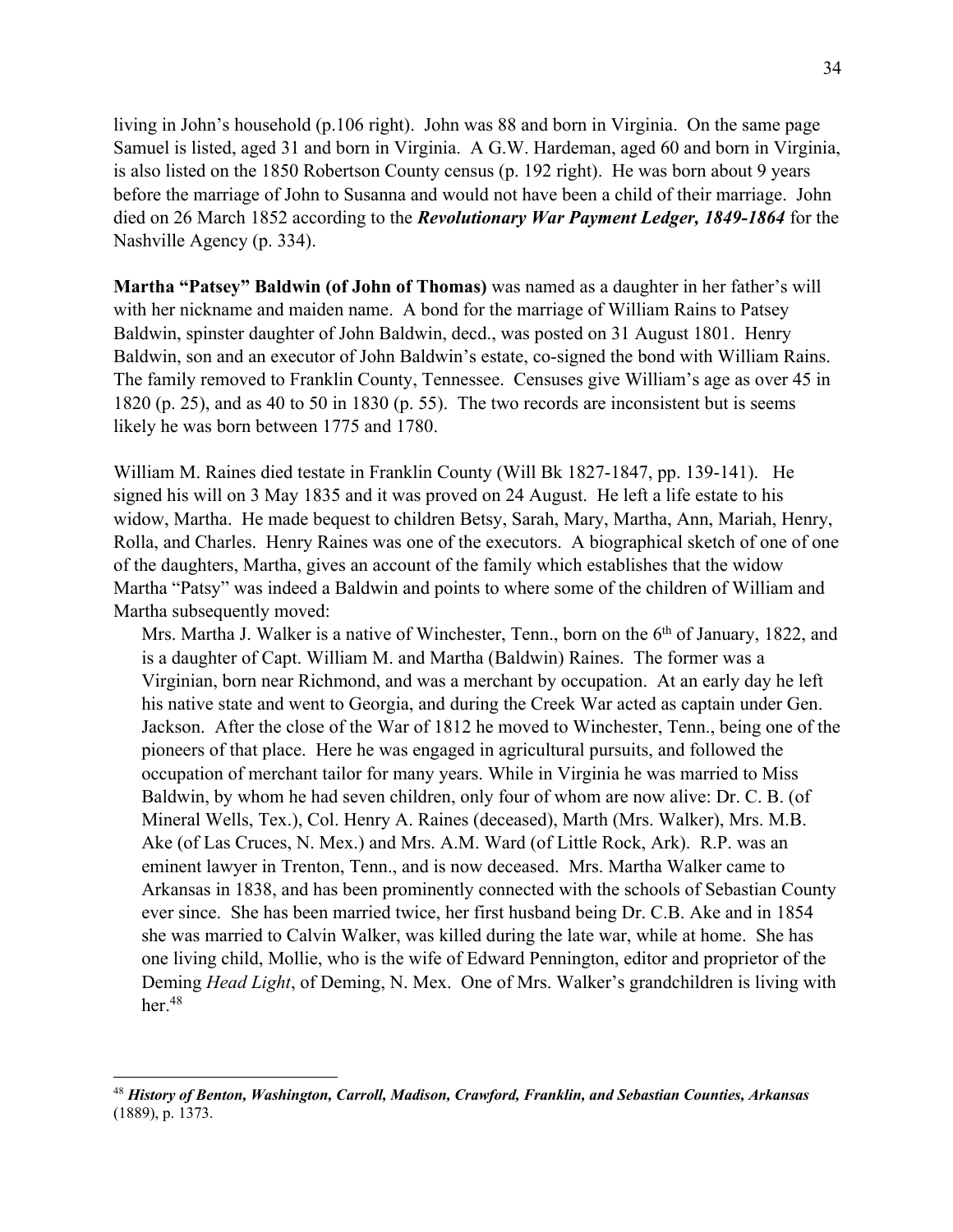Martha Raines is listed as 66 and born in Virginia on the 1850 Franklin County census (p. 7 left). She was in the household of John and Sarah Niblow and listed adjacent to the household of Henry Rains.

### **Children of Caleb Baldwin (of Thomas), 1735-36 – 1807-08.**

The children of Caleb Baldwin by his first wife, Sarah, will be discussed first. These children are not named in his will, but he leaves each child of his prior marriage one shilling. Almost certainly more remain to be identified. Children of his second wife, Mary, will be discussed in the order in which they are named in the will. Mary and many of her children are found in Appomattox County in 1850 clustered together on pages 201 right and 202. Appomattox formed in 1845 from Charlotte, where Caleb died, Prince Edward, Campbell, and Buckingham counties.

**John Baldwin (of Caleb of Thomas)** is identified by circumstantial evidence. The first Charlotte County Personal Property Tax lists are divided into sub-lists that are alphabetical by the first letter of the surname. Starting in 1787 they are divided into two books based on area. Caleb Baldwin is consistently found in Book B, Jacob Morton's District in 1787. Sons of Thomas Baldwin, of no known relationship to Caleb and the other Baldwins connected with Prince Edward County, are consistently found in Book A, Thomas Spencer, Jr.'s District in 1787. Thomas Baldwin signed his Charlotte County will on 1 May 1777 and it was proved 2 June 1783 (Will Bk. 1, p. 334). He named children James, Fransena Cox (wife of John), William, Joseph, Mary, Wood, and Richard. John Baldwin first appears on the 1787 Bk. B tax list (p. 9 image 66), on which Caleb also appears (p. 8 image 66). He and Caleb are listed adjacent to one another in 1788 Bk. B (p. 23 image 92) and are in Book B in 1799 (p. 2 image 95). John then vanishes from Charlotte County Personal Property Tax Lists.

John Baldwin posted bond in Charlotte County to marry Elizabeth St. John on 17 September 1789. Elizabeth's mother was identified as Elizabeth St. John on the bond, an indication the her husband was deceased. Abraham St. John was the surety. In 1787 and 1790 a James St. John appears on the Charlotte County Personal Property Tax lists (pp. 11 image 128, p. 12 image 220) and in 1788 and 1789 Major St. John is listed (pp. 11 image 160, 11 image 194). The St. Johns were in Bk. B in the same district in which Caleb and John appeared.

**Tisshe Baldwin (of Caleb of Thomas)** is known through the Prince Edward County consent of Caleb Baldwin dated 8 March 1785 for his daughter to marry Charles Zachary. The consent was witnessed by Temple Davis and John Baldwin. Zachary posted bond for the marriage on the same day, with Thomas Baldwin surety. All three names on the consent appear to be in the same hand. Caleb was on the Charlotte County 1785 Personal Property Tax list, so one would expect to find the marriage bond in that county. Witness Temple Davis also resided in Charlotte. Caleb (of Thomas of Thomas) was born about 1762 or 1763 based on his first appearance on the 1784 Prince Edward Personal Property Tax List, making him far too young to father a child married in 1785.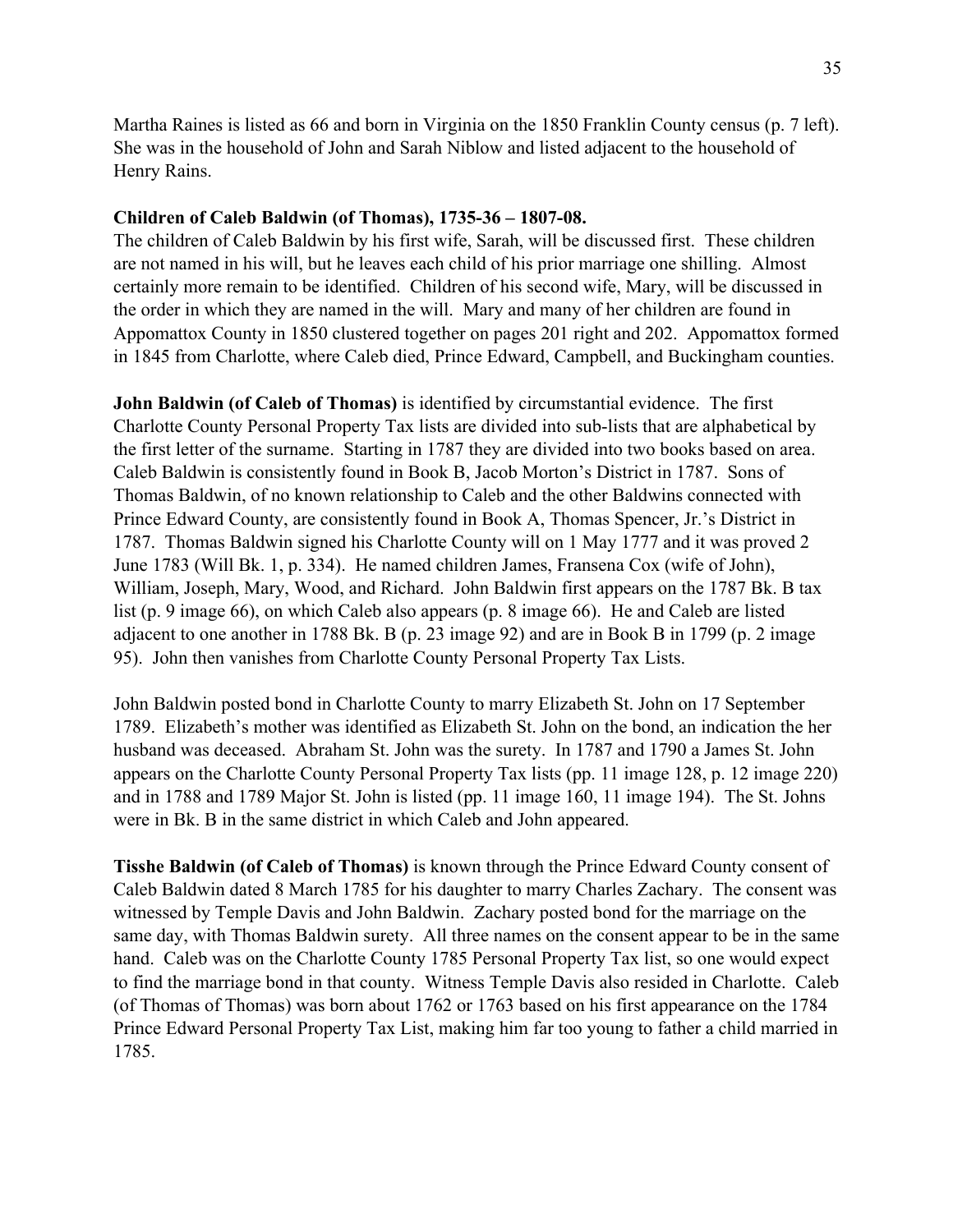Charles Zachary has not been found in public records prior to 1786. He appears as head of a household on the Prince Edward County Personal Property Tax List that year (p. 17 image 92). He was named as a son by Bartholomew Zachary in his Prince Edward will signed on 9 February 1786 and proved on 16 October 1786 that year (Will Bk 2, p. 38 image 30). Charles received his share of the estate, recorded 17 September 1787 (Will Bk. 2, pp. 79-80 images 50-51). 1787 is the last year Charles Zachary is found on Prince Edward County tax lists (p. 17 image 216). He appears on the Fayette County, Kentucky Personal Property Tax lists for 1788 (2nd List, p. 13 image 107) and 1789 (List 4, p. 8 image 169). By 1809 he was in Rutherford County, Tennessee, where he and Joshua Zachary are on the tax list that year (pp. 38, 36). On 23 May 1809 a license was issued in Rutherford County for Caleb Zachary to marry Mary Zachary, with Joshua Zachary the surety. Charles Zachery is found on the 1820 Perry County, Tennessee census, aged over 45 (p. 274) and in 1830 aged 60-70 (p. 245).<sup>49</sup> He is not found in the United States on the 1840 census. Perry County suffered a courthouse fire in 1883 that destroyed many records.

Caleb B. Zachary and Bartlett Zachary both patented federal land in Johnson County, Arkansas in 1839 (General Land Office Patents 1382, 2328, 2327). One of the patents reveals the full name of Caleb was Caleb Baldwin Zachary. This and the continued use of "Baldwin" as a middle name in this family provides indicates that this is indeed a branch of the family descending from Caleb Baldwin, father-in-law of Charles Zachary.

**Esther Baldwin (of Caleb of Thomas),** is named as a daughter of Caleb Baldwin on the Charlotte County bond for her marriage to Cain Jennings posted on 18 January 1791. The bride and groom were residents of Charlotte County. Temple Davis was the surety for this marriage. Cain Jennings has not been found on Charlotte County tax lists around the time of the marriage and is not named in wills of Jennings men who died in Charlotte the between 1790 and 1810. However, Robert Jennings of Prince Edward County named Cain Jennings as one on his sons in his will, signed 1 October 1794 (Will Bk. 2, p. 237-238 images 129-130) and proved on 20 October 1794 (Order Bk. 11, p. 186 image 109). Evidence shows that "Cain" was a nickname for "Elkanah," a name spelled many different ways.

Elkanah Jennings is listed on the 1782 and 1783 Prince Edward Tax Lists (p. 9 image 113; p. 9 image 129), but this man is likely an uncle of the husband of Esther. Starting in 1795 he is listed as an exempt on Prince Edward Personal Property Tax Lists (Bk. 2, p. 12 image 422). This Elcana signed his will on 27 March 1804 and it was proved in Prince Edward County on 15 October 1804 (Will Bk. 3, pp. 372-373). Two grandchildren were included in the bequests.

The younger Elkanah Jennings moved to Kentucky after the death of his father. On 11 March 1796 Elkannah Ginnings purchased 150 acres in Harrison County, Kentucky from James and Jane Trabue of Charlotte County, Virginia (Bk. P. 143 image 77). Cain Jennings appears on the 1797 Harrison County, Kentucky tax list with 150 acres of land (p. 12 image 81). The following

<sup>&</sup>lt;sup>49</sup> No Charles Zachery is found in the United States on the 1790, 1800, or 1810 federal census. This is not surprising, given the extensive destruction of census records for those years for Virginia, Kentucky, and Tennessee.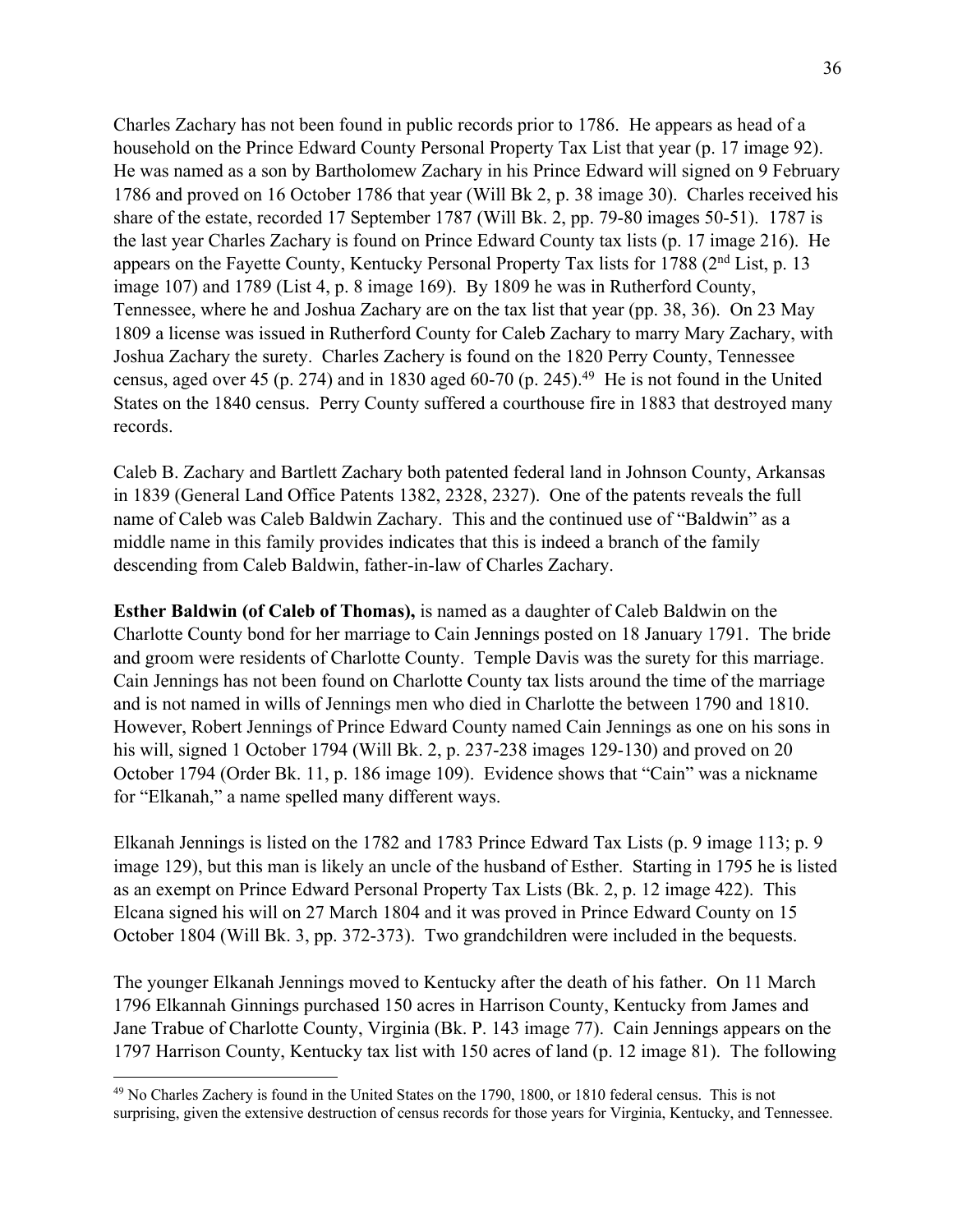year he is listed as Elkanah Jinnons (p. 16 image 118) and either Cain or Elkanah is used on subsequent Harrison County lists prior to 1830. It is evident that Cain was a nickname and there was only one man who moved to Kentucky. This was not the man who was on Prince Edward lists through 1803 and died in 1804. The 1799 tax list identifies his land as on Mill Creek (p. 15 image 154). He is on the 1820 census of Harrison County, with both he and the eldest female aged over 45 (p. 160). He purchased 50 additional acres from the heirs of James Trabue, all of Bourbon County, Kentucky (Deed Bk. 9, pp. 222-223 i115). He is found in 1829 on the Harrison tax list. (p. 31 image 35) and is on the 1830 Harrison County census, with he and the eldest female aged 60-70 (p. 146).

"Elcanah" Jennings and Elizabeth Shropshire signed a prenuptial agreement on 31 December 1832 (Harrison Deed 13, p. 223 image 114), indicating that Tisshee was deceased. The "c" that was often used in his middle name sometimes appears as an "e," giving the appearance that the name is "Eleanor." They agreed that their estates, real and personal, would remain separate. The same date a bond for their marriage was posted in Harrison County. On subsequent Personal Property Tax lists they are found adjacent to one another, but strangely Elkanah is not listed with land. On 16 September 1836 Elkanha sold about 271 acres on Mill Creek to David Dickson (Deed Bk. 16, pp. 28-29 images 19-20). Elkanah personally acknowledged the deed on 13 April 1837. He is last found on the 1838 list (p. 17 image 464).

**Temple Baldwin (of Caleb of Thomas)** is named in the will of Caleb. Further record of him has not been found. He should not be confused with his nephew Temple Balwin, son of Caleb of Caleb of Thomas. The younger man's death certificate states that he died on 7 April 1916 in Cumberland County, Virginia at age 75, and that his father was Caleb Baldiwn and his mother was a Davis.

**Robert or Robin Baldwin (of Caleb of Thomas)** is named "Robin" in his father's will but is usually listed as Robert on subsequent records. The bond for the marriage of Robert Baldwin to Lucy Davis was posted in Charlotte County on 3 June 1822. In 1840 he is listed on the Charlotte County census immediately below his mother Mary and brother Caleb (p. 143). The 1850 Appomattox County census shows that he was 54 and born in Virginia (born about 1796) (p. 201 right) and 64 in 1860 (201 right) and 73 in 1870 (p. 54 right). Lucy, the eldest female in the household in 1850 and 1860 (born about 1805) is absent from the 1870 census. The 1859 Appomattox Land Tax lists the Robert Baldwin with land a note "From Caleb Baldwin Estate" (p. 2 image 378). In 1880 Robert is listed in the household of his son, Caleb L. Baldwin, in Appomattox County (p. 40D).

The following children are in the household in 1850 or 1860 with approximate years of birth calculated from their ages: Mary W. (1824), Peggy D. (1828), Martha J (1830), and Lucy MMB (1835).

**Samuel Baldwin (of Caleb of Thomas)** is named in his father's will. Two men of the name and about the same age appear on the 1850 Appomattox census. Samuel, son of Caleb of Thomas,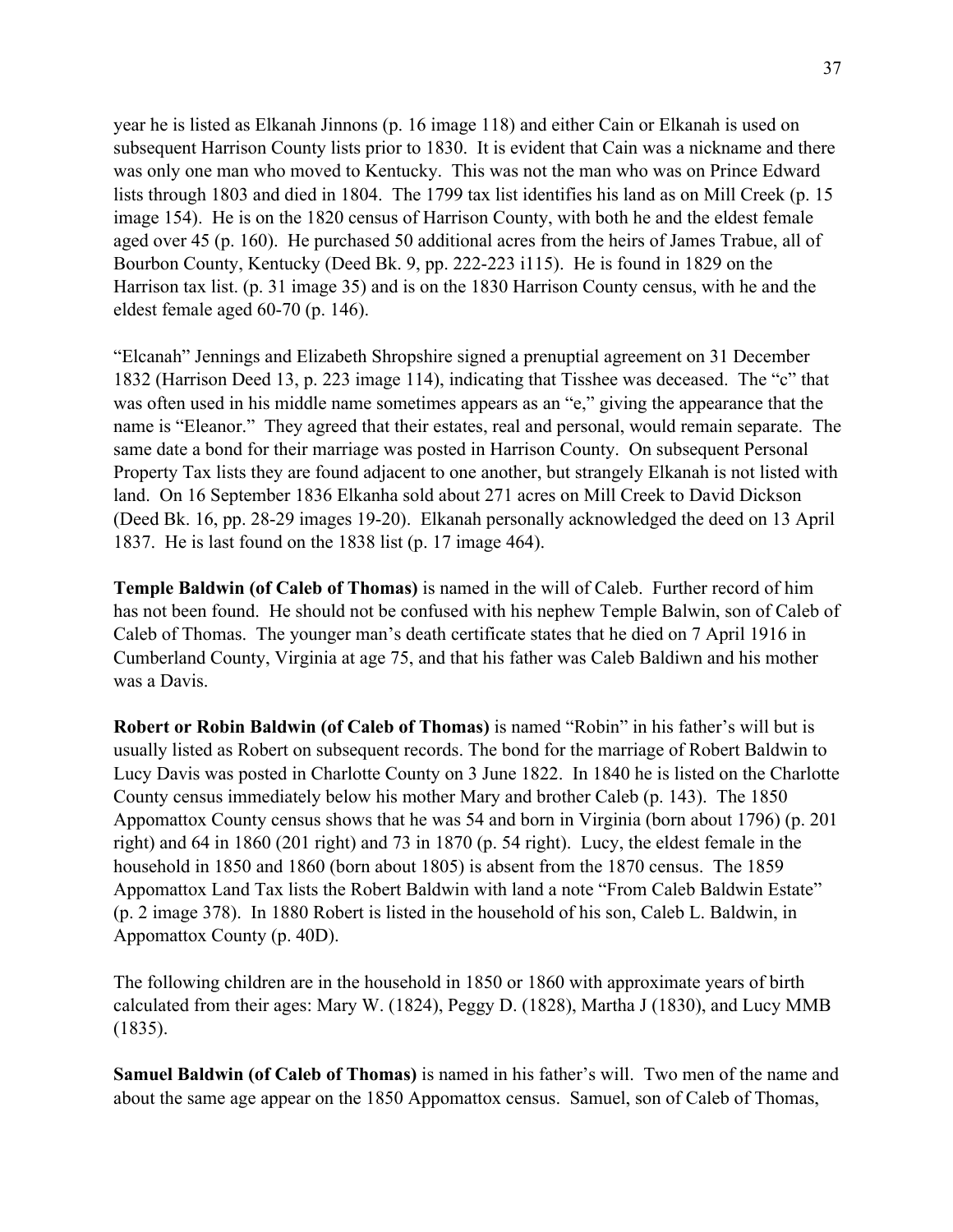should not be confused with Samuel B. Baldwin. Samuel B. was aged 45 and born in Virginia on the 1850 census of Appomattox (p. 204 right). The eldest female in the household was Martha F., aged 30. He reported the death of Caleb Baldwin, son of Caleb and Mary (Virginia Register of Deaths, Appomattox County, p. 149 image 589). He identified his relationship as "Friend," not "Son." As noted above, Samuel B. Baldwin was named (without his middle initial) in the will of John "Little John" of John of Thomas (Bk. 4, pp. 1-2 images 10-11). The 1854 Land Tax list of Appomattox County included an assessment of Samuel B. Baldwin with the comment that it included the interest of James W. Lee & wife in the lands on which Little John Baldwin lived and died and the interest of AB Baker & Lydia" (p. 4 image 150).

Samuel Baldwin of Caleb of Thomas was aged 47 and born in Virginia on the 1850 Appomattox County census (201 right). He is on the same page with Robert and Caleb Baldwin, and the page before Mary, widow of Caleb of Thomas. The eldest female in the household is Sarah Baldwin, aged 36. Charlotte County marriage records include a bond posted for the marriage of Samuel Baldwin to Sally Thackston on 22 August 1834, with R.C. Thackston the surety. Children are in the household on census and their approximate years of birth based on age were James (1836), William (1838), Samuel (1840), David (1842), Thomas (1844), Martha S. (1845), and Matthew W. (1849). The 1859 Appomattox Land Tax lists in succession the Samuel Baldwin Est, Caleb Baldwin Jr Est, and Robert Baldwin each with a note "From Caleb Baldwin Estate" (p. 2 image 378).50

**Caleb Baldwin (of Caleb of Thomas)** was 45 years old and born in Virginia, according to the 1850 Appomattox census (p. 201 right – 202 left). He is listed on the same page with Robert Baldwin and Samuel Baldwin and his mother, Mary, is immediately below his household. Susan Baldwin, aged 39 and born in Virginia, is the eldest female in the household. Caleb posted a bond to marry Susan Davis, daughter of Temple Davis, on 26 April 1830 in Charlotte County, Virginia. The 1859 Appomattox Land Tax records list Caleb Baldwin, Jr. with land and a note "From Caleb Baldwin Estate" (p. 2 i378). Mary had died and her life estate was being allocated among the heirs. Children the household during censuses, with approximate years of birth calculated from ages, were William H. (1831), Catherine W. (1832), John (1836), Maryann (1838), Temple (1840), Hoyle C. (1842), Mary (1835), Caleb (1846), Frances (1848), and Doctor (1842). Caleb himself died of pneumonia in Appomattox County on 23 January 1859 at age 54, according to the Virginia Register of Deaths for Appomattox County (p. 152 image 586). His birthplace was given as Charlotte County and parents as Caleb and Mary Baldwin. Robert Baldwin, brother, was listed as the informant.

**Judith "Judy" Baldwin (of Caleb of Thomas)** is named in the will of Caleb. Reuben Fore posted bond in Charlotte County on 20 August 1827 to marry Judith Baldwin. Robert Baldwin, shown above to be a son of Caleb, was the surety. The 1860 Prince Edward Census lists Judith Fore (70), Mary Childress (30), Saml (9), Susan (3), and Charles R. Fore (23) (p. 98). The 1870 Prince Edward census lists her as aged 74 and born in Virginia (p. 153). The household also

<sup>&</sup>lt;sup>50</sup> The given names are partly hidden by tight binding. A comparison with the 1860 Land Tax List which lists the three in the same order without the note removes any doubt about the hidden portion of the names (p. 2 image 546).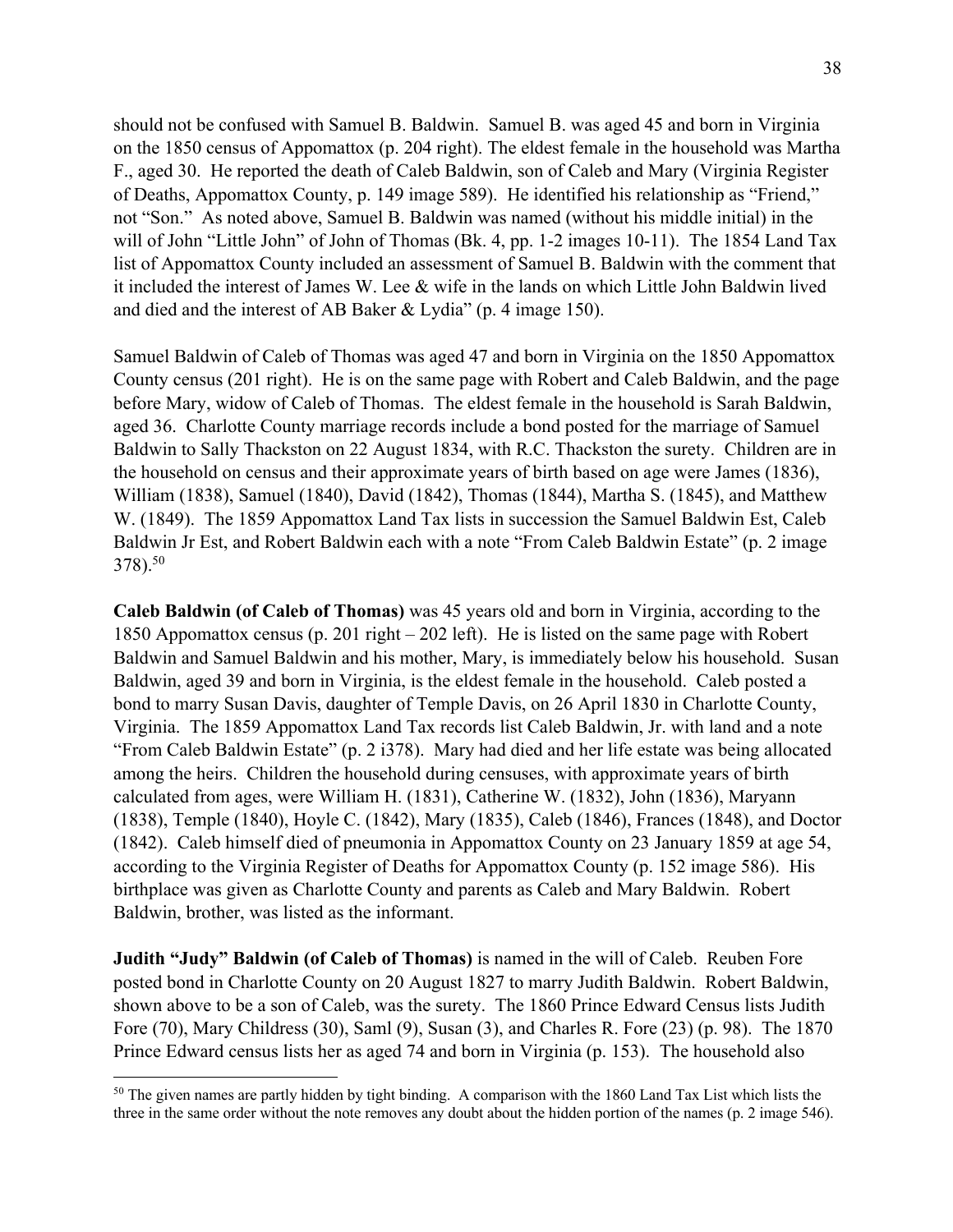included Mary A. Myers (40), Frank Childress (15), Judith F.S. Childress (14), Henrietta Childress (8), and Mary B. Childress (6).

Tracking Mary A. leads to further evidence that Judith Fore on these census records was a daughter of Caleb Baldwin. Among the 1852 Prince Edward marriage bonds is a request signed by Mary A. Fore and Reuben Fore (her father) for a license to marry John Childress. The date was 29 September 1852. John A. Meier and Mary A. Childress, widow, married in Prince Edward County on 3 October 1866. The license states that she was born in Charlotte to John and Judith Fore. Mary A. Meyer's death certificate states died on 17 May 1919 in Prince Edward County, Virginia. She was born on 9 June 1831 in Virginia and her parents Rubin Fore and Judith Baldwin, both born in Virginia. Caleb Baldwin of Farmville was the informant.

**Betsy Baldwin (of Caleb of Thomas)** is named in the will of Caleb. Some researchers have identified Betsy and Elizabeth Baldwin, wife of Doctor Baldwin. The Virginia Compiled Marriages, 1740-1850 at ancestry.com include the marriage of ---[Dr.] Davis to Elizabeth A. Baldwin in Charlotte County on 29 November 1832. "Doctor" was a given name used in the Davis family in Charlotte and Appomattox counties for several generations. The marriage is not found in either Charlotte County Marriage Register 1 (1782-1853) or the Charlotte County Clerk's Abstracts of Marriage Bonds, 1765-1850. I have not had the opportunity to examine the original marriage bonds. More serious is the approximate birth year of Elizabeth. Census records of Appomattox County give her age from 1850-1880 as 30, 40, 51, and 60 (pp. 206 right, 521, 11 right, 228 right). This places her birth more than a dozen years after the death of Caleb Baldwin and her marriage and approximately age 12. At this point Betsy has not been located.

#### **Children of James Baldwin.**

**John (of James, unknown) Baldwin** is known to have had a son named "John" from the 1804 Personal Property Tax List for Prince Edward (2<sup>nd</sup> List, p. 25 image 651). He is designated "son of James." James is listed in the same tax book (district) as levy free (pp. 24  $\&$  25, image 651). In 1806 James "L[evy]free", John, and Pleasant are listed adjacent to one another on the Prince Edward Personal Property Tax list (p. 3 image 710).

John Baldwin was evidently an adult and in Prince Edward County long before he appears on tax lists. The Prince Edward County marriage bond for John Baldwin to marry Sally Davison is dated 15 September 1791 and was co-signed by George Davison/Davidson.<sup>51</sup> On 20 May 1799 he testified in the chancery suit brought by John Brackett against the estate of Jesse Owen (1799- 018 image 38).

Sally Davison, John's bride, is identified on the marriage bond as the daughter of Joshua Davison, decd. Sarah "Sally" Davison signed her consent for the marriage on 18 October 1791, with Salley Davison signing as well. John's mother-in-law Sally Davison signed her will on 21 July 1808 and it was proved on 15 May 1809 in Prince Edward County (Will Bk. 4, pp. 151-152

<sup>&</sup>lt;sup>51</sup> Both the Davison and Davidson spelling are found, sometimes within the same record. That is the case with George Davison/Davison in the marriage bond.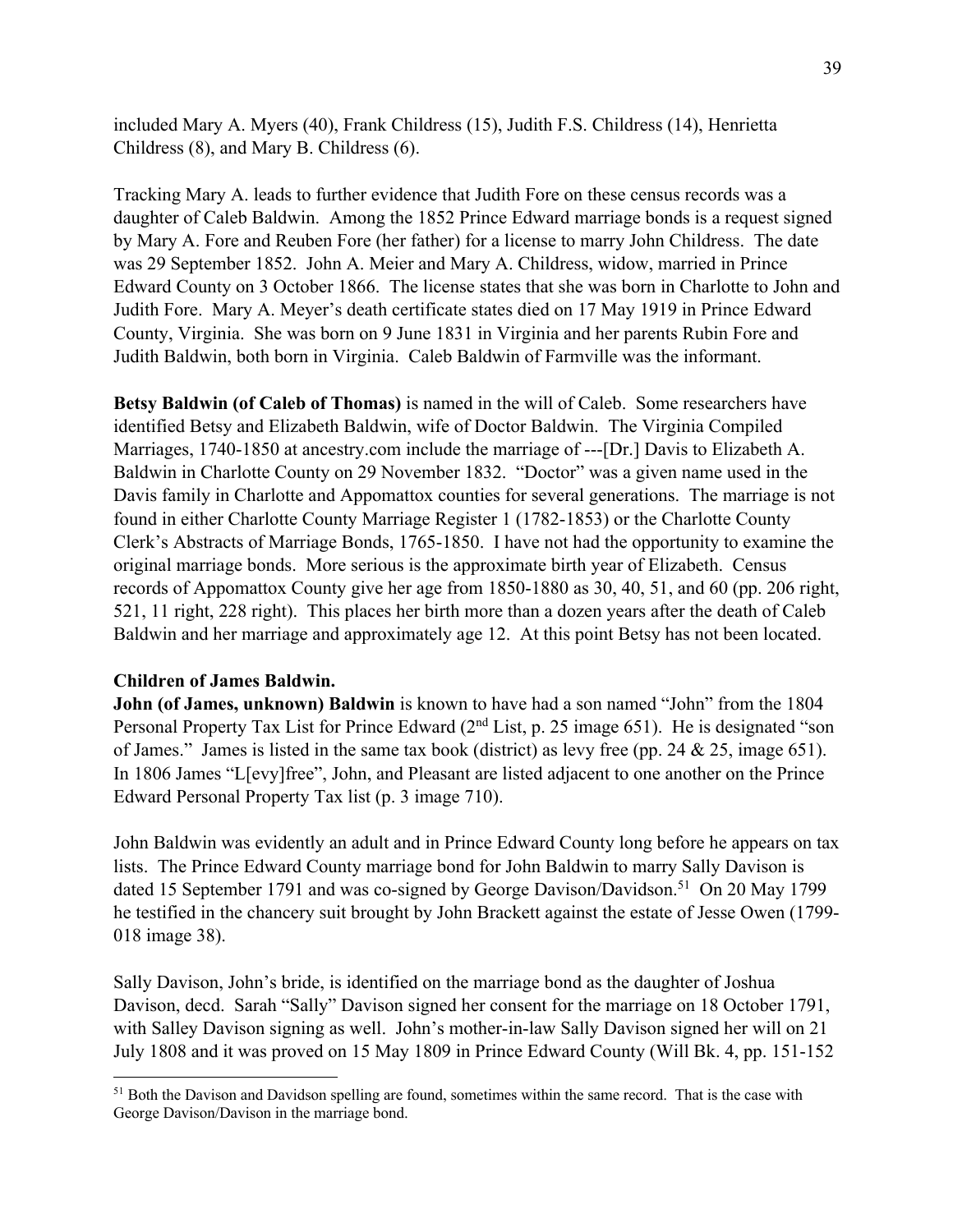images 84-85). Sally made bequests to her children Ann Frazier, Sally Baldwin, Filby Brackett, Joshua Davidson, Mary Bracket Jackson, George Davidson, Betsy Broadway's heirs, and Bracket Davidson's heirs. She stipulated that the executors were to address the issue of property in the hands of Sally Baldwin and that John Baldwin had no right to use or dispose of it. She also made a bequest to her grandson, Pleasant Baldwin. Pleasant Baldwin Senr was one of the witnesses.<sup>52</sup>

John Baldwin and wife Sarah filed a chancery suit in Prince Edward County against the heirs of John Bracket over land left by Joshua Davidson, Sr. (1826-008, image 123). A summons in the case is dated 19 July 1810 and Jahn Baldwin gave one notice that depositions would be taken dated 24 August 1812 (image 59). The case continued long after John's death. Joshua Davidson purchased 200 acres of land on the Sandy River from John Owen on 6 January 1755 (image 125). Joshua died intestate in 1778 or 1779. John and Sally Baldwin testified on 9 September 1816 that they moved onto the land at the request of Sarah Davidson [widow of the elder Joshua] and have lived there ever since (image105). Under the belief that they owned an interest in the land, they sold that interest. The defendants claimed that John Davidson, son of Joshua, was the eldest son and the heir at law, but was killed by Indians in South Carolina about in November or December 1779 (images 7, 12). That left Joshua Davidson (the younger) as the eldest son and the heir at law. He sold the land to John Bracket (decd.) and the land was property of his heirs. John Redd testified that he asked Joshua Davidson (the younger) why he has sold the land [to John Bracket] because it did not belong to him (image 107). Redd said, "…he had done no such thing…" that "…he never had sold to Brackett any other right than his own…" and Bracket knew as well as he that he, Joshua, was not the heir at law (image 107). Joshua Davidson testified on 8 September 1816 that he only intended to convey his share of the land (image 103). The defendants prevailed (Order Bk. 21, p. 271).<sup>53</sup> The defendants prevailed the suit and commissioners were appointed to sell the land. On 18 March 1833 the commissioners to sell one moity of the land asked the court for guidance about those named in the decree who were out of state and had not requested their share (image 121). A subsequent case (1839-025) seems to be a continuation of the previous one. It concerned those entitled to a share of the proceeds from the sale but were not residents of Virginia. This did not involve John (who was deceased) or his wife Sally, although they are still listed as the plaintiffs.

John Baldwin died testate, signing his will in Prince Edward County on 18 February (Will Bk. 5, p. 171 image 372). It was proved 16 June 1817. John provided for his wife but did not name her. He made bequests to his children, Caroline Akin, James, Allen, William, Washington, and Matilda Ann. Pleasant Baldwin, named as a grandson by Sarah Davison, was not mentioned and evidently deceased. Simon Walton was named executor.

 $52$  Pleasant Baldwin was 83 years old and born in Virginia, according to the 1860 Prince Edward census (p. 931 left– 932 left). His birth about 1777 was about 14 years before John married Anny Simpson. He was the right age to be the brother of John, and the naming pattern suggests a close relationship.

<sup>53</sup> Primogeniture was not abolished in Virginia until October 1785.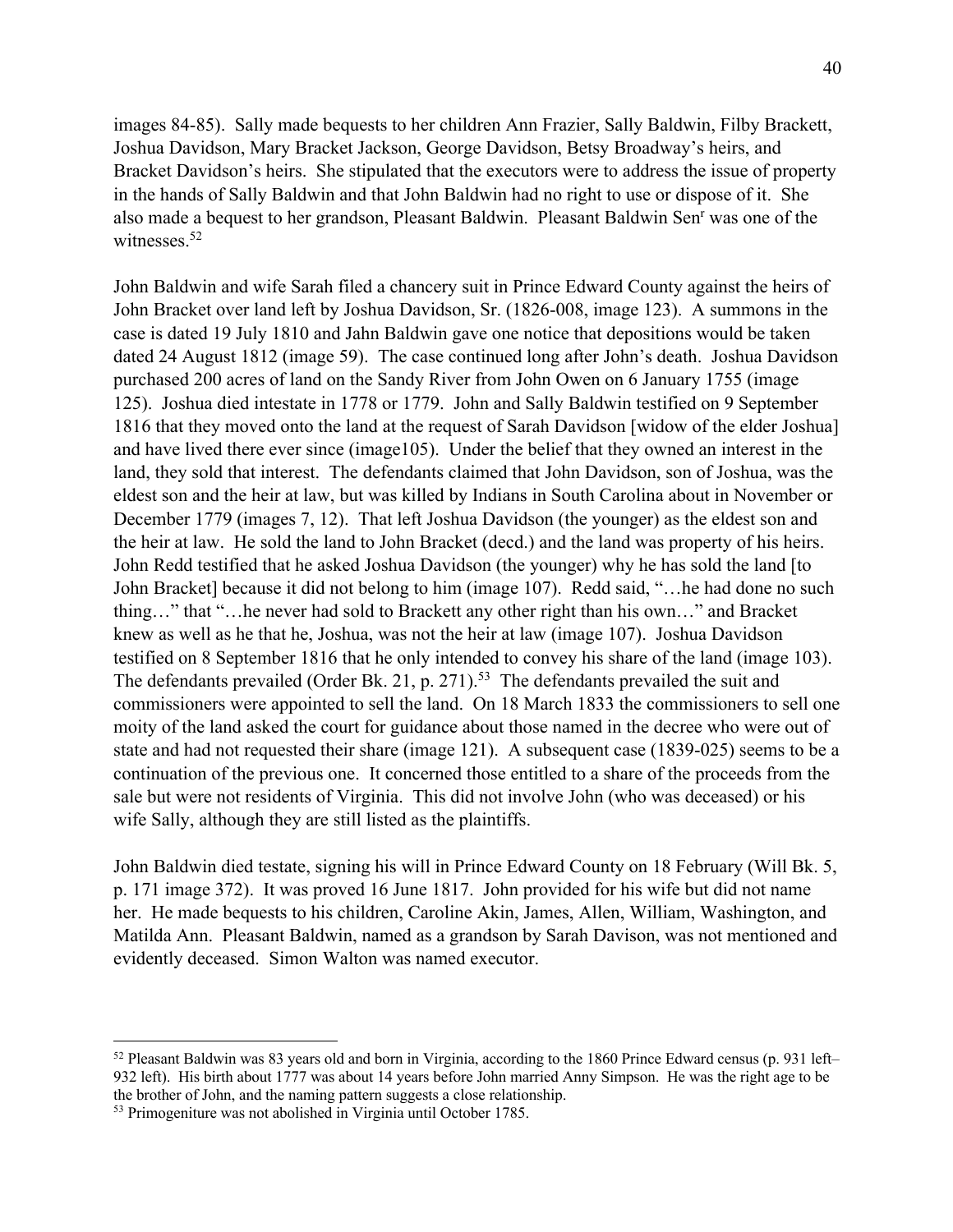This John Baldwin was not the son of Thomas of Thomas. That man stated in his pension application that the family Bible was taken on South Carolina by his brother-in-law, Matthew Clark. Thomas of Thomas gave his consent for Abigail Baldwin to marry Matthew Clark and used Abigail's married name in his will. He also was not the son of John of Thomas. That John Baldwin's marriage bond was signed by John of Thomas as John Baldwin, Sr., the eldest Baldwin in Prince Edward County by a generation at the time. Charles Baldwin, son of John of Thomas, was the executor of that John's will and was surety of two of that John's daughters when they wed. This John Baldwin, explicitly identified on the 1804 tax list as son of James, is the only remaining John Baldwin of his generation in Prince Edward County and reinforced by his proximity to James and Pleasant.

**Pleasant "Hatter" Baldwin (of James of unknown)** is tentatively identified as a child of James through indirect evidence. As noted above, James, John, and Pleasant are listed adjacent to one another on the 1806 Prince Edward County tax list. He is a contemporary of John Baldwin of James of unknown. Pleasant appears on the 1806 Prince Edward Personal Property Tax list in proximity to James (Bk. B, p. 31 image 710). Like John of James who married a daughter of Sally Davison, Pleasant was associated with her as well, witnessing her will. Pleasant is listed on the 1810 census of Prince Edward County (p. 558). He and the eldest female are aged 25 to 45.

Pleasant Baldwin Sr. and Jr. both appear on the 1809 Prince Edward Personal Property Tax list (p. 25 image22). Each man was taxed for one white male and one horse. In 1810 one Pleasant Baldwin was taxed for one white male and one horse (p. 24 image 45) and a second Pleasant Baldwin "Hatter" was taxed for one white male and no animals (p. 25 image 45). The 1810 census of Prince Edward County lists one Pleasant Baldwin (p.558). He and the eldest female were 26 to 44 (p. 558). Three females under 10 were in the household. Through 1860 only one Pleasant Baldwin is found in Prince Edward or an adjacent county. In 1820 the family listed on the Prince Edward County census with Pleasant aged 26-44 and the eldest female over 45 (p. 148). In 1830 Pleasant is in Buckingham County, aged 50-60. The eldest female is 30-40, indicating that his wife of 1810 and 1820 had died. The 1919 death certificate of Thomas Baldwin of Appomattox County gives his date of birth as 10 March 1835 to Hatter Baldwin and Lucy Price. Buckingham County records were destroyed in a courthouse fire in 1869. In 1840 the family is back in Prince Edward, with Pleasant aged 50-60 and the eldest female 40-50 (p. 294). In 1850 Pleasant Baldwin is listed on Prince Edward County census, aged 65 and born in Lunenburg County (p. 10 left). The census listed his occupation as a hatter. Children in the household were Catherine A (19), Martha J. (18), Charles P (16), Thomas (15), Judith P. (11), Frederick (10), and Ebenezer (7). The four eldest children were born in Buckingham County, consistent with the 1830 census. In 1860 he is aged 83, born in Virginia, and with no occupation listed (pp. 931-932). No death record has been found for Pleasant.

The birthplace of Pleasant Baldwin in Lunenburg County is puzzling. No Baldwins have been found in Lunenburg in the late 1760s or 1770s in deeds and none died testate. James Baldwin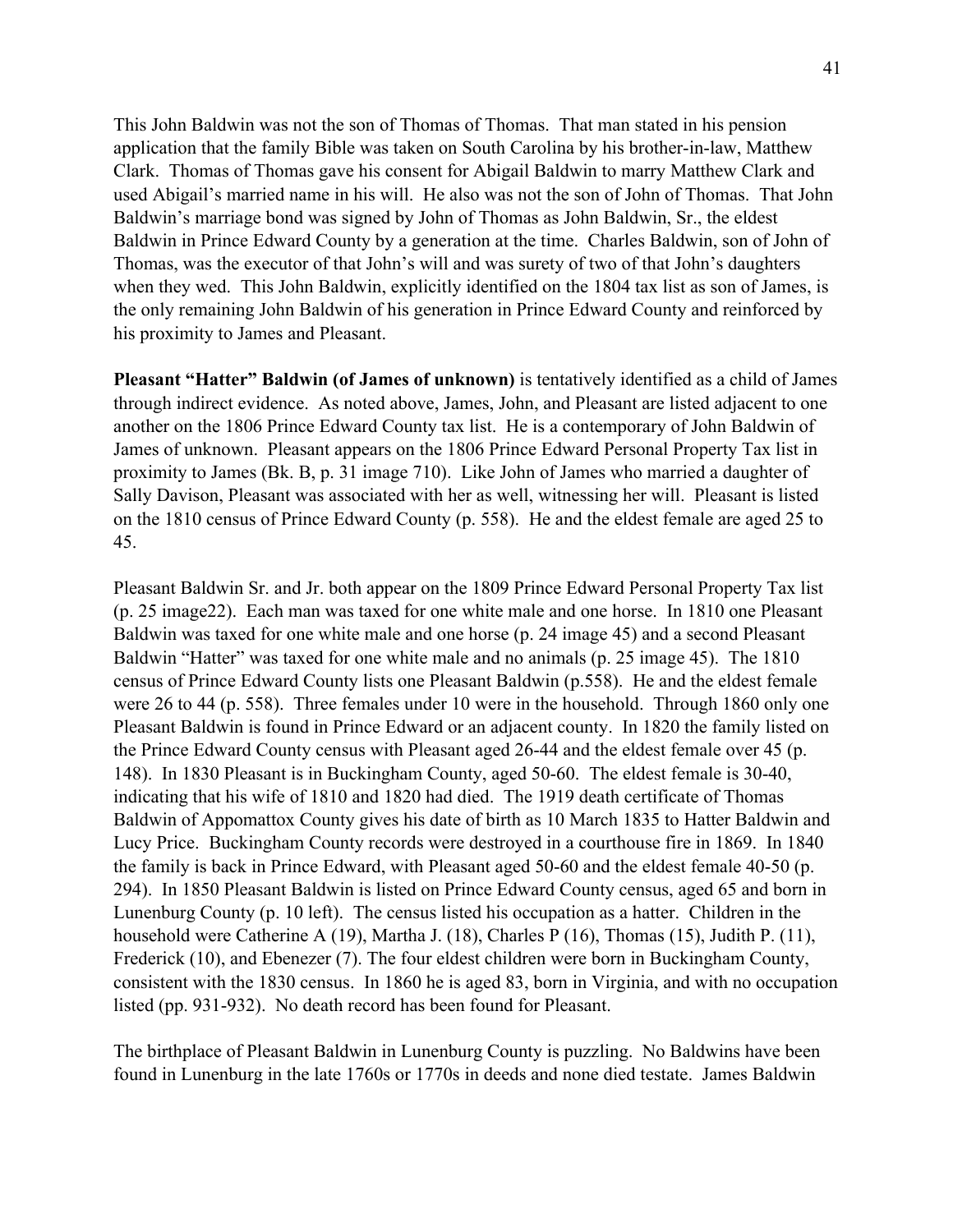could have moved to Lunenburg after 1774 and returned to Prince Edward before the 1782 Personal Property Tax was assessed, but there is no other evidence that he did.

A research report prepared by Ancestry Pro Genealogists identifies more than one Baldwin with the name "Pleasant."54 That report states, "With two Pleasant Baldwins who were approximately the same age, extra time needed to be dedicated to ensure we did not confuse the two men, which appears to have been the case with several online, unsourced genealogies."(p. 7) That report pursued Charles Pleasant Baldwin, who was not the Pleasant who was the son of James and may not have gone by "Pleasant."

Lucy Ann Baldwin filed suit to divorce Charles P. Baldwin in 1854 (Prince Edward Chancery 1859-018). It appears this was not the same man as Pleasant Baldwin, but may well have been his son, Charles P. Baldwin, who was aged 16 on the 1850 census. Lucy Ann stated that she married Charles on or about 2 March 1854. Record of that marriage has not been found. She discovered that Charles P. Baldwin had been living with Nancy Ferguson, "a young coloured woman," who said the marriage would not last six months. After the marriage her husband spent increasing time with Nancy Ferguson. Charles made violent threats against her and on one occasion he choked Lucy Ann. On 20 June 1854 Lucy left the Baldwin house to live with her parents. She said that she understood her husband to have moved to Kanawha, then Missouri, and then Kansas where he married again. On 1[?] August 1859 the Court decreed the marriage dissolved. This does not fit Pleasant Baldwin. First, in no document in the file does it name the defendant as Pleasant. Second, Pleasant Baldwin had a wife named Lucy in 1835, almost 20 years before the Charles P. Baldwin marriage and the eldest female in his household in 1850 was Lucy, four years before the marriage. Third, Charles P. and Lucy Ann were divorced in 1859, but the 1860 census shows Pleasant and Lucy in the same household. Fourth, Charles P. Baldwin apparently removed from Virginia before the divorce proceedings were complete.

**Samuel Baldwin of Prince Edward County.** One Samuel Baldwin of Prince Edward County has yet to be placed in the family. Samuel married Mary Griffin, who is identified as the daughter of William Griffin in the 1785 Prince Edward County marriage bond (day and month left blank). William Baldwin was the surety. Mary "Polly" Baldwin signed two powers of attorney in Pulaski County, Kentucky that establish her identity. The first was on 13 Dec 1813 when she and James Griffin of Pulaski Co., Ky "have this day appointed our Brother Spencer Griffin of the County of Nicholas…" their attorney to sell their share of land left to them by their father, William Griffin (Pulaski Deed 2, pp. 323-325). The second was on 1 March 1814 when she granted power of attorney to Claiborne Griffin to sell land left to her by James Griffin in Prince Edward County, Virginia (Prince Edward Deed 16, pp. 7-8).<sup>55</sup> Claiborne did sell the land on behalf of Polly on 30 April 1816 (Deed 6, pp. 33-34).

<sup>54</sup> https://www.ancestry.com/mediaui-viewer/tree/13186015/person/432165762075/media/b9c94704-c6ff-48ea-8128-8b094561fe4d?\_phsrc=bqZ5704&\_phstart=successSource

<sup>55</sup> James Griffin, first husband of Mary "Polly" Collicot who married second William Baldwin of Thomas of Thomas, died testate in Prince Edward County in 1777 (Will Bk. 1, p. 213-214). James left his widow a life estate with nephews Claiborne and Woodson Griffin receiving the balance of the estate upon her death. He stated that if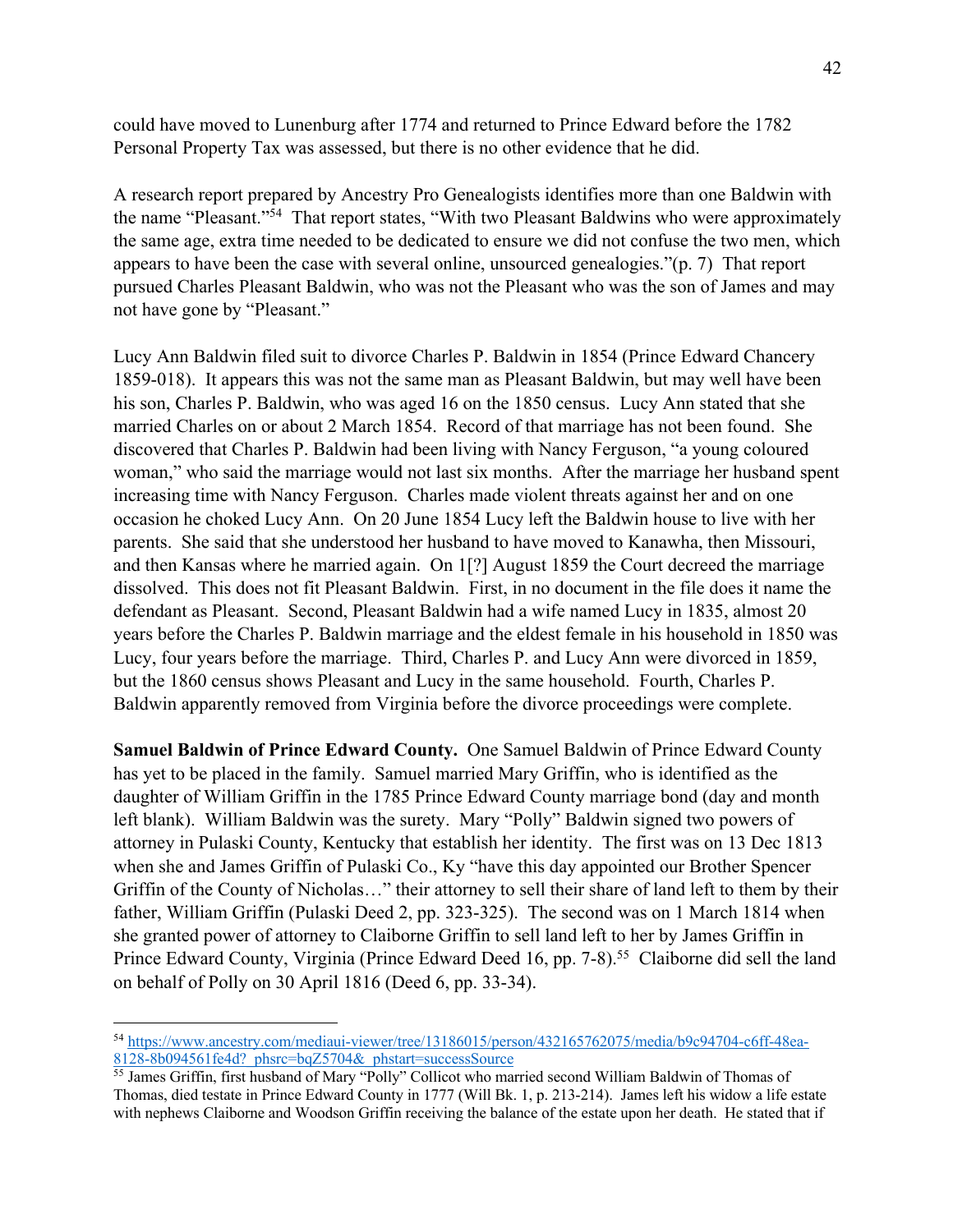Mary "Polly" Baldwin is found as head of a household in Pulaski County, Kentucky in 1810, 1820, and 1830 (pp. 509, 44, 19, 308 left). In 1810 she was listed as 16 to 26, with two females under 10 in the household. Her age this year is in error. It is inconsistent with the 1820 and 1830 censuses as well as her 1785 marriage. In 1820 she was over 45 with a female 16 to 26 also in her household. In 1830 and in 1840 she was 50 to 60 and living alone. With a 1785 marriage, a year of birth of about 1770 is likely.

Men named "Samuel Baldwin" previously identified are eliminated as the husband of Mary "Polly" Griffin. Samuel of William of Thomas married Polly Womack (16 Sept 1797 bond) and on 19 September 1817 William Womack bequeathed his daughter Sally Baldwin slaves that were in her possession (Prince Edward Will Bk. 5, pp. 381-382). Samuel of Robert of William of Thomas was born after his father's marriage on 8 September 1789. Samuel of John of Thomas was in Greene County, Georgia at the time of the 1810 census and died in that county in 1841. His first wife, Judith, died on 13 December 1832. Samuel of Caleb of Thomas was a son of Caleb's second wife, according to Caleb's will. Caleb's second marriage was on 14 May 1794, placing Samuel's birth well after the 1785 marriage of the unplaced Samuel. Samuel was 47 years old at the time of the 1850 Appomattox census.

#### **Summary.**

The use of the same given names in different branches of the Baldwin family of Prince Edward County, Virginia has presented genealogists with a major challenge in determining lineage. Fortunately, Thomas Baldwin, from whom most of the Prince Edward Baldwins descend, died testate. His four sons--Thomas, William, John, and Caleb--also died testate. Unfortunately Caleb did not name sons by his first wife in his will. A further complication is that a James Baldwin, who is not a son of Thomas, appears in Prince Edward shortly after its formation and died intestate. The next generation is far more difficult, with some leaving the county for Georgia, South Carolina, Kentucky, and Tennessee.

Despite the challenges and limitations on the availability of records due to the covid pandemic, substantial progress has been made in determining the correct lineage of the grandchildren of Thomas (died 1767). All four of his sons, five of their sons and eight of their sons-in-law performed Revolutionary service, as did the James Baldwin who does not descend from Thomas. These eighteen men were:

- Thomas Baldwin (of Thomas) ante 1727-ante 29 April 1801 P-107736 A005361; 1782 & 1783 Personal Property Tax List (1782 p. 3 image 107; 1783 p. 3 image 126); jury service to appraise estate (Prince Edward Will Bk. 1, pp. 264-265).
	- William Baldwin (of Thomas of Thomas) 27 Dec. 1750-post March 1833 P-107758 A005370; One tour of duty, 1<sup>st</sup> Regt. Minutemen and two tours of duty, Prince Edward

the two boys were to die, their legacy was to be divided among the remainder of the children of William Griffin. He further stated "…if my wife should marry and have an Heir or Heirs then my will and Desire is that my whole Estate excluding the Fifty Pounds above mentioned be Equally Divided Between her children and my nephew Claiborne…."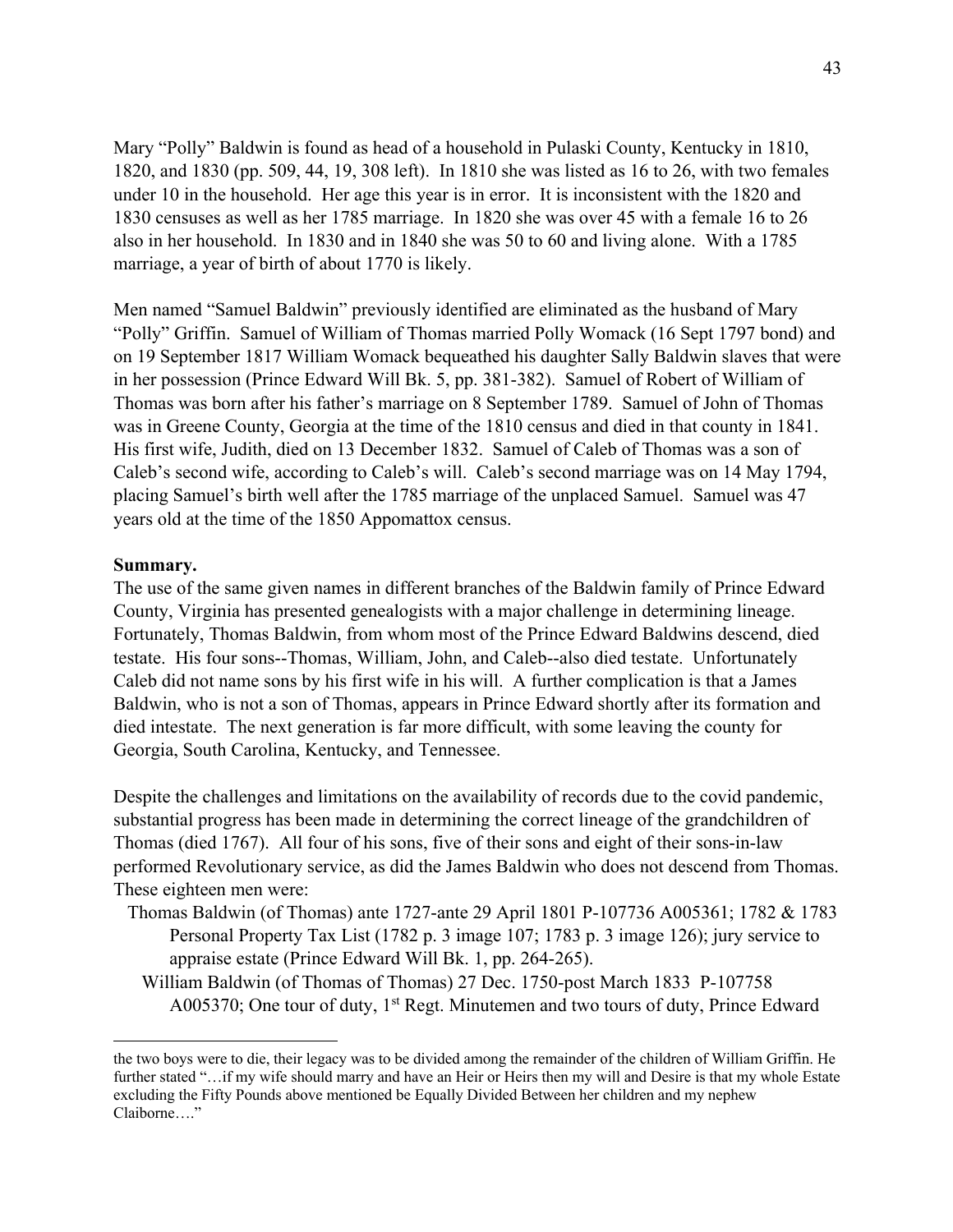County Militia (S16313); 1782 & 1783 Personal Property Tax lists (p. 3 image 107; p. 4 image 127).

- John Baldwin (of Thomas of Thomas) 25 June 1758-24 April 1837; One tour of duty, 1st Regt. Minutemen and three tours of duty, Prince Edward County Militia (W1800);
- John Gosling ante 1762-ante 21 Jan. 1799, ux Hannah Baldwin (of Thomas of Thomas); Charlotte County petition to require land acquired by deserters during the time of their desertion to be forfeited, 15 October 1779; 1783 Charlotte Personal Property Tax list (p. 3 image 27).
- Jesse Chapel ante 1761-April 1810, ux Martha Baldwin (of Thomas of Thomas); 1782 and 1783 Prince Edward Personal Property Tax list (p. 3, image 110; p.19 image 134).
- Matthew Clark 7 Feb 1763-2 June 1841 P-133930 A022560, ux Abigail Baldwin; Goochland County Militia (R2004).
- William Baldwin (of Thomas) ante 1727-ante 15 July 1799 P-107749 A005369; Personal Property Tax (1782 p. 2 image 107; 1783 p. 4 image 127); Prince Edward Petition for religious freedom, 11 October 1776; provided beef for Continental use (Court Booklet p. 4, image 120) and bacon for Gen. Lawson's Brigade (Court Booklet p. 41, image 139).
	- Thomas Baldwin (of William of Thomas) by  $1759 -$  post  $1809$ ;  $4<sup>th</sup>$  Virginia Regt. 1776-1776, muster & pay rolls; (1782 p. 2 image 107; 1783 p. 4 image 127).
	- Benjamin Baldwin (of William of Thomas) ante 1755-post 1796; Prince Edward Petition for religious freedom, 11 October 1776.
	- William Baldwin (of William of Thomas) circa 1763-ante 10 September 1819; Prince Edward Petition for religious freedom, 11 October 1776.
	- John Cook circa 1762-ante 29 Nov 1802 P-137972 A025381, ux Mary Baldwin (of William, Thomas); provided beef for Continental use & pork (Court Booklet p. 4, image 120; p. 28 image 132); Personal Property Tax (1782 p. 3 image 107; 1783 p. 5 image 127).
	- Temple Davis unk.–ante 3 July 1820, ux Ann (of William of Thomas); Charlotte County Petition to form invalid companies of militia, 10 November 1780; 1783 Charlotte Personal Property Tax, (p. 21 image 36).
	- William Price, Jr. ?- ante 11 July 1816 A093120, ux Sarah Baldwin (of William of Thomas); 1st lieutenant and captain, Prince Edward County Militia; 1782 & 1783 Personal Property Tax (p. 12 image 117; p. 14 image 132); provided beef and wheat for Continental use (Certificates & Court Booklet, p 23 image 129).
- John Baldwin (of Thomas) circa 1733-ante 16 December 1799; 782 & 1783 Personal Property Tax Lists (p. 2 image 107; p. 1 image; p. 3 image 126); 1782 Land Tax List (p. 2); Provided beef for Continental use (Court Booklet p. 4, image 120) and bacon (Court List image 146).
	- Graves Harris P-175804 -1826, ux Elizabeth "Betsy" Baldwin (of John of Thomas); provided corn & fodder for artillery horses (Court Booklet p. 33, image 135); 1783 Personal Property Tax (p. 14 image 134).
	- John Hardeman/Hardman/Hardyman 2 Dec 1759-26 March 1852, ux. Sussanna (of John, Thomas); Three tours of duty, Buckingham County Militia (S2606).
- Caleb Baldwin (of Thomas) circa 1736-ante 14 Nov 1807; 1782 & 1783 Charlotte Personal Property Tax Lists (p. 17 image 21; p. 21 image 36).